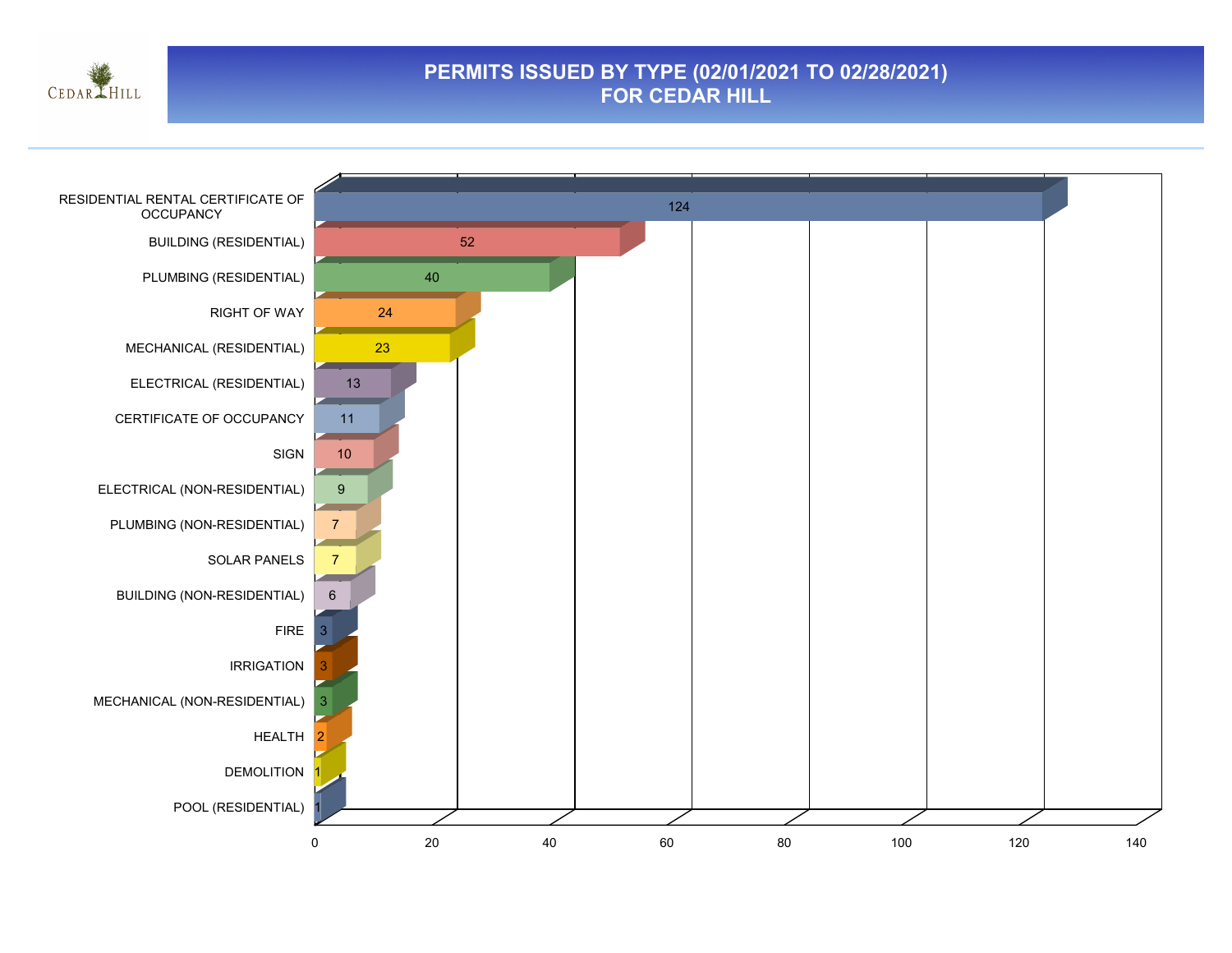|                                   | PERMITS ISSUED BY TYPE (02/01/2021 TO 02/28/2021)                                                                      |                                                                                                                                                  |                                             |                                                                         |                                                      |                                         |                 |                       |  |  |  |
|-----------------------------------|------------------------------------------------------------------------------------------------------------------------|--------------------------------------------------------------------------------------------------------------------------------------------------|---------------------------------------------|-------------------------------------------------------------------------|------------------------------------------------------|-----------------------------------------|-----------------|-----------------------|--|--|--|
| Permit#                           | <b>Type</b><br><b>Application Date</b><br>Zone                                                                         | <b>Workclass</b><br><b>Issue Date</b><br>Sq Ft                                                                                                   | <b>Status</b><br>Expiration<br>Valuation    | <b>Main Address</b><br><b>Last Inspection</b><br><b>Fee Total</b>       | <b>Finaled Date</b><br><b>Assigned To</b>            | <b>Project</b><br><b>Applied Online</b> | <b>District</b> | <b>Parcel</b>         |  |  |  |
| <b>BUILDING (NON-RESIDENTIAL)</b> |                                                                                                                        |                                                                                                                                                  |                                             |                                                                         |                                                      |                                         |                 |                       |  |  |  |
| BLDC-009931-2020                  | <b>Building</b><br>(Non-Residential)<br>09/30/2020<br><b>PD PD</b>                                                     | Addition<br>02/01/2021<br>2,989<br>Description: Interior Courtyard enclosure and renovation of existing lobby space for Hillcrest Baptist Church | Issued<br>07/31/2021<br>\$400,000.00        | 265 W Pleasant Run Rd, Cedar Hill, TX<br>75104<br>\$3,811.00            | Gail Lux                                             | Yes                                     | Zone 1          | 16020840011R1R0<br>00 |  |  |  |
| BLDC-010960-2020                  | <b>Building</b><br>(Non-Residential)<br>12/29/2020<br><b>LRLR</b><br>Description: Commercial interior remodel          | Alteration<br>02/01/2021<br>1,440                                                                                                                | Issued<br>08/23/2021<br>\$42,000.00         | 642 Uptown Blvd, 120, Cedar Hill, TX<br>75104<br>02/24/2021<br>\$601.00 | Gail Lux                                             | Yes                                     | Zone 2          | 160128000A04R00<br>00 |  |  |  |
| BLDC-011757-2021                  | <b>Building</b><br>(Non-Residential)<br>01/28/2021<br>LR LR<br><b>Description: Re-roof</b>                             | Roof<br>02/03/2021<br>3,271                                                                                                                      | Issued<br>08/02/2021<br>\$40,752.18         | 650 Uptown Blvd, Cedar Hill, TX 75104<br>\$589.00                       | Gail Lux                                             | Yes                                     | Zone 2          | 160128000A00200<br>00 |  |  |  |
| BLDC-010227-2020                  | <b>Building</b><br>(Non-Residential)<br>10/28/2020<br><b>LR LR</b>                                                     | Alteration<br>02/03/2021<br>342<br><b>Description: PATIO FOR EXISTING RESTAURANT</b>                                                             | Issued<br>08/02/2021<br>\$2,000.00          | 638 Uptown Blvd, 120, Cedar Hill, TX<br>75104<br>\$103.00               | Gail Lux                                             | Yes                                     | Zone 2          | 160128000A3RA1<br>000 |  |  |  |
| BLDC-011677-2021                  | <b>Building</b><br>(Non-Residential)<br>01/25/2021<br><b>LR LR</b><br>Description: Remodel for Tri City Shelter        | Alteration<br>02/06/2021<br>4,689                                                                                                                | <b>Issued</b><br>08/05/2021<br>\$427,000.00 | 75104<br>\$0.00                                                         | 1150 E Pleasant Run Rd, Cedar Hill, TX<br>Gail Lux   | Yes                                     | Zone 2          | 160455900A00100<br>00 |  |  |  |
| BLDC-010056-2020                  | <b>Building</b><br>(Non-Residential)<br>10/12/2020<br><b>LRLR</b><br><b>Description: Raising Canes Chicken Fingers</b> | <b>New</b><br>02/23/2021<br>3,440                                                                                                                | Issued<br>08/23/2021<br>\$2,163,695.00      | 75104<br>\$83.625.00                                                    | 380 N J Elmer Weaver Fwy, Cedar Hill, TX<br>Gail Lux | Yes                                     | Zone 2          | 160364500000400<br>00 |  |  |  |

#### **PERMITS ISSUED FOR BUILDING (NON-RESIDENTIAL): 6**

| <b>BUILDING (RESIDENTIAL)</b> |                                                                                           |            |                          |                            |  |  |        |                       |  |
|-------------------------------|-------------------------------------------------------------------------------------------|------------|--------------------------|----------------------------|--|--|--------|-----------------------|--|
| BLDR-011804-2021              | Roof<br>725 N Lisa Ln, Cedar Hill, TX 75104<br><b>Building</b><br>Issued<br>(Residential) |            |                          |                            |  |  | Zone 1 | 160085000200800<br>00 |  |
|                               | 02/01/2021                                                                                | 02/01/2021 | 07/31/2021<br>\$6,000.00 | No<br>\$107.00<br>Gail Lux |  |  |        |                       |  |
|                               | Description: roof replacement shingles only                                               |            |                          |                            |  |  |        |                       |  |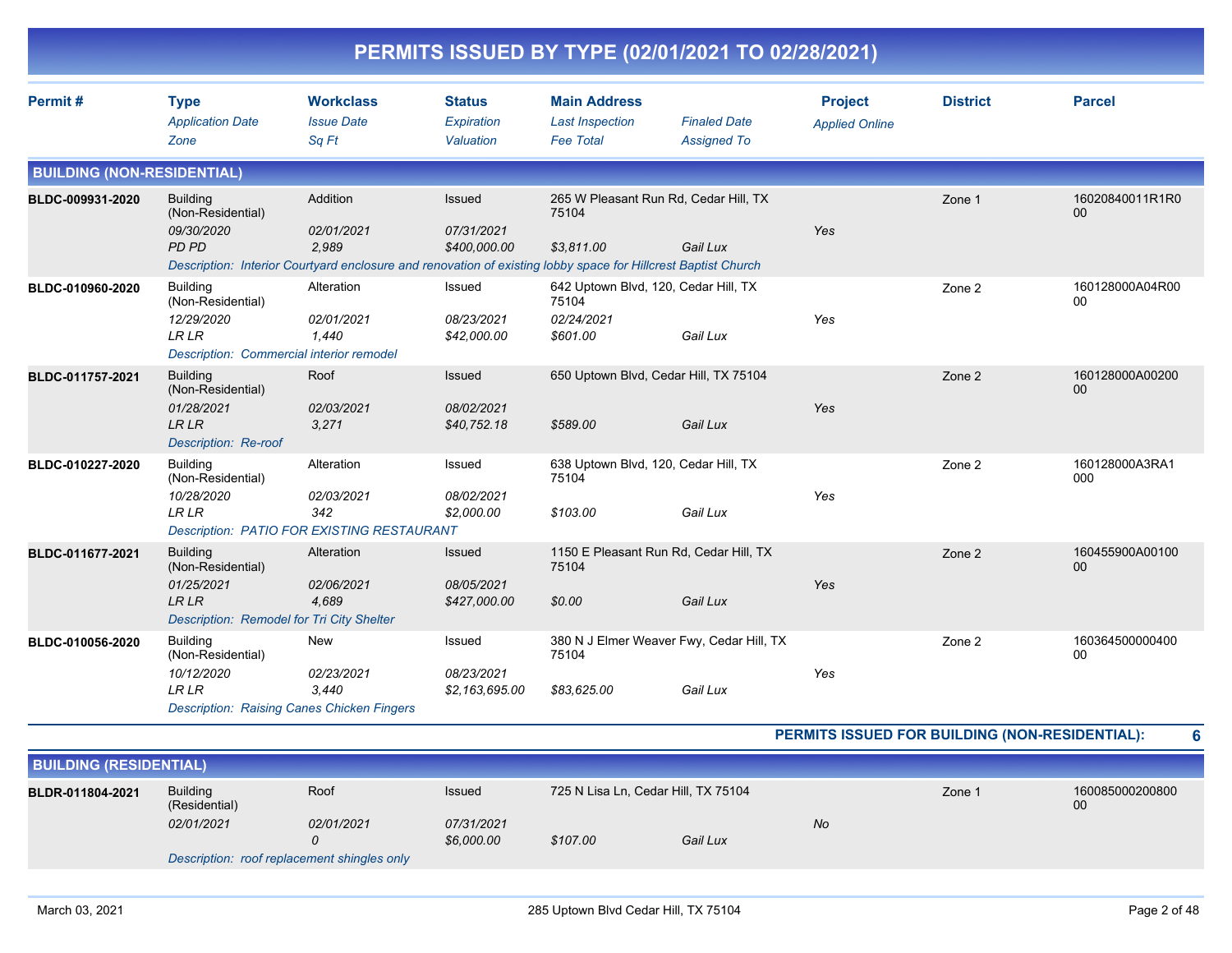| Permit#          | <b>Type</b><br><b>Application Date</b><br>Zone                                                                                             | <b>Workclass</b><br><b>Issue Date</b><br>Sq Ft                                                                                                                  | <b>Status</b><br>Expiration<br>Valuation | <b>Main Address</b><br><b>Last Inspection</b><br><b>Fee Total</b> | <b>Finaled Date</b><br><b>Assigned To</b> | <b>Project</b><br><b>Applied Online</b> | <b>District</b> | <b>Parcel</b>         |
|------------------|--------------------------------------------------------------------------------------------------------------------------------------------|-----------------------------------------------------------------------------------------------------------------------------------------------------------------|------------------------------------------|-------------------------------------------------------------------|-------------------------------------------|-----------------------------------------|-----------------|-----------------------|
| BLDR-011788-2021 | <b>Building</b><br>(Residential)<br>02/01/2021<br>Description: installing new fence                                                        | Fence<br>02/01/2021<br>0                                                                                                                                        | Issued<br>07/31/2021<br>\$7,900.00       | 1521 Sharon Dr, Cedar Hill, TX 75104<br>\$25.00                   | Lance Baker                               | No                                      | Zone 4          | 160275000501100<br>00 |
| BLDR-009490-2020 | <b>Building</b><br>(Residential)<br>08/13/2020<br><b>PD PD</b><br>Description: Pergola                                                     | Alteration<br>02/01/2021<br>340                                                                                                                                 | Issued<br>07/31/2021<br>\$9,000.00       | 1501 Jesse Ramsey Blvd, Cedar Hill, TX<br>75104<br>\$134.00       | Gail Lux                                  | Yes                                     | Zone 1          | 160159600601300<br>00 |
| BLDR-011471-2021 | <b>Building</b><br>(Residential)<br>01/15/2021<br>OT-Res OT-Res<br><b>Description: Repair from Fire</b>                                    | Repair<br>02/01/2021<br>2,104                                                                                                                                   | Issued<br>07/31/2021<br>\$145,500.00     | 131 Meadow Ridge Dr, Cedar Hill, TX<br>75104<br>\$1,104.00        | Andrew Lipscomb                           | Yes                                     | Zone 1          | 650131035102000<br>00 |
| BLDR-011833-2021 | <b>Building</b><br>(Residential)<br>02/02/2021<br><b>PD PD</b><br>Description: Replace 5 windows                                           | Alteration<br>02/02/2021<br>$\mathbf{1}$                                                                                                                        | Complete<br>08/04/2021<br>\$18,500.00    | 308 Bryant Ln, Cedar Hill, TX 75104<br>02/05/2021<br>\$224.00     | 02/05/2021<br>Gail Lux                    | Yes                                     | Zone 1          | 160065500B00500<br>00 |
| BLDR-011837-2021 | <b>Building</b><br>(Residential)<br>02/02/2021<br><b>PD PD</b><br>Description: Replace 12 windows                                          | Alteration<br>02/02/2021<br>$\mathbf{1}$                                                                                                                        | Complete<br>08/04/2021<br>\$14,960.00    | 812 Windswept Dr, Cedar Hill, TX 75104<br>02/05/2021<br>\$188.00  | 02/05/2021<br>Gail Lux                    | Yes                                     | Zone 3          | 160343000D00600<br>00 |
| BLDR-011816-2021 | <b>Building</b><br>(Residential)<br>02/02/2021<br>Description: intalling 6 replacement windows                                             | Alteration<br>02/02/2021<br>0                                                                                                                                   | Complete<br>08/09/2021<br>\$2,700.00     | 710 Briggs Dr, Cedar Hill, TX 75104<br>02/10/2021<br>\$80.00      | 02/10/2021<br>Gail Lux                    | No                                      | Zone 1          | 160085000302600<br>00 |
| BLDR-011754-2021 | <b>Building</b><br>(Residential)<br>01/28/2021                                                                                             | Roof<br>02/03/2021<br>74<br>Description: Remove existing roofing system down to the decking structure. Install GAF Timberline HD (SQ) (Weathered Wood) shingles | Issued<br>08/02/2021<br>\$21,831.40      | 407 Robin Rd, Cedar Hill, TX 75104<br>\$251.00                    | Gail Lux                                  | Yes                                     | Zone 4          | 650492020100502<br>00 |
| BLDR-010632-2020 | <b>Building</b><br>(Residential)<br>11/27/2020<br>Description: Install 6ft. wrought iron fence.<br>Install date before December 31st, 2020 | Fence<br>02/03/2021<br>555                                                                                                                                      | Issued<br>08/02/2021<br>\$14,500.00      | 2215 Janet Ct, Cedar Hill, TX 75104<br>\$25.00                    | Lance Baker                               | Yes                                     | Zone 4          | 215818001647001<br>08 |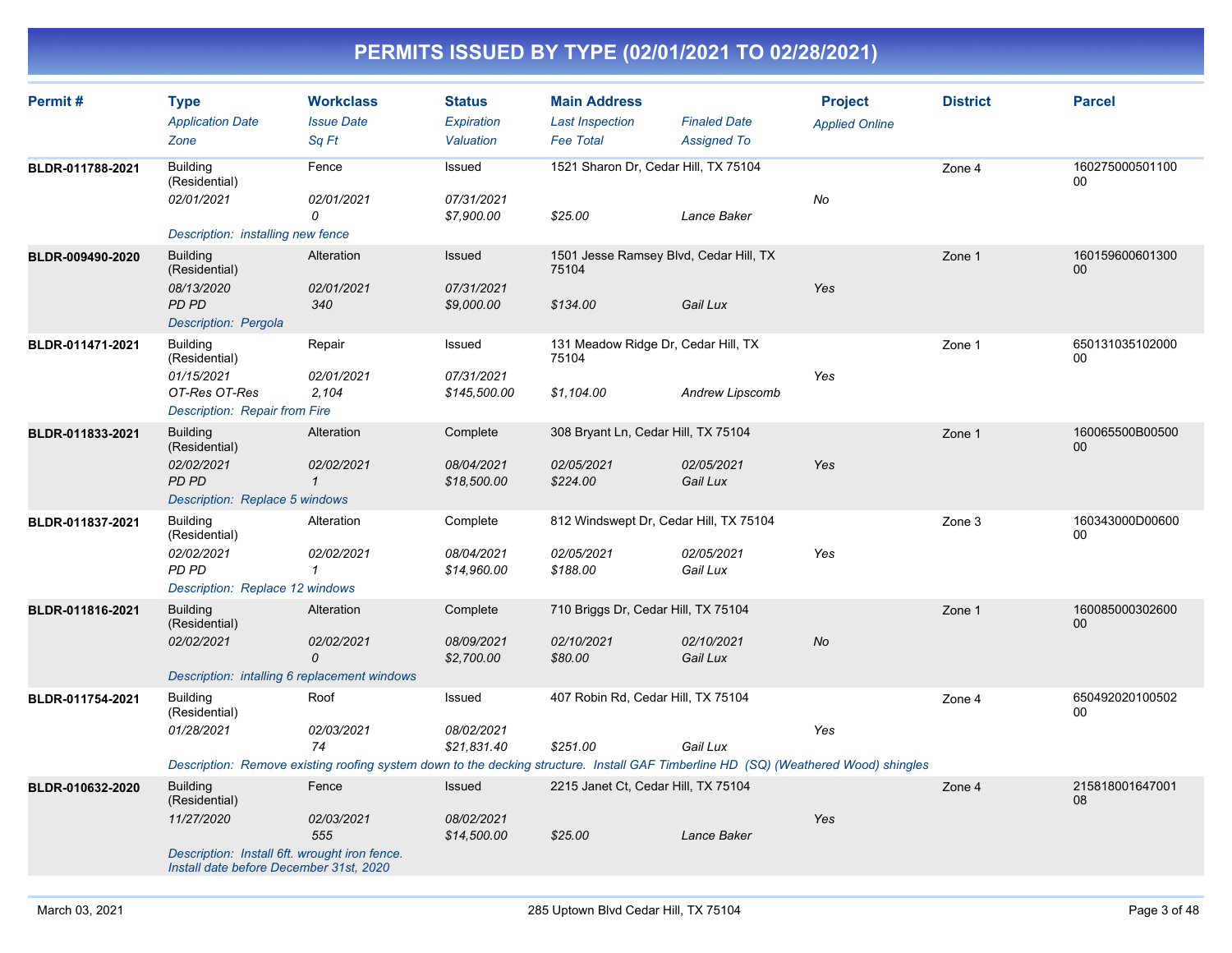| Permit#          | <b>Type</b><br><b>Application Date</b><br>Zone                                                                                     | <b>Workclass</b><br><b>Issue Date</b><br>Sa Ft                                                                                                                                                                                                                                                                                                                | <b>Status</b><br>Expiration<br>Valuation | <b>Main Address</b><br><b>Last Inspection</b><br><b>Fee Total</b>      | <b>Finaled Date</b><br><b>Assigned To</b> | <b>Project</b><br><b>Applied Online</b> | <b>District</b> | <b>Parcel</b>         |
|------------------|------------------------------------------------------------------------------------------------------------------------------------|---------------------------------------------------------------------------------------------------------------------------------------------------------------------------------------------------------------------------------------------------------------------------------------------------------------------------------------------------------------|------------------------------------------|------------------------------------------------------------------------|-------------------------------------------|-----------------------------------------|-----------------|-----------------------|
| BLDR-011509-2021 | <b>Building</b><br>(Residential)<br>01/18/2021<br>Description: outdoor patio and cabana                                            | Addition<br>02/03/2021<br>735                                                                                                                                                                                                                                                                                                                                 | Issued<br>08/30/2021<br>\$25,000.00      | 1588 Tar Rd, Cedar Hill, TX 75104<br>03/02/2021<br>\$278.00            | Lance Baker                               | Yes                                     | Zone 3          | 160065000100100<br>00 |
| BLDR-011784-2021 | <b>Building</b><br>(Residential)<br>01/29/2021<br>Description: driveway removal/replacement                                        | Driveway<br>02/03/2021<br>$\Omega$                                                                                                                                                                                                                                                                                                                            | Complete<br>08/23/2021<br>\$3,700.00     | 744 W Parkerville Rd, Cedar Hill, TX<br>75104<br>02/23/2021<br>\$89.00 | 02/23/2021<br>Lance Baker                 | No                                      | Zone 3          | 160175000000200<br>00 |
| BLDR-010849-2020 | <b>Building</b><br>(Residential)<br>12/21/2020<br>PD PD<br>Ground has been marked for utilities.<br>Approximately 170 linear feet. | Fence<br>02/03/2021<br>170<br>Description: Fencing to be replaced at this address including fencing bordering neighbor at 470 S Highland Dr. Location of fence to be in the same location as the current fence.<br>6 1/2 ft wood picket fence including possible 6" rot board at the bottom. Metal fence posts to be used. May use existing poles or replace. | Issued<br>08/02/2021<br>\$3.000.00       | 472 Highland Dr, Cedar Hill, TX 75104<br>\$25.00                       | Lance Baker                               | Yes                                     | Zone 2          | 160206800R02900<br>00 |
| BLDR-011876-2021 | <b>Building</b><br>(Residential)<br>02/04/2021<br>Description: storage shed 15x8                                                   | Accessory<br>Structure<br>02/04/2021<br>120                                                                                                                                                                                                                                                                                                                   | Issued<br>08/03/2021<br>\$1,800.00       | 703 Cobblestone Ct, Cedar Hill, TX 75104<br>\$75.00                    | Lance Baker                               | No                                      | Zone 1          | 160397400102300<br>00 |
| BLDR-011855-2021 | <b>Building</b><br>(Residential)<br>02/03/2021<br>Description: Replace 8 windows                                                   | Alteration<br>02/04/2021<br>1                                                                                                                                                                                                                                                                                                                                 | Complete<br>08/09/2021<br>\$8,758.00     | 835 Larue Dr, Cedar Hill, TX 75104<br>02/09/2021<br>\$134.00           | 02/09/2021<br>Gail Lux                    | Yes                                     | Zone 3          | 160426901600200<br>00 |
| BLDR-011814-2021 | <b>Building</b><br>(Residential)<br>02/02/2021<br><b>PD PD</b><br><b>Description: Reroof</b>                                       | Roof<br>02/04/2021<br>3,446                                                                                                                                                                                                                                                                                                                                   | Issued<br>08/03/2021<br>\$10,456.47      | 226 Trees Dr. Cedar Hill, TX 75104<br>\$152.00                         | Gail Lux                                  | Yes                                     | Zone 1          | 160386000H01700<br>00 |
| BLDR-011892-2021 | Building<br>(Residential)<br>02/04/2021                                                                                            | Alteration<br>02/04/2021<br>1,273<br><b>Description: Pocket Replacement Windows- Replace 14 Windows</b>                                                                                                                                                                                                                                                       | Issued<br>08/03/2021<br>\$15,000.00      | 802 Thorton Dr, Cedar Hill, TX 75104<br>\$188.00                       | Gail Lux                                  | Yes                                     | Zone 2          | 160426803201700<br>00 |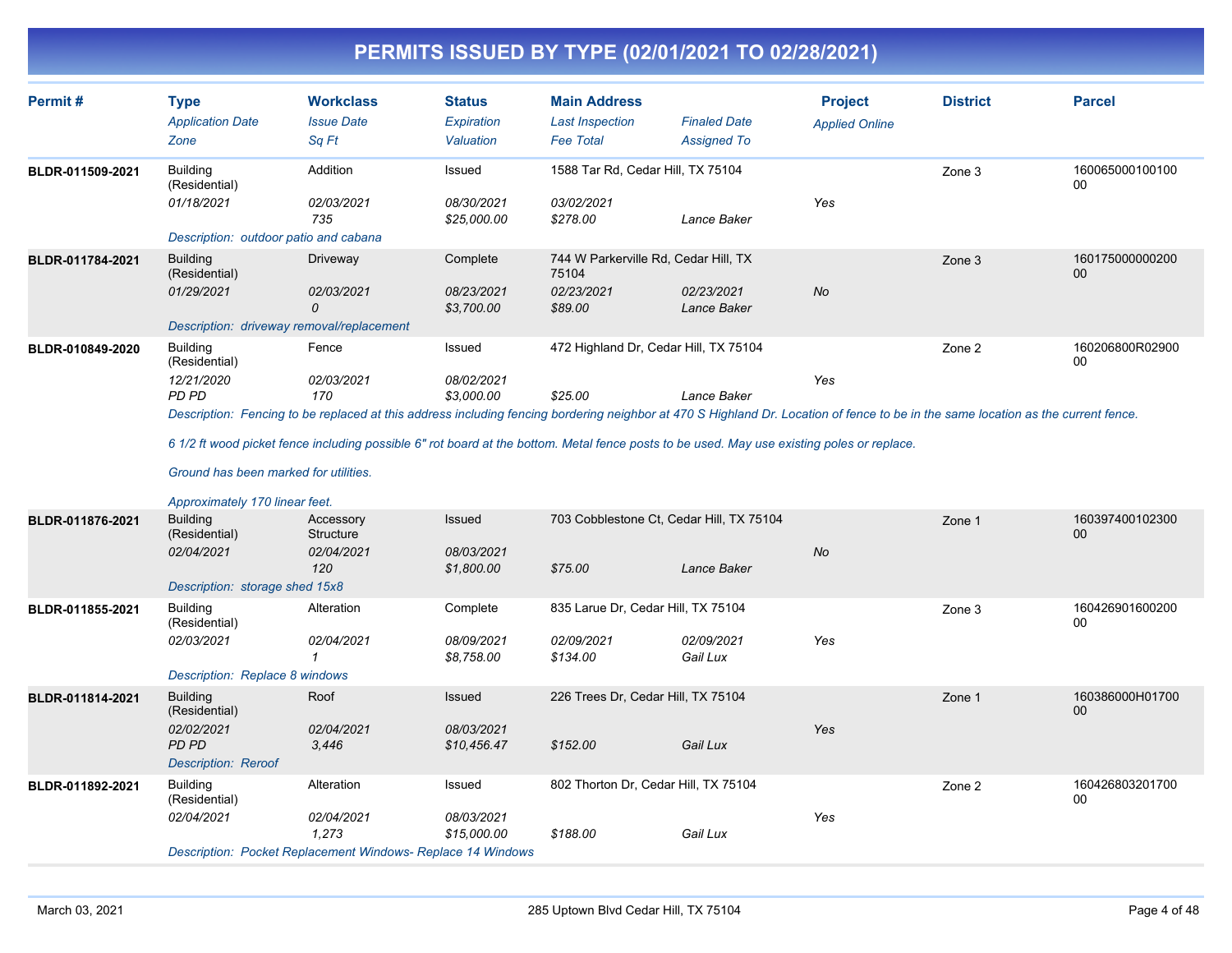| Permit#          | <b>Type</b><br><b>Application Date</b><br>Zone                                                         | <b>Workclass</b><br><b>Issue Date</b><br>Sa Ft | <b>Status</b><br><b>Expiration</b><br>Valuation | <b>Main Address</b><br><b>Last Inspection</b><br><b>Fee Total</b> | <b>Finaled Date</b><br><b>Assigned To</b> | <b>Project</b><br><b>Applied Online</b> | <b>District</b> | <b>Parcel</b>             |
|------------------|--------------------------------------------------------------------------------------------------------|------------------------------------------------|-------------------------------------------------|-------------------------------------------------------------------|-------------------------------------------|-----------------------------------------|-----------------|---------------------------|
| BLDR-011865-2021 | <b>Building</b><br>(Residential)<br>02/03/2021<br><b>Description: Replacing 10 Windows</b>             | Alteration<br>02/04/2021<br>123                | <b>Issued</b><br>08/03/2021<br>\$11,470.00      | 1506 Sharon Dr, Cedar Hill, TX 75104<br>\$161.00                  | Gail Lux                                  | Yes                                     | Zone 4          | 160275000200300<br>00     |
| BLDR-011752-2021 | <b>Building</b><br>(Residential)<br>01/28/2021<br>Description: replace 2 windows (like for like)       | Repair<br>02/04/2021<br>35                     | Issued<br>08/03/2021<br>\$1,331.00              | 823 Burney Ct, Cedar Hill, TX 75104<br>\$62.60                    | Gail Lux                                  | Yes                                     | Zone 3          | 160343300000600<br>$00\,$ |
| BLDR-011912-2021 | <b>Building</b><br>(Residential)<br>02/05/2021<br>Description: 14x16 concrete patio                    | Alteration<br>02/08/2021<br>224                | Complete<br>08/09/2021<br>\$1,400.00            | 450 Kenya St, Cedar Hill, TX 75104<br>02/09/2021<br>\$62.60       | 02/09/2021<br>Lance Baker                 | <b>No</b>                               | Zone 2          | 160206205901800<br>00     |
| BLDR-010255-2020 | <b>Building</b><br>(Residential)<br>10/30/2020<br>PD PD<br>Description: LA 3580 GAR 1364 VAL \$650,000 | New Single Family<br>02/08/2021<br>5,426       | Issued<br>08/07/2021<br>\$650,000.00            | 2932 Sonterra Dr, Cedar Hill, TX 75104<br>\$8,542.00              | Andrew Lipscomb                           | Yes                                     | Zone 4          | 160279000159500<br>00     |
| BLDR-011925-2021 | <b>Building</b><br>(Residential)<br>02/08/2021<br><b>PD PD</b><br>Description: replace 6 ft wood fence | Fence<br>02/08/2021<br>0                       | Issued<br>08/07/2021<br>\$2,000.00              | 1122 Witherspoon Rd, Cedar Hill, TX<br>75104<br>\$25.00           | Lance Baker                               | No                                      | Zone 3          | 160425500K00900<br>$00\,$ |
| BLDR-011924-2021 | <b>Building</b><br>(Residential)<br>02/08/2021<br>Description: 10x12 storage shed                      | Accessory<br>Structure<br>02/08/2021<br>120    | Issued<br>08/07/2021<br>\$1,000.00              | 916 Moore St, Cedar Hill, TX 75104<br>\$75.00                     | Lance Baker                               | No                                      | Zone 2          | 160207700E01500<br>00     |
| BLDR-011934-2021 | <b>Building</b><br>(Residential)<br>02/08/2021<br>Description: replace front door                      | Alteration<br>02/08/2021<br>0                  | <b>Issued</b><br>08/07/2021<br>\$428.00         | 306 Meadowglen Dr, Cedar Hill, TX 75104<br>\$50.00                | Gail Lux                                  | <b>No</b>                               | Zone 3          | 160320000300400<br>$00\,$ |
| BLDR-011945-2021 | <b>Building</b><br>(Residential)<br>02/09/2021<br>PD PD<br>Description: reroof shingles only           | Roof<br>02/09/2021<br>0                        | Issued<br>08/09/2021<br>\$60,000.00             | 801 Bluff Ridge Dr, Cedar Hill, TX 75104<br>\$548.00              | Gail Lux                                  | No                                      | Zone 4          | 160279000080400<br>00     |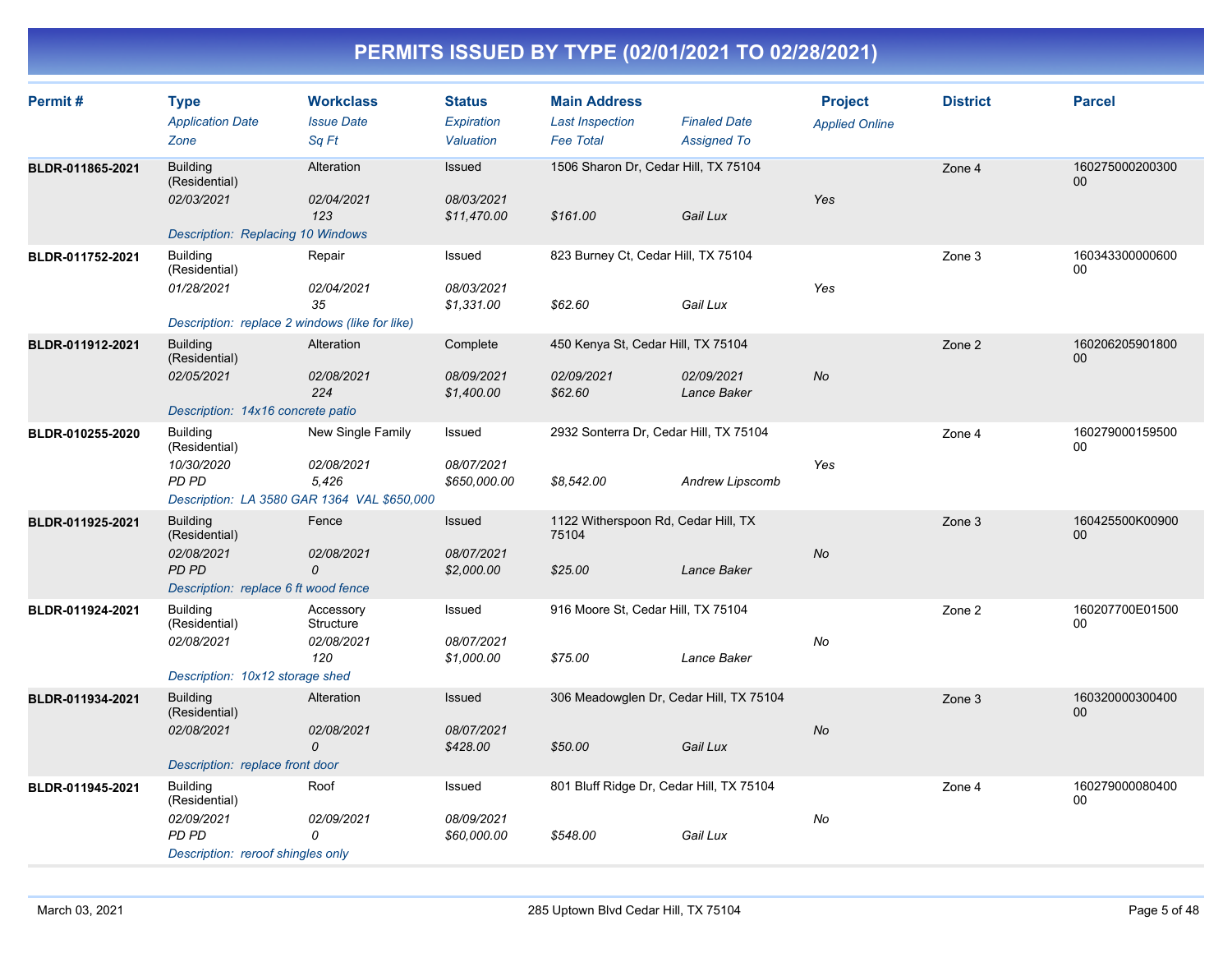| Permit#          | <b>Type</b><br><b>Application Date</b><br>Zone                                                               | <b>Workclass</b><br><b>Issue Date</b><br>Sq Ft | <b>Status</b><br>Expiration<br>Valuation  | <b>Main Address</b><br><b>Last Inspection</b><br><b>Fee Total</b> | <b>Finaled Date</b><br><b>Assigned To</b> | <b>Project</b><br><b>Applied Online</b> | <b>District</b> | <b>Parcel</b>         |
|------------------|--------------------------------------------------------------------------------------------------------------|------------------------------------------------|-------------------------------------------|-------------------------------------------------------------------|-------------------------------------------|-----------------------------------------|-----------------|-----------------------|
| BLDR-011948-2021 | <b>Building</b><br>(Residential)<br>02/09/2021<br>Description: 6ft wood fence-replace existing               | Fence<br>02/09/2021<br>$\mathcal{O}$           | Complete<br>08/09/2021<br>\$2,500.00      | 631 Blue Chalk Dr, Cedar Hill, TX 75104<br>02/10/2021<br>\$25.00  | 02/10/2021<br>Lance Baker                 | <b>No</b>                               | Zone 2          | 160207700100800<br>00 |
| BLDR-011946-2021 | <b>Building</b><br>(Residential)<br>02/09/2021<br><b>PD PD</b><br>Description: reroof                        | Roof<br>02/09/2021<br>0                        | Issued<br>08/09/2021<br>\$7,500.00        | 232 Wedgewood Ln, Cedar Hill, TX 75104<br>\$125.00                | Gail Lux                                  | No                                      | Zone 2          | 160483000E00100<br>00 |
| BLDR-011980-2021 | <b>Building</b><br>(Residential)<br>02/10/2021<br>PD PD<br>Description: 8 ft wood fence                      | Fence<br>02/10/2021<br>0                       | <b>Issued</b><br>08/09/2021<br>\$1,900.00 | 1132 Weaver St, Cedar Hill, TX 75104<br>\$25.00                   | Lance Baker                               | <b>No</b>                               | Zone 2          | 160483100Q05100<br>00 |
| BLDR-011970-2021 | <b>Building</b><br>(Residential)<br>02/10/2021<br>Description: masonry retaining walls                       | <b>Retaining Wall</b><br>02/10/2021<br>0       | Issued<br>08/09/2021<br>\$15,000.00       | 2506 Pikes Peak, Cedar Hill, TX 76065<br>\$188.00                 | Andrew Lipscomb                           | No                                      | Zone 4          | 215824001900001<br>08 |
| BLDR-011982-2021 | <b>Building</b><br>(Residential)<br>02/10/2021<br><b>PD PD</b><br>Description: wood fence with metal posts   | Fence<br>02/10/2021<br>$\mathcal{O}$           | Issued<br>08/09/2021<br>\$1,200.00        | 1519 Spring Hill Dr, Cedar Hill, TX 75104<br>\$25.00              | Andrew Lipscomb                           | No                                      | Zone 3          | 160045300H01600<br>00 |
| BLDR-010566-2020 | <b>Building</b><br>(Residential)<br>11/22/2020<br>Description: LA 4621 GAR 803 VAL \$850,000                 | New Single Family<br>02/10/2021<br>6,409       | Issued<br>08/09/2021<br>\$850,000.00      | 2506 Pikes Peak, Cedar Hill, TX 76065<br>\$8,935.00               | Andrew Lipscomb                           | No                                      | Zone 4          | 215824001900001<br>08 |
| BLDR-011947-2021 | <b>Building</b><br>(Residential)<br>02/09/2021<br><b>PD PD</b><br>Description: LA 3660 GAR 640 VAL \$201,300 | New Single Family<br>02/10/2021<br>4,326       | Issued<br>08/09/2021<br>\$201,300.00      | 1519 Spring Hill Dr, Cedar Hill, TX 75104<br>\$8,437.94           | Andrew Lipscomb                           | Yes                                     | Zone 3          | 160045300H01600<br>00 |
| BLDR-010901-2020 | <b>Building</b><br>(Residential)<br>12/23/2020<br>Description: LA 3151 GAR 761 VAL \$425,000                 | New Single Family<br>02/10/2021<br>5,291       | Issued<br>08/09/2021<br>\$425,000.00      | 2203 Alyssum Dr, Cedar Hill, TX 75104<br>\$8,488.00               | Andrew Lipscomb                           | Yes                                     | Zone 4          | 215823001970001<br>08 |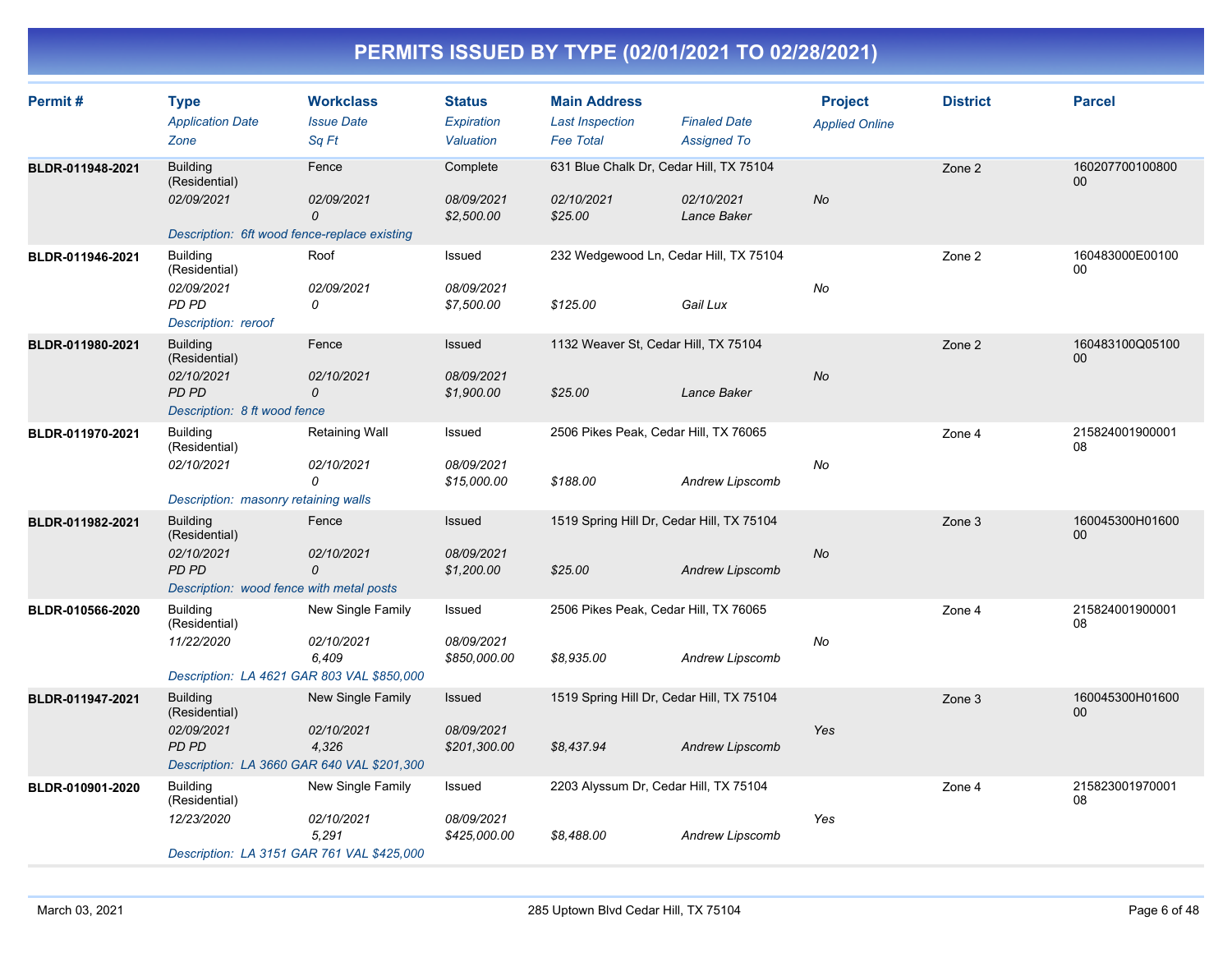| Permit#          | <b>Type</b><br><b>Application Date</b><br>Zone                                                                   | <b>Workclass</b><br><b>Issue Date</b><br>Sq Ft                                               | <b>Status</b><br>Expiration<br>Valuation | <b>Main Address</b><br><b>Last Inspection</b><br><b>Fee Total</b> | <b>Finaled Date</b><br><b>Assigned To</b> | <b>Project</b><br><b>Applied Online</b> | <b>District</b> | <b>Parcel</b>         |
|------------------|------------------------------------------------------------------------------------------------------------------|----------------------------------------------------------------------------------------------|------------------------------------------|-------------------------------------------------------------------|-------------------------------------------|-----------------------------------------|-----------------|-----------------------|
| BLDR-012001-2021 | <b>Building</b><br>(Residential)<br>02/11/2021<br>Description: 10x10 ranch style shed                            | Accessory<br>Structure<br>02/11/2021<br>100                                                  | Issued<br>08/10/2021<br>\$3,600.00       | 1029 Aries St, Cedar Hill, TX 75104<br>\$50.00                    | Lance Baker                               | No                                      | Zone 3          | 160320000500200<br>00 |
| BLDR-010902-2020 | <b>Building</b><br>(Residential)<br>12/23/2020<br>Description: LA 3081 GAR 782 VAL \$200,000                     | New Single Family<br>02/11/2021<br>4,195                                                     | Issued<br>08/10/2021<br>\$281,000.00     | 2646 Mason Ln, Cedar Hill, TX 75104<br>\$8,049.00                 | Andrew Lipscomb                           | Yes                                     | Zone 4          | 215823001990001<br>08 |
| BLDR-011898-2021 | <b>Building</b><br>(Residential)<br>02/05/2021                                                                   | Driveway<br>02/12/2021<br>6<br>Description: expand driveway next to the original.            | Issued<br>08/11/2021<br>\$900.00         | 1019 Ruth St, Cedar Hill, TX 75104<br>\$55.60                     | Lance Baker                               | Yes                                     | None            | 160488000B02600<br>00 |
| BLDR-012041-2021 | <b>Building</b><br>(Residential)<br>02/12/2021<br>PD PD<br>Description: wood fence with metal posts              | Fence<br>02/12/2021<br>0                                                                     | Issued<br>08/11/2021<br>\$1,200.00       | 1651 Willow Ln, Cedar Hill, TX 75104<br>\$25.00                   | Andrew Lipscomb                           | No                                      | Zone 3          | 160045300F01300<br>00 |
| BLDR-012040-2021 | <b>Building</b><br>(Residential)<br>02/12/2021                                                                   | Repair<br>02/17/2021<br>3.648<br>Description: Pocket Replacement Windows- Replace 18 Windows | Issued<br>08/16/2021<br>\$13,500.00      | 648 Lowe St, Cedar Hill, TX 75104<br>\$179.00                     | Jeanette Cosme                            | Yes                                     | Zone 2          | 160207700703900<br>00 |
| BLDR-011994-2021 | <b>Building</b><br>(Residential)<br>02/10/2021<br>Description: replace 12 windows (like for like)                | Repair<br>02/21/2021<br>202                                                                  | Issued<br>08/20/2021<br>\$5,462.00       | 494 Kenya St, Cedar Hill, TX 75104<br>\$107.00                    | Gail Lux                                  | Yes                                     | Zone 2          | 160206400E01200<br>00 |
| BLDR-011993-2021 | <b>Building</b><br>(Residential)<br>02/10/2021<br><b>PD PD</b><br>Description: replace 6 windows (like for like) | Repair<br>02/21/2021<br>101                                                                  | Issued<br>08/20/2021<br>\$2,704.00       | 1140 Essex Dr, Cedar Hill, TX 75104<br>\$80.00                    | Gail Lux                                  | Yes                                     | Zone 2          | 160324000D01000<br>00 |
| BLDR-012071-2021 | <b>Building</b><br>(Residential)<br>02/22/2021<br>PD PD<br>Description: Replace 11 windows                       | Alteration<br>02/22/2021<br>1                                                                | Issued<br>08/21/2021<br>\$10,570.00      | 818 Timber Ridge Dr, Cedar Hill, TX 75104<br>\$152.00             | Gail Lux                                  | Yes                                     | Zone 4          | 160280001101800<br>00 |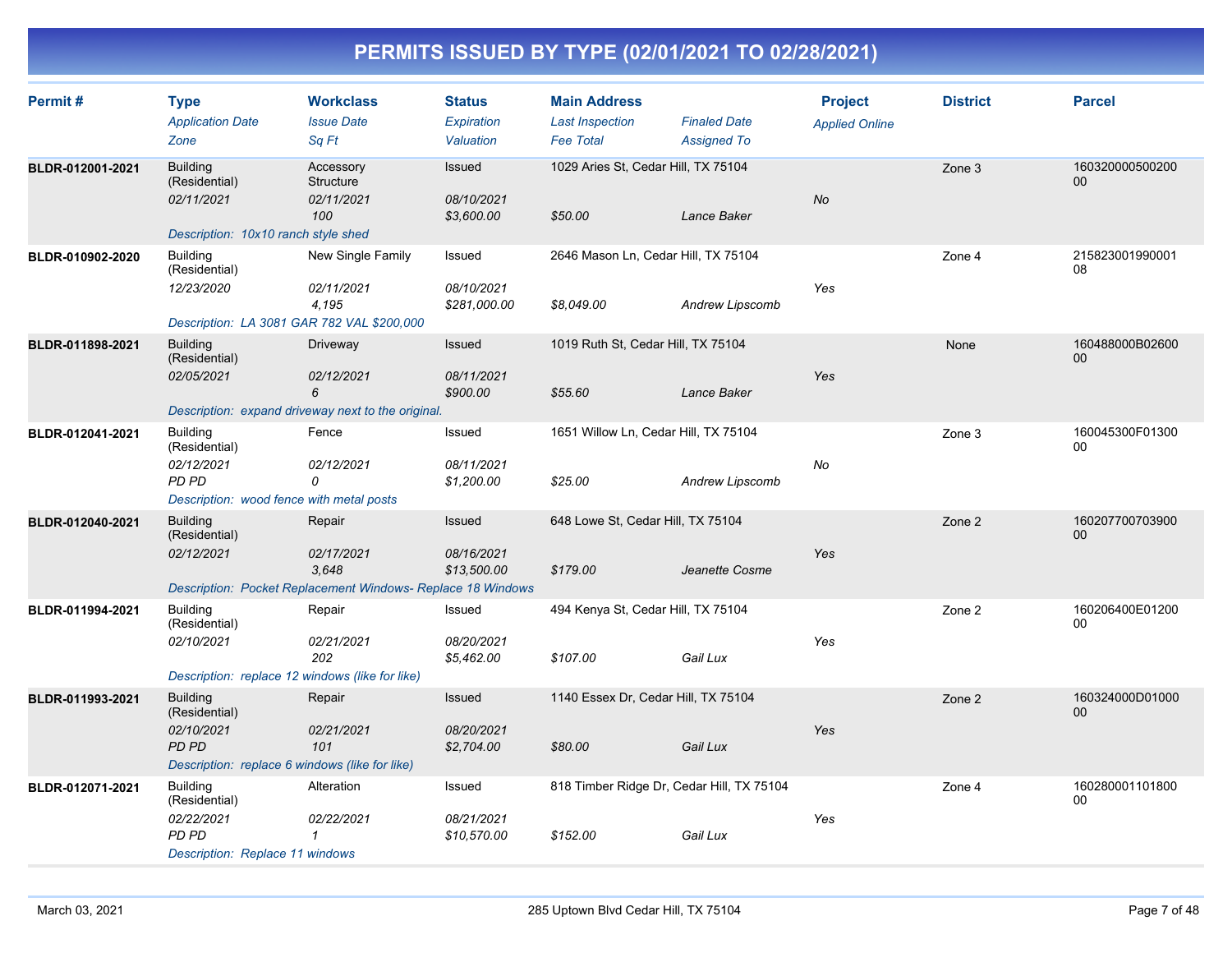| Permit#          | <b>Type</b><br><b>Application Date</b><br>Zone                                                               | <b>Workclass</b><br><b>Issue Date</b><br>Sq Ft                                      | <b>Status</b><br>Expiration<br>Valuation | <b>Main Address</b><br><b>Last Inspection</b><br><b>Fee Total</b> | <b>Finaled Date</b><br><b>Assigned To</b> | <b>Project</b><br><b>Applied Online</b> | <b>District</b> | <b>Parcel</b>             |
|------------------|--------------------------------------------------------------------------------------------------------------|-------------------------------------------------------------------------------------|------------------------------------------|-------------------------------------------------------------------|-------------------------------------------|-----------------------------------------|-----------------|---------------------------|
| BLDR-012083-2021 | <b>Building</b><br>(Residential)<br>02/11/2021<br>MF MF                                                      | Fence<br>02/22/2021<br>0<br>Description: 6' wood fence self built. CE-21-1191 sent. | Complete<br>08/23/2021<br>\$5,400.00     | 940 Holly Ln, Cedar Hill, TX 75104<br>02/24/2021<br>\$50.00       | 02/24/2021<br>Lance Baker                 | No                                      | Zone 2          | 160395600504600<br>$00\,$ |
| BLDR-011605-2021 | <b>Building</b><br>(Residential)<br>01/21/2021<br>Description: LA 2500 GAR 651 VAL \$300,000                 | New Single Family<br>02/23/2021<br>2,500                                            | Issued<br>08/23/2021<br>\$300,000.00     | 2159 Rohne Dr, Cedar Hill, TX 76065<br>\$7,371.00                 | <b>Andrew Lipscomb</b>                    | Yes                                     | Zone 4          | 215818001612001<br>08     |
| BLDR-011944-2021 | <b>Building</b><br>(Residential)<br>02/09/2021<br><b>PD PD</b><br>Description: LA 3844 GAR 421 VAL \$211,420 | New Single Family<br>02/23/2021<br>4,531                                            | Issued<br>08/23/2021<br>\$211,420.00     | 1651 Willow Ln, Cedar Hill, TX 75104<br>\$8,303.98                | <b>Andrew Lipscomb</b>                    | Yes                                     | Zone 3          | 160045300F01300<br>00     |
| BLDR-012104-2021 | <b>Building</b><br>(Residential)<br>02/23/2021<br>Description: masonry retaining wall                        | Retaining Wall<br>02/23/2021<br>0                                                   | Issued<br>08/23/2021<br>\$4,000.00       | 2159 Rohne Dr, Cedar Hill, TX 76065<br>\$89.00                    | Andrew Lipscomb                           | No                                      | Zone 4          | 215818001612001<br>08     |
| BLDR-011251-2021 | <b>Building</b><br>(Residential)<br>01/11/2021<br>Description: LA 2581 GAR 676 VAL \$322,000                 | New Single Family<br>02/24/2021<br>3.740                                            | Issued<br>08/23/2021<br>\$322,000.00     | 414 Golden Pond Dr, Cedar Hill, TX 75104<br>\$7,867.00            | <b>Andrew Lipscomb</b>                    | Yes                                     | Zone 4          | 160279700016780<br>00     |
| BLDR-012119-2021 | <b>Building</b><br>(Residential)<br>02/24/2021<br>PD PD<br>Description: re roof shingles only                | Roof<br>02/24/2021<br>0                                                             | Issued<br>08/23/2021<br>\$8,200.00       | 813 Applewood Dr, Cedar Hill, TX 75104<br>\$134.00                | Gail Lux                                  | No                                      | Zone 2          | 160483000A01600<br>00     |
| BLDR-012145-2021 | <b>Building</b><br>(Residential)<br>02/25/2021<br>Description: fix driveway                                  | Driveway<br>02/25/2021<br>0                                                         | Issued<br>08/24/2021<br>\$1,500.00       | 1713 Canyon View Ct, Cedar Hill, TX<br>75104<br>\$64.00           | <b>Andrew Lipscomb</b>                    | No                                      | Zone 1          | 160496000004000<br>00     |
| BLDR-011891-2021 | <b>Building</b><br>(Residential)<br>02/04/2021<br>Description: Install 8x10 storage shed.                    | Accessory<br>Structure<br>02/26/2021<br>80                                          | Issued<br>08/25/2021<br>\$1,889.22       | 706 Creekstone Dr, Cedar Hill, TX 75104<br>\$50.00                | Lance Baker                               | Yes                                     | None            | 161100300E01400<br>00     |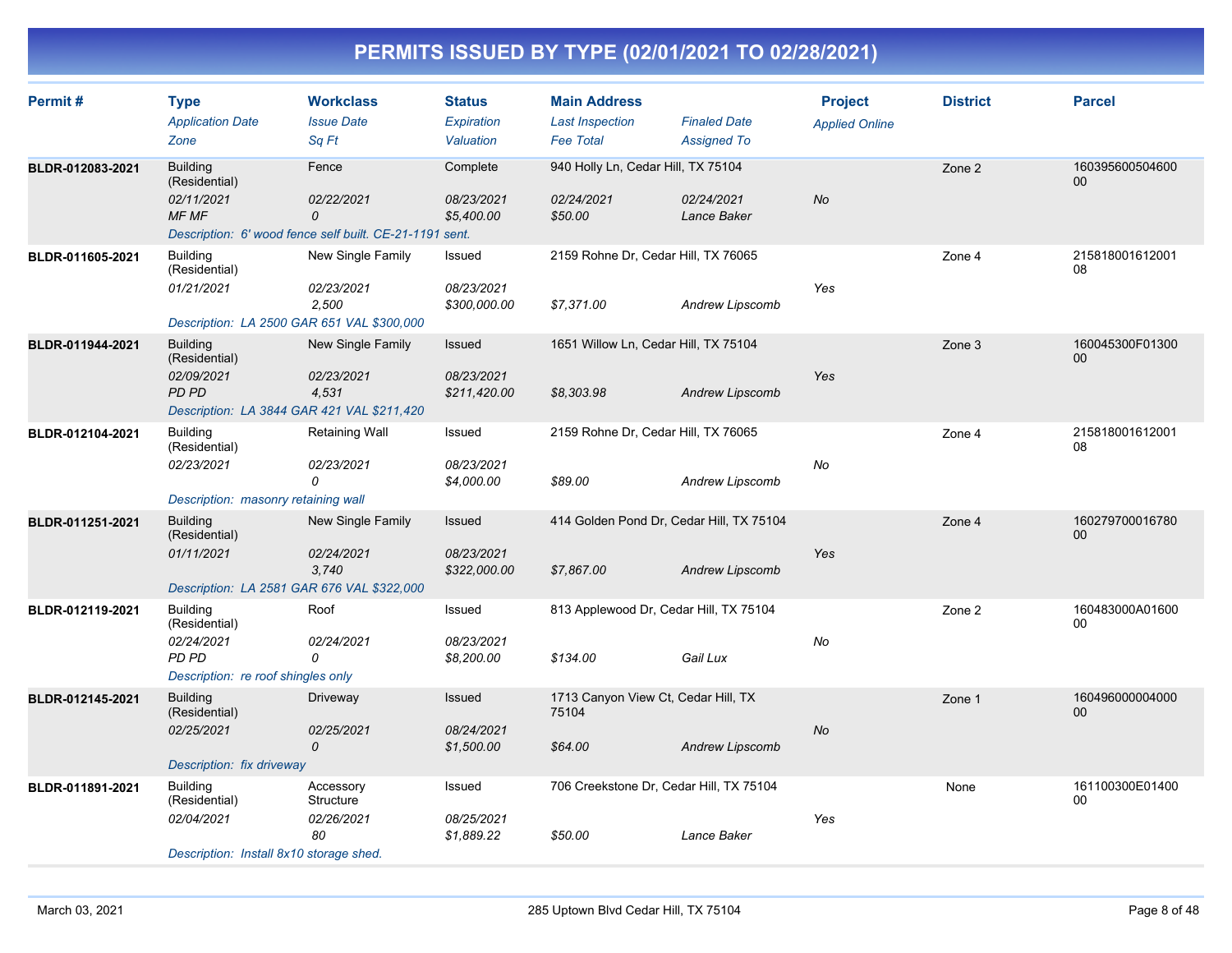| Permit#          | <b>Type</b><br><b>Application Date</b><br>Zone                                               | <b>Workclass</b><br><b>Issue Date</b><br>Sq Ft                                         | <b>Status</b><br>Expiration<br>Valuation | <b>Main Address</b><br><b>Last Inspection</b><br><b>Fee Total</b> | <b>Finaled Date</b><br><b>Assigned To</b> | <b>Project</b><br><b>Applied Online</b> | <b>District</b> | <b>Parcel</b>             |
|------------------|----------------------------------------------------------------------------------------------|----------------------------------------------------------------------------------------|------------------------------------------|-------------------------------------------------------------------|-------------------------------------------|-----------------------------------------|-----------------|---------------------------|
| BLDR-012133-2021 | <b>Building</b><br>(Residential)<br>02/23/2021<br>OT-Corr OT-Corr                            | Fence<br>02/26/2021<br>0<br>Description: fence 3 ft metal and wood - picture attached  | Issued<br>08/25/2021<br>\$6,000.00       | 404 Lee St. Cedar Hill, TX 75104<br>\$25.00                       | Gail Lux                                  | <b>No</b>                               | Zone 2          | 160035000300902<br>$00\,$ |
| BLDR-011846-2021 | <b>Building</b><br>(Residential)<br>02/03/2021                                               | New Single Family<br>02/26/2021<br>3,006<br>Description: LA 3006 GAR 665 VAL \$360,000 | Issued<br>08/25/2021<br>\$360,000.00     | 2606 Creekwood Dr, Cedar Hill, TX 75104<br>\$7,574.00             | Andrew Lipscomb                           | Yes                                     | Zone 4          | 160279200015790<br>00     |
| BLDR-012157-2021 | <b>Building</b><br>(Residential)<br>02/26/2021<br>PD PD<br>Description: Reroof shingles only | Roof<br>02/26/2021<br>0                                                                | Issued<br>08/25/2021<br>\$2.810.00       | 1200 Witherspoon Rd, Cedar Hill, TX<br>75104<br>\$80.00           | Gail Lux                                  | <b>No</b>                               | Zone 3          | 160425500B01200<br>$00\,$ |
| BLDR-012150-2021 | <b>Building</b><br>(Residential)<br>02/26/2021<br>Description: Replace 1 window              | Alteration<br>02/28/2021                                                               | Issued<br>08/27/2021<br>\$2,411.00       | 701 Ballard St, Cedar Hill, TX 75104<br>\$80.00                   | Gail Lux                                  | Yes                                     | Zone 2          | 160426929R00900<br>00     |

**PERMITS ISSUED FOR BUILDING (RESIDENTIAL): 52**

| <b>CERTIFICATE OF OCCUPANCY</b> |                                                                                                         |                                                    |                  |                                                                                  |               |           |        |                       |
|---------------------------------|---------------------------------------------------------------------------------------------------------|----------------------------------------------------|------------------|----------------------------------------------------------------------------------|---------------|-----------|--------|-----------------------|
| CO-010850-2020                  | Certificate of<br>Occupancy<br>12/21/2020<br>LR LR<br><b>Description: Individual and Business Taxes</b> | Certificate of<br>Occupancy<br>02/02/2021<br>0     | Issued<br>\$0.00 | 201 W Belt Line Rd, C500, Cedar Hill, TX<br>75104<br>02/01/2021<br>\$75.00       | Alexis Sartin | <b>No</b> | Zone 2 | 651472415100200<br>00 |
| CO-011014-2020                  | Certificate of<br>Occupancy<br>12/30/2020<br>OT-Sq OT-Sq<br>Description: 1846 Coffee                    | Certificate of<br>Occupancy<br>02/03/2021<br>1,300 | Issued<br>\$0.00 | 610 Cedar St, Cedar Hill, TX 75104<br>01/20/2021<br>\$75.00                      | Alexis Sartin | No        | Zone 2 | 160005000300201<br>00 |
| CO-011297-2021                  | Certificate of<br>Occupancy<br>01/12/2021<br>LR LR<br>Description: Winners Smokehouse BBQ               | Certificate of<br>Occupancy<br>02/03/2021<br>2,346 | Issued<br>\$0.00 | 1435 N J Elmer Weaver Fwy, 200, Cedar<br>Hill, TX 75104<br>01/29/2021<br>\$75.00 | Alexis Sartin | <b>No</b> | Zone 2 | 16038550011RB00<br>00 |
| CO-011676-2021                  | Certificate of<br>Occupancy                                                                             | Certificate of<br>Occupancy                        | Issued           | 425 E Pleasant Run Rd, 201, Cedar Hill,<br>TX 75104                              |               |           | Zone 2 | 160365000B01R00<br>00 |

 $=$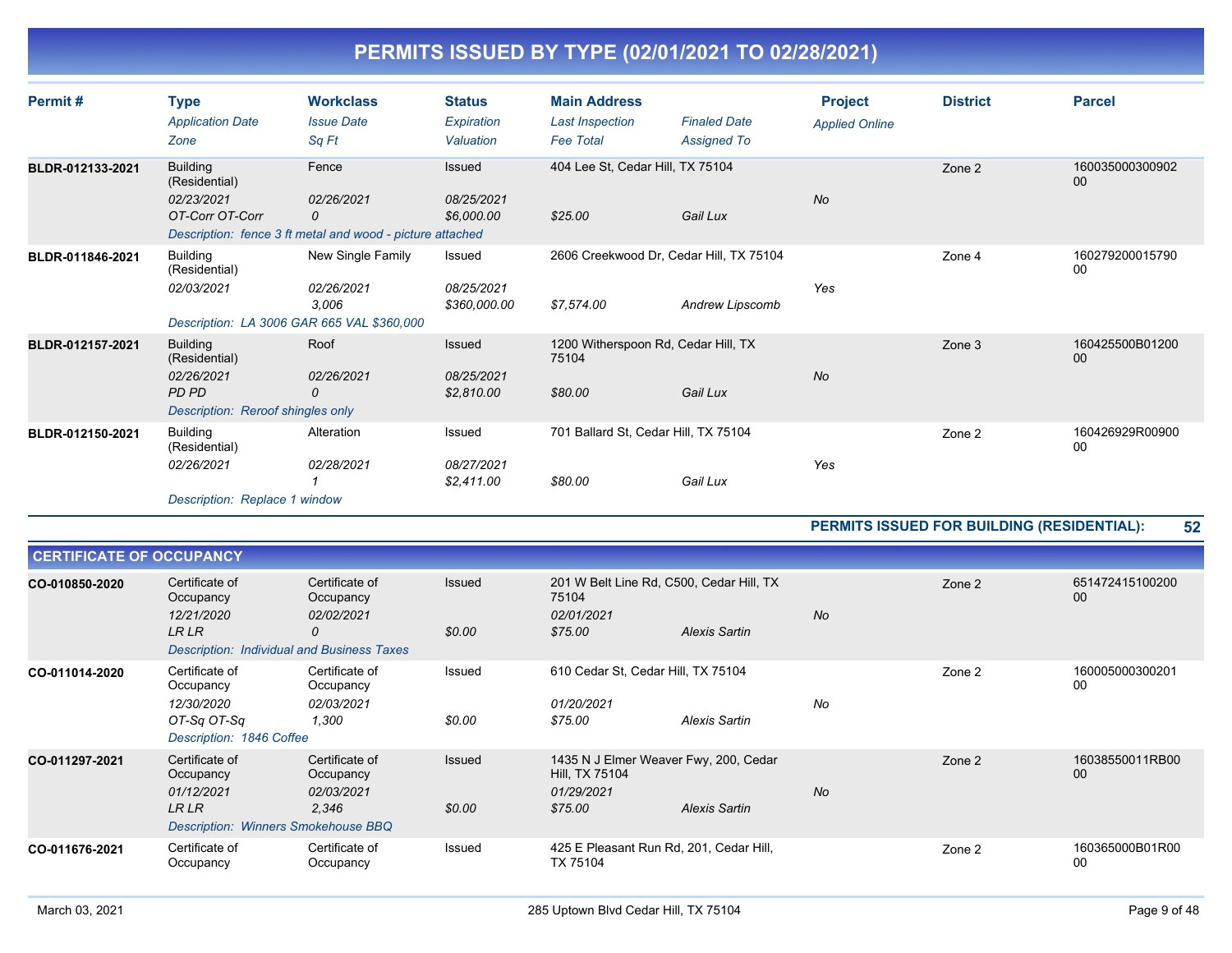| Permit#        | <b>Type</b><br><b>Application Date</b><br>Zone                                                           | <b>Workclass</b><br><b>Issue Date</b><br>Sq Ft                                                                  | <b>Status</b><br>Expiration<br>Valuation | <b>Main Address</b><br><b>Last Inspection</b><br><b>Fee Total</b>            | <b>Finaled Date</b><br>Assigned To | <b>Project</b><br><b>Applied Online</b> | <b>District</b> | <b>Parcel</b>             |
|----------------|----------------------------------------------------------------------------------------------------------|-----------------------------------------------------------------------------------------------------------------|------------------------------------------|------------------------------------------------------------------------------|------------------------------------|-----------------------------------------|-----------------|---------------------------|
|                | 01/25/2021<br><b>LR LR</b><br><b>Description: Mattress Depot</b>                                         | 02/03/2021<br>0                                                                                                 | \$0.00                                   | 02/03/2021<br>\$75.00                                                        | <b>Alexis Sartin</b>               | No                                      |                 |                           |
| CO-011597-2021 | Certificate of<br>Occupancy<br>01/21/2021<br><b>LR LR</b><br><b>Description: Unlimted Taxes and More</b> | Certificate of<br>Occupancy<br>02/03/2021<br>1,400                                                              | Issued<br>\$0.00                         | 101 Kenya St, 116, Cedar Hill, TX 75104<br>02/03/2021<br>\$75.00             | <b>Alexis Sartin</b>               | No                                      | Zone 2          | 160458000000600<br>00     |
| CO-010712-2020 | Certificate of<br>Occupancy<br>12/04/2020<br><b>LR LR</b><br>Description: Dunkin Donuts/Baskin Robins    | Certificate of<br>Occupancy<br>02/03/2021<br>2,600                                                              | Issued<br>\$0.00                         | 650 Uptown Blvd, Cedar Hill, TX 75104<br>01/29/2021<br>\$75.00               | <b>Alexis Sartin</b>               | $N\sigma$                               | Zone 2          | 160128000A00200<br>00     |
| CO-010806-2020 | Certificate of<br>Occupancy<br>12/15/2020<br>PD PD<br><b>Description: Hill City</b>                      | Certificate of<br>Occupancy<br>02/03/2021<br>35,000                                                             | Issued<br>\$0.00                         | 1375 N Clark Rd, Cedar Hill, TX 75104<br>02/03/2021<br>\$75.00               | <b>Alexis Sartin</b>               | No                                      | Zone 1          | 160208000903B00<br>$00\,$ |
| CO-011940-2021 | Certificate of<br>Occupancy<br>02/08/2021<br>$\frac{1}{2}$                                               | Clean & Show<br>02/08/2021<br>0                                                                                 | Issued<br>\$0.00                         | 601 Jealouse Way, 8, Cedar Hill, TX<br>75104<br>02/09/2021<br>\$25.00        | <b>Alexis Sartin</b>               | $N\sigma$                               | Zone 4          | 160046100A00500<br>00     |
| CO-010011-2020 | Certificate of<br>Occupancy<br>10/07/2020<br>LR LR<br><b>Description: Specialty Food Store</b>           | Certificate of<br>Occupancy<br>02/22/2021<br>1,075                                                              | Issued<br>\$0.00                         | 305 W 1382 Hwy, 611, Cedar Hill, TX<br>75104<br>02/12/2021<br>\$75.00        | <b>Alexis Sartin</b>               | No                                      | Zone 2          | 160456500A00200<br>$00\,$ |
| CO-011822-2021 | Certificate of<br>Occupancy<br>02/02/2021<br><b>LRLR</b><br><b>Description: Electronic Repair Shop</b>   | Certificate of<br>Occupancy<br>02/25/2021<br>1,366                                                              | Issued<br>\$49,000.00                    | 425 E Pleasant Run Rd, 249, Cedar Hill,<br>TX 75104<br>02/22/2021<br>\$75.00 | <b>Alexis Sartin</b>               | No                                      | Zone 2          | 160365000B01R00<br>00     |
| CO-012155-2021 | Certificate of<br>Occupancy<br>02/26/2021<br><b>LR LR</b>                                                | Certificate of<br>Occupancy<br>02/26/2021<br>68,583<br>Description: Smart Space Storage - Self Storage Facility | Complete<br>\$0.00                       | 864 E Belt Line Rd, Cedar Hill, TX 75104<br>\$0.00                           | 02/26/2021<br><b>Alexis Sartin</b> | No                                      | Zone 2          | 650877255100201<br>00     |

**PERMITS ISSUED FOR CERTIFICATE OF OCCUPANCY: 11**

**DEMOLITION**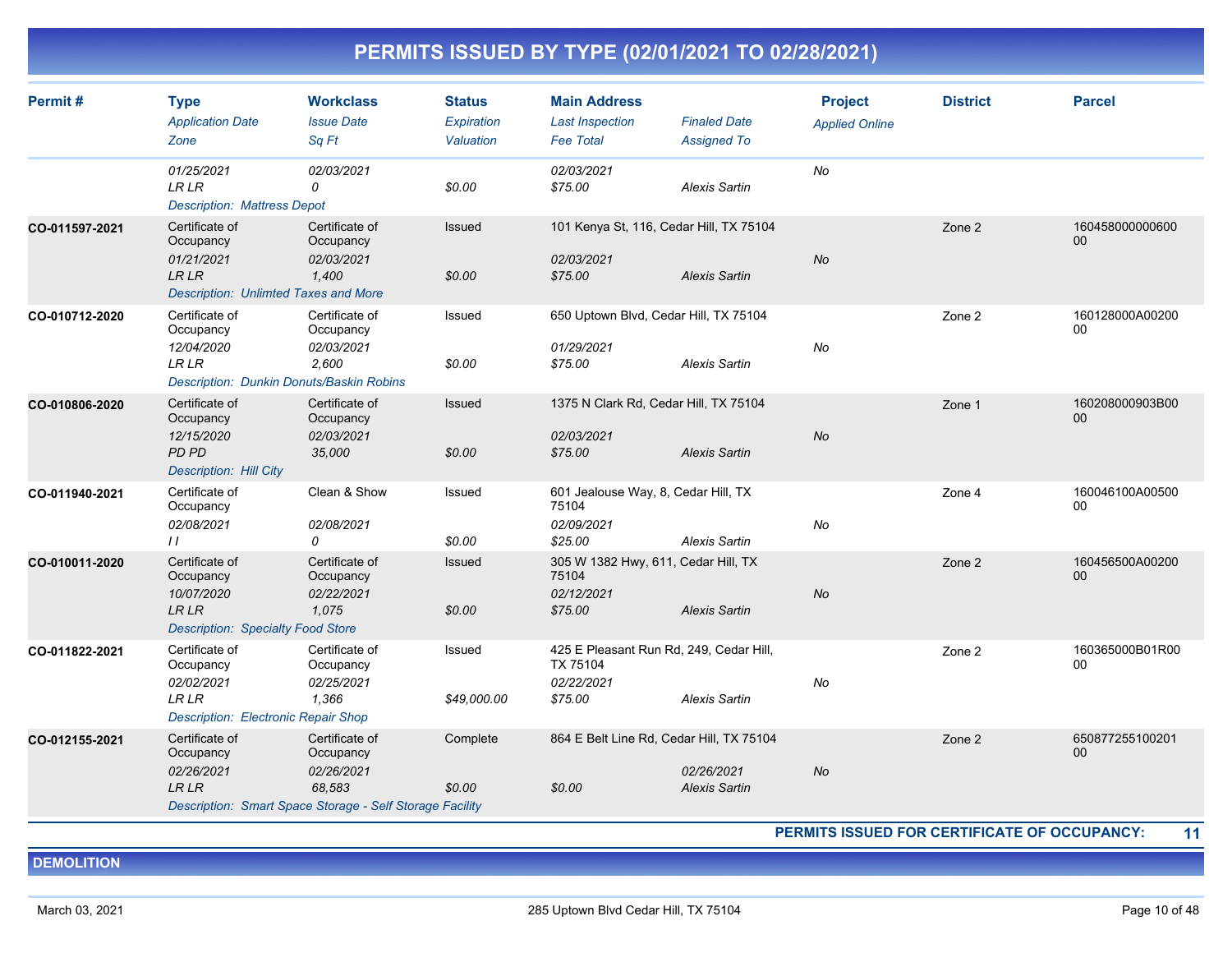| Permit#          | Type<br><b>Application Date</b><br>Zone | <b>Workclass</b><br><b>Issue Date</b><br>Sa Ft       | <b>Status</b><br>Expiration<br>Valuation | <b>Main Address</b><br><b>Last Inspection</b><br>Fee Total | <b>Finaled Date</b><br><b>Assigned To</b> | <b>Project</b><br><b>Applied Online</b> | <b>District</b> | <b>Parcel</b>         |
|------------------|-----------------------------------------|------------------------------------------------------|------------------------------------------|------------------------------------------------------------|-------------------------------------------|-----------------------------------------|-----------------|-----------------------|
| DEMO-012070-2021 | Demolition                              | Residential                                          | Issued                                   | 2849 Singletree Cove, Cedar Hill, TX<br>75104              |                                           |                                         | Zone 4          | 160279000008100<br>00 |
|                  | 02/21/2021<br>PD PD                     | 02/21/2021                                           | 08/20/2021<br>\$15,000.00                | \$50.00                                                    | Gail Lux                                  | No                                      |                 |                       |
|                  |                                         | Description: Remove inground pool and grade and seed |                                          |                                                            |                                           |                                         |                 |                       |

#### **PERMITS ISSUED FOR DEMOLITION: 1**

| <b>ELECTRICAL (NON-RESIDENTIAL)</b> |                                                                                                                 |                                                                                                                                                    |                                     |                                                                       |          |           |        |                       |
|-------------------------------------|-----------------------------------------------------------------------------------------------------------------|----------------------------------------------------------------------------------------------------------------------------------------------------|-------------------------------------|-----------------------------------------------------------------------|----------|-----------|--------|-----------------------|
| ELEC-011810-2021                    | Electrical<br>(Non-Residential)<br>02/01/2021<br><b>LRLR</b>                                                    | Alteration<br>02/01/2021<br>2.989<br>Description: Interior Courtyard enclosure and renovation of existing lobby space for Hillcrest Baptist Church | Issued<br>07/31/2021<br>\$0.00      | 265 W Pleasant Run Rd, Cedar Hill, TX<br>75104<br>\$0.00              | Gail Lux | <b>No</b> | Zone 1 | 16020840011R1R0<br>00 |
| ELEC-011245-2021                    | Electrical<br>(Non-Residential)<br>01/09/2021<br><b>LRLR</b><br><b>Description: Commercial interior remodel</b> | Alteration<br>02/01/2021<br>1,440                                                                                                                  | Issued<br>08/23/2021<br>\$0.00      | 642 Uptown Blvd, 120, Cedar Hill, TX<br>75104<br>02/24/2021<br>\$0.00 | Gail Lux | No        | Zone 2 | 160128000A04R00<br>00 |
| ELEC-010160-2020                    | Electrical<br>(Non-Residential)<br>10/21/2020<br><b>LRLR</b><br>Description: Crab N Bar - Right Side            | Sign<br>02/02/2021<br>41                                                                                                                           | Issued<br>08/02/2021<br>\$0.00      | 305 W 1382 Hwy, 316, Cedar Hill, TX<br>75104<br>\$0.00                | Gail Lux | <b>No</b> | Zone 2 | 160456500A00200<br>00 |
| ELEC-010162-2020                    | Electrical<br>(Non-Residential)<br>10/21/2020<br><b>LRLR</b><br>Description: Crab N Bar - Front                 | Sign<br>02/02/2021<br>23                                                                                                                           | Issued<br>08/02/2021<br>\$0.00      | 305 W 1382 Hwy, 316, Cedar Hill, TX<br>75104<br>\$0.00                | Gail Lux | No        | Zone 2 | 160456500A00200<br>00 |
| ELEC-011919-2021                    | Electrical<br>(Non-Residential)<br>02/06/2021<br><b>LR LR</b><br>Description: Remodel for Tri City Shelter      | Alteration<br>02/06/2021<br>4,689                                                                                                                  | Issued<br>08/05/2021<br>\$0.00      | 1150 E Pleasant Run Rd, Cedar Hill, TX<br>75104<br>\$0.00             | Gail Lux | <b>No</b> | Zone 2 | 160455900A00100<br>00 |
| ELEC-012020-2021                    | Electrical<br>(Non-Residential)<br>02/11/2021<br><b>NSNS</b><br>Description: Lake Ridge Monument Sign           | Sign<br>02/17/2021<br>2.000                                                                                                                        | Issued<br>08/16/2021<br>\$22,000.00 | 100 Lake Ridge Pkwy, Cedar Hill, TX<br>75104<br>\$0.00                | Gail Lux | No        | Zone 4 | 650492015101108<br>00 |
| ELEC-011976-2021                    | Electrical<br>(Non-Residential)                                                                                 | Electrical                                                                                                                                         | Issued                              | 509 E Belt Line Rd, Cedar Hill, TX 75104                              |          |           | Zone 2 | 160300000A00200<br>00 |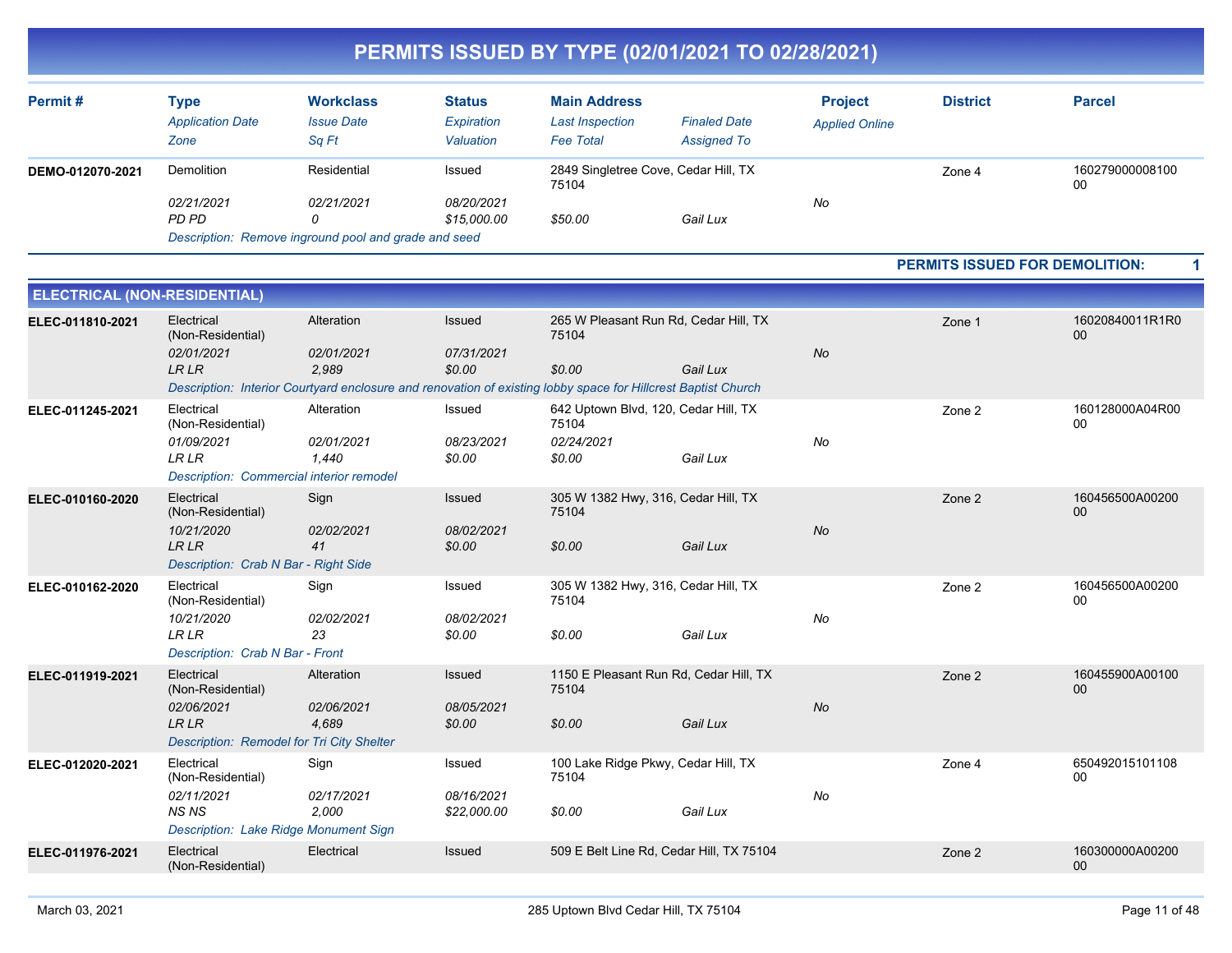| Permit#          | <b>Type</b><br><b>Application Date</b><br>Zone                                           | <b>Workclass</b><br><b>Issue Date</b><br>Sq Ft                                               | <b>Status</b><br>Expiration<br>Valuation | <b>Main Address</b><br><b>Last Inspection</b><br><b>Fee Total</b> | <b>Finaled Date</b><br><b>Assigned To</b>            | <b>Project</b><br><b>Applied Online</b> | <b>District</b> | <b>Parcel</b>         |
|------------------|------------------------------------------------------------------------------------------|----------------------------------------------------------------------------------------------|------------------------------------------|-------------------------------------------------------------------|------------------------------------------------------|-----------------------------------------|-----------------|-----------------------|
|                  | 02/10/2021<br>LR LR                                                                      | 02/21/2021<br>100<br>Description: Relocate 600 amp electrical service.                       | 08/20/2021<br>\$12,000.00                | \$50.00                                                           | Gail Lux                                             | Yes                                     |                 |                       |
| ELEC-012097-2021 | Electrical<br>(Non-Residential)<br>02/23/2021<br><b>LR LR</b>                            | New Construction<br>02/23/2021<br>3.440<br><b>Description: Raising Canes Chicken Fingers</b> | Issued<br>08/23/2021<br>\$0.00           | 75104<br>02/24/2021<br>\$0.00                                     | 380 N J Elmer Weaver Fwy, Cedar Hill, TX<br>Gail Lux | No                                      | Zone 2          | 160364500000400<br>00 |
| ELEC-012127-2021 | Electrical<br>(Non-Residential)<br>02/24/2021<br>NS NS<br>Description: meter base repair | Repair<br>02/24/2021<br>0                                                                    | Issued<br>08/30/2021<br>\$600.00         | 75104<br>03/02/2021<br>\$50.00                                    | 618 N J Elmer Weaver Fwy, Cedar Hill, TX<br>Gail Lux | <b>No</b>                               | Zone 2          | 160465000302000<br>00 |

**PERMITS ISSUED FOR ELECTRICAL (NON-RESIDENTIAL): 9**

| <b>ELECTRICAL (RESIDENTIAL)</b> |                                                                                             |                                                                                        |                                       |                                                        |                        |    |        |                       |
|---------------------------------|---------------------------------------------------------------------------------------------|----------------------------------------------------------------------------------------|---------------------------------------|--------------------------------------------------------|------------------------|----|--------|-----------------------|
| ELER-011793-2021                | Electrical<br>(Residential)<br>02/01/2021<br>OT-Res OT-Res<br>Description: Repair from Fire | Repair<br>02/01/2021<br>2,104                                                          | Issued<br>07/31/2021<br>\$0.00        | 131 Meadow Ridge Dr, Cedar Hill, TX<br>75104<br>\$0.00 | <b>Andrew Lipscomb</b> | No | Zone 1 | 650131035102000<br>00 |
| ELER-011832-2021                | Electrical<br>(Residential)<br>02/02/2021<br>PD PD                                          | New Construction<br>02/02/2021<br>5,426<br>Description: LA 3580 GAR 1364 VAL \$650,000 | <b>Issued</b><br>08/02/2021<br>\$0.00 | 2932 Sonterra Dr, Cedar Hill, TX 75104<br>\$0.00       | Andrew Lipscomb        | No | Zone 4 | 160279000159500<br>00 |
| ELER-011856-2021                | Electrical<br>(Residential)<br>02/03/2021<br>Description: outdoor patio and cabana          | <b>New Construction</b><br>02/03/2021<br>735                                           | Issued<br>08/02/2021<br>\$0.00        | 1588 Tar Rd, Cedar Hill, TX 75104<br>\$0.00            | Lance Baker            | No | Zone 3 | 160065000100100<br>00 |
| ELER-011960-2021                | Electrical<br>(Residential)<br>02/09/2021<br>Description: Install vinyl liner pool          | Pool<br>02/09/2021<br>475                                                              | Issued<br>08/09/2021<br>\$0.00        | 719 Creekstone Dr, Cedar Hill, TX 75104<br>\$0.00      | Lance Baker            | No | Zone 2 | 161100300F01000<br>00 |
| ELER-011986-2021                | Electrical<br>(Residential)<br>02/10/2021<br>PD PD                                          | <b>New Construction</b><br>02/10/2021<br>4,531                                         | Issued<br>08/09/2021<br>\$0.00        | 1651 Willow Ln, Cedar Hill, TX 75104<br>\$0.00         | Andrew Lipscomb        | No | Zone 3 | 160045300F01300<br>00 |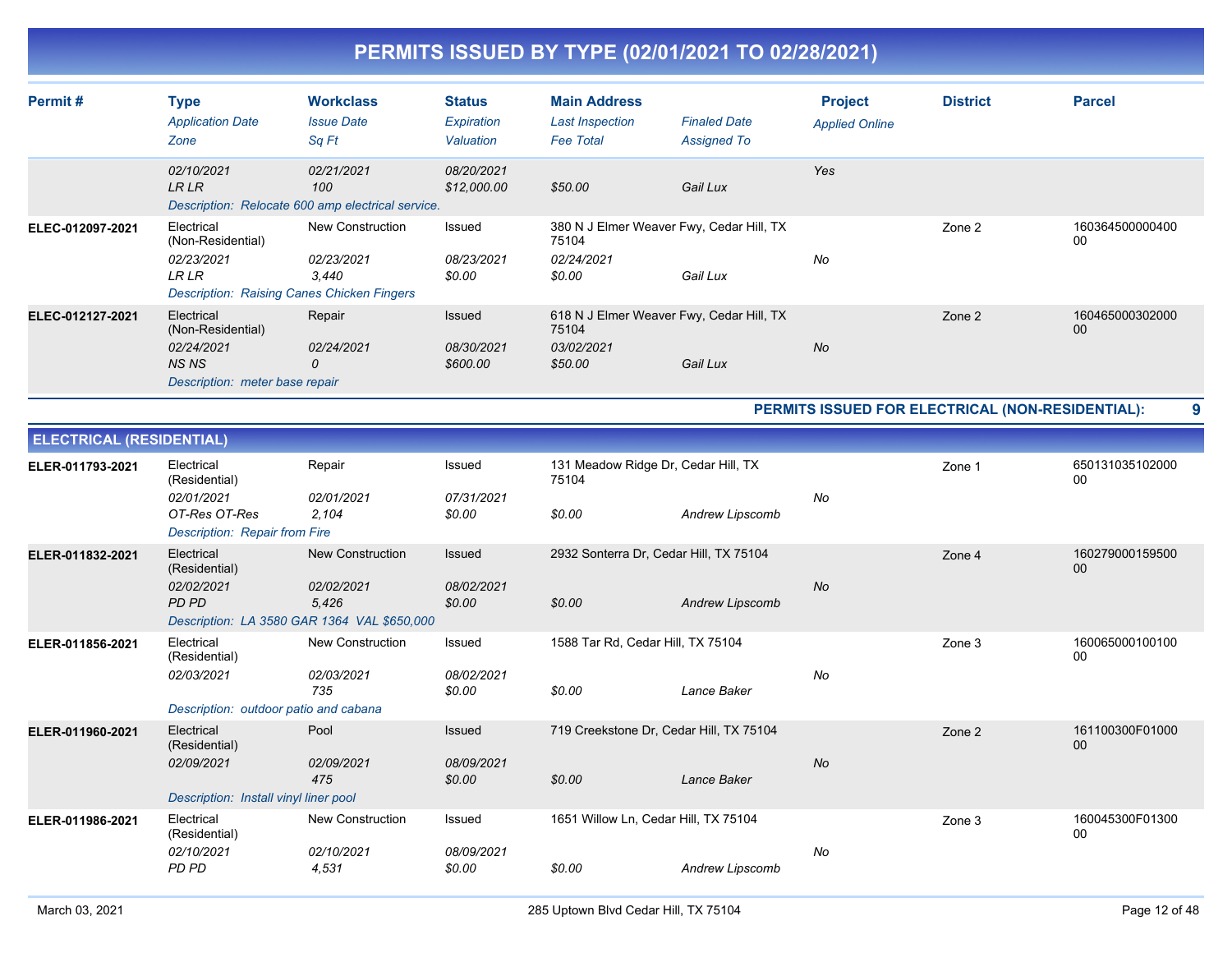|                  | PERMITS ISSUED BY TYPE (02/01/2021 TO 02/28/2021)         |                                                                                                     |                                          |                                                                   |                                                              |                                         |                 |                       |  |  |
|------------------|-----------------------------------------------------------|-----------------------------------------------------------------------------------------------------|------------------------------------------|-------------------------------------------------------------------|--------------------------------------------------------------|-----------------------------------------|-----------------|-----------------------|--|--|
| Permit#          | <b>Type</b><br><b>Application Date</b><br>Zone            | <b>Workclass</b><br><b>Issue Date</b><br>Sq Ft                                                      | <b>Status</b><br>Expiration<br>Valuation | <b>Main Address</b><br><b>Last Inspection</b><br><b>Fee Total</b> | <b>Finaled Date</b><br><b>Assigned To</b>                    | <b>Project</b><br><b>Applied Online</b> | <b>District</b> | <b>Parcel</b>         |  |  |
|                  |                                                           | Description: LA 3844 GAR 421 VAL \$211,420                                                          |                                          |                                                                   |                                                              |                                         |                 |                       |  |  |
| ELER-011632-2021 | Electrical<br>(Residential)<br>01/22/2021                 | <b>New Construction</b><br>02/10/2021<br>5,291                                                      | Issued<br>08/09/2021<br>\$0.00           | 2203 Alyssum Dr, Cedar Hill, TX 75104<br>\$0.00                   | <b>Andrew Lipscomb</b>                                       | <b>No</b>                               | Zone 4          | 215823001970001<br>08 |  |  |
| ELER-011977-2021 | Electrical<br>(Residential)<br>02/10/2021<br><b>PD PD</b> | New Construction<br>02/10/2021<br>4,326<br>Description: LA 3660 GAR 640 VAL \$201,300               | Issued<br>08/09/2021<br>\$0.00           | \$0.00                                                            | 1519 Spring Hill Dr, Cedar Hill, TX 75104<br>Andrew Lipscomb | No                                      | Zone 3          | 160045300H01600<br>00 |  |  |
| ELER-010887-2020 | Electrical<br>(Residential)<br>12/23/2020                 | <b>New Construction</b><br>02/10/2021<br>6,409<br>Description: LA 4621 GAR 803 VAL \$850,000        | Issued<br>08/09/2021<br>\$0.00           | 2506 Pikes Peak, Cedar Hill, TX 76065<br>\$0.00                   | Andrew Lipscomb                                              | No                                      | Zone 4          | 215824001900001<br>08 |  |  |
| ELER-011996-2021 | Electrical<br>(Residential)<br>02/10/2021                 | <b>New Construction</b><br>02/11/2021<br>4,195<br>Description: LA 3081 GAR 782 VAL \$200,000        | Issued<br>08/10/2021<br>\$0.00           | 2646 Mason Ln, Cedar Hill, TX 75104<br>\$0.00                     | Andrew Lipscomb                                              | No                                      | Zone 4          | 215823001990001<br>08 |  |  |
| ELER-012018-2021 | Electrical<br>(Residential)<br>02/11/2021                 | Repair<br>02/11/2021<br>1,200<br>Description: upgrade service to 200 amp. Install panel on exterior | Issued<br>08/10/2021<br>\$1,500.00       | 529 Lee St, Cedar Hill, TX 75104<br>\$50.00                       | Gail Lux                                                     | Yes                                     | Zone 2          | 160455000101000<br>00 |  |  |
| ELER-012048-2021 | Electrical<br>(Residential)<br>02/15/2021                 | New Construction<br>02/16/2021<br>2,500<br>Description: LA 2500 GAR 651 VAL \$300,000               | Issued<br>08/16/2021<br>\$0.00           | 2159 Rohne Dr, Cedar Hill, TX 76065<br>\$0.00                     | Andrew Lipscomb                                              | No                                      | Zone 4          | 215818001612001<br>08 |  |  |
| ELER-012107-2021 | Electrical<br>(Residential)<br>02/23/2021                 | <b>New Construction</b><br>02/24/2021<br>3,740<br>Description: LA 2581 GAR 676 VAL \$322,000        | <b>Issued</b><br>08/23/2021<br>\$0.00    | \$0.00                                                            | 414 Golden Pond Dr, Cedar Hill, TX 75104<br>Andrew Lipscomb  | No                                      | Zone 4          | 160279700016780<br>00 |  |  |
| ELER-012063-2021 | Electrical<br>(Residential)<br>02/18/2021                 | New Construction<br>02/26/2021<br>3,006<br>Description: LA 3006 GAR 665 VAL \$360,000               | Issued<br>08/25/2021<br>\$0.00           | \$0.00                                                            | 2606 Creekwood Dr, Cedar Hill, TX 75104<br>Andrew Lipscomb   | No                                      | Zone 4          | 160279200015790<br>00 |  |  |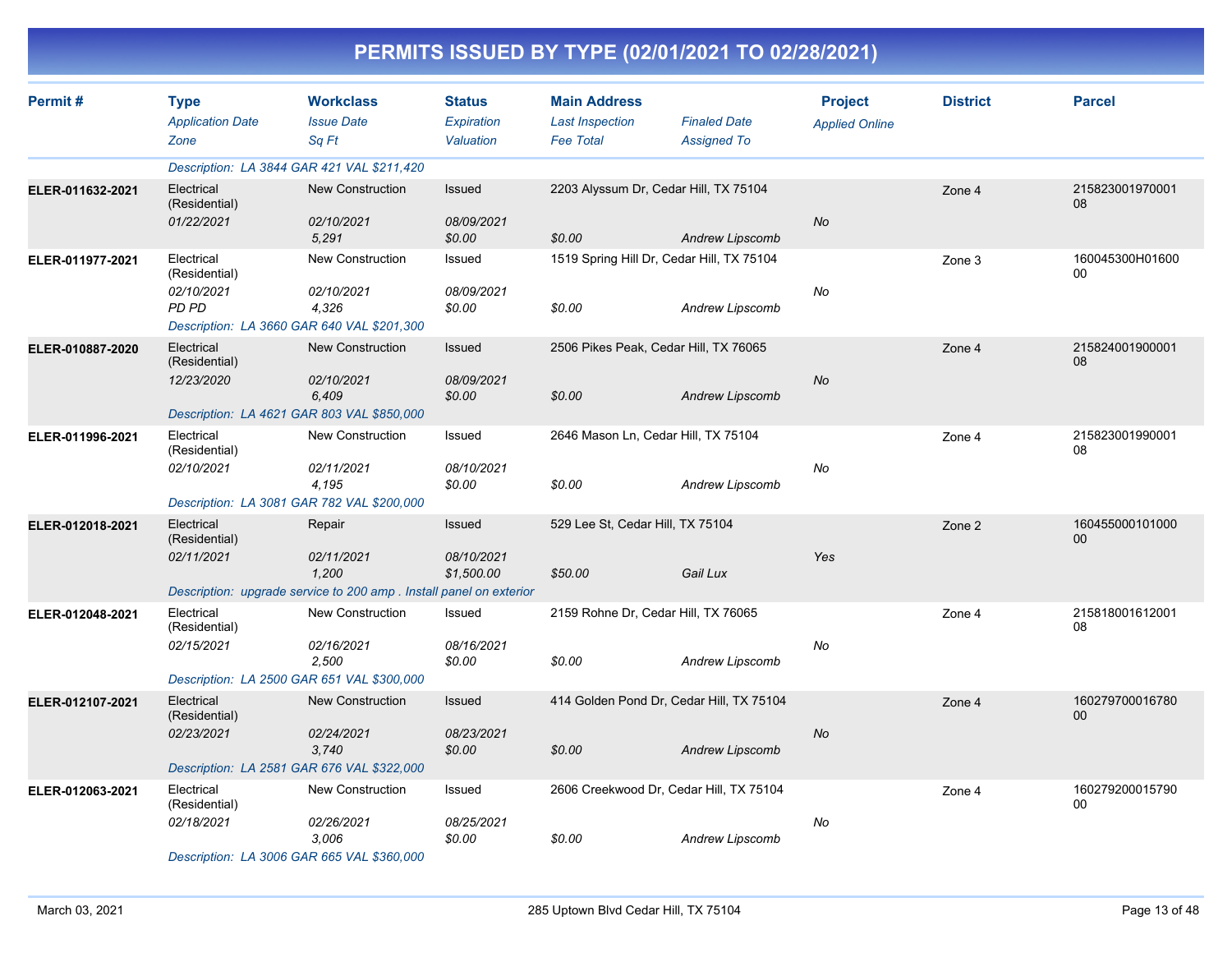|                  |                                                |                                                                                                                                                                             |                                          |                                                                   | PERMITS ISSUED BY TYPE (02/01/2021 TO 02/28/2021) |                                              |                 |                                 |
|------------------|------------------------------------------------|-----------------------------------------------------------------------------------------------------------------------------------------------------------------------------|------------------------------------------|-------------------------------------------------------------------|---------------------------------------------------|----------------------------------------------|-----------------|---------------------------------|
| Permit#          | <b>Type</b><br><b>Application Date</b><br>Zone | <b>Workclass</b><br><b>Issue Date</b><br>Sq Ft                                                                                                                              | <b>Status</b><br>Expiration<br>Valuation | <b>Main Address</b><br><b>Last Inspection</b><br><b>Fee Total</b> | <b>Finaled Date</b><br><b>Assigned To</b>         | <b>Project</b><br><b>Applied Online</b>      | <b>District</b> | <b>Parcel</b>                   |
|                  |                                                |                                                                                                                                                                             |                                          |                                                                   |                                                   | PERMITS ISSUED FOR ELECTRICAL (RESIDENTIAL): |                 | 13                              |
| <b>FIRE</b>      |                                                |                                                                                                                                                                             |                                          |                                                                   |                                                   |                                              |                 |                                 |
| FIRE-011737-2021 | Fire                                           | Tent                                                                                                                                                                        | Issued                                   | 235 E 1382 Hwy, Cedar Hill, TX 75104                              |                                                   |                                              | Zone 2          | 160304000000200<br>$00\,$       |
|                  | 01/28/2021<br><b>PD PD</b>                     | 02/03/2021<br>1.059<br>Description: Tent in Parking lot of Kroger store for Valentines day                                                                                  | 08/02/2021<br>\$20,000.00                | \$50.00                                                           | <b>Reginald Alexander</b>                         | Yes                                          |                 |                                 |
| FIRE-012009-2021 | Fire                                           | LP Gas                                                                                                                                                                      | Issued                                   | 1341 Sunset Ridge Cir, Cedar Hill, TX<br>75104                    |                                                   |                                              | Zone 4          | 160209000097500<br>00           |
|                  | 02/11/2021<br>PD PD                            | 02/18/2021<br>9                                                                                                                                                             | 08/17/2021<br>\$1,507.13                 | \$75.00                                                           | Tammie Cooper                                     | Yes                                          |                 |                                 |
|                  |                                                | Description: Install (1) 120 gallon AG tank to service cook top range only<br>Note: Must maintain the minimum distance off rear of building to meet Fire Code Requirements. |                                          |                                                                   |                                                   |                                              |                 |                                 |
| FIRE-012115-2021 | Fire                                           | Fire Alarm                                                                                                                                                                  | <b>Issued</b>                            |                                                                   | 1360 W Belt Line Rd, Cedar Hill, TX 75104         |                                              | Zone 4          | 160325700A00100<br>00           |
|                  | 02/24/2021                                     | 02/24/2021<br>1,680                                                                                                                                                         | 08/23/2021<br>\$12,770.51                | \$50.00                                                           | <b>Reginald Alexander</b>                         | Yes                                          |                 |                                 |
|                  |                                                | Description: Installation of a new fire alarm system                                                                                                                        |                                          |                                                                   |                                                   |                                              |                 |                                 |
|                  |                                                |                                                                                                                                                                             |                                          |                                                                   |                                                   |                                              |                 | <b>PERMITS ISSUED FOR FIRE:</b> |
| <b>HEALTH</b>    |                                                |                                                                                                                                                                             |                                          |                                                                   |                                                   |                                              |                 |                                 |
| HLTH-011907-2021 | Health                                         | <b>Retail Store</b>                                                                                                                                                         | Issued                                   | Hill, TX 75104                                                    | 1421 N J Elmer Weaver Fwy, 200C, Cedar            |                                              | Zone 2          | 1603855011RA100<br>$00\,$       |
|                  | 02/05/2021<br><b>LRLR</b>                      | 02/22/2021<br>$\Omega$                                                                                                                                                      | 12/31/2021<br>\$0.00                     | \$250.00                                                          | Jeanette Cosme                                    | No                                           |                 |                                 |
| HLTH-012126-2021 | Health                                         | Restaurant/Food<br>Establishment                                                                                                                                            | <b>Issued</b>                            |                                                                   | 320 S Clark Rd, C, Cedar Hill, TX 75104           |                                              | Zone 2          | 160459100A00100<br>00           |
|                  | 02/24/2021<br><b>LRLR</b>                      | 02/25/2021<br>$\Omega$<br>Description: Sofrito - A Taste of the Islands, LLC                                                                                                | 12/31/2021<br>\$0.00                     | \$300.00                                                          | Jeanette Cosme                                    | No                                           |                 |                                 |

**PERMITS ISSUED FOR HEALTH: 2**

| <b>IRRIGATION</b> |                     |                                                            |                          |          |                                       |     |                                            |  |  |  |
|-------------------|---------------------|------------------------------------------------------------|--------------------------|----------|---------------------------------------|-----|--------------------------------------------|--|--|--|
| IRR-011943-2021   | Irrigation          | Irrigation                                                 | Issued                   |          | 1529 Summers Dr. Cedar Hill, TX 75104 |     | 160059100301500<br>Zone <sup>-</sup><br>00 |  |  |  |
|                   | 02/09/2021<br>PD PD | 02/09/2021<br>9.000                                        | 08/09/2021<br>\$3.900.00 | \$100.00 | Lance Baker                           | Yes |                                            |  |  |  |
|                   |                     | Description: Irrigation Installed over the entire property |                          |          |                                       |     |                                            |  |  |  |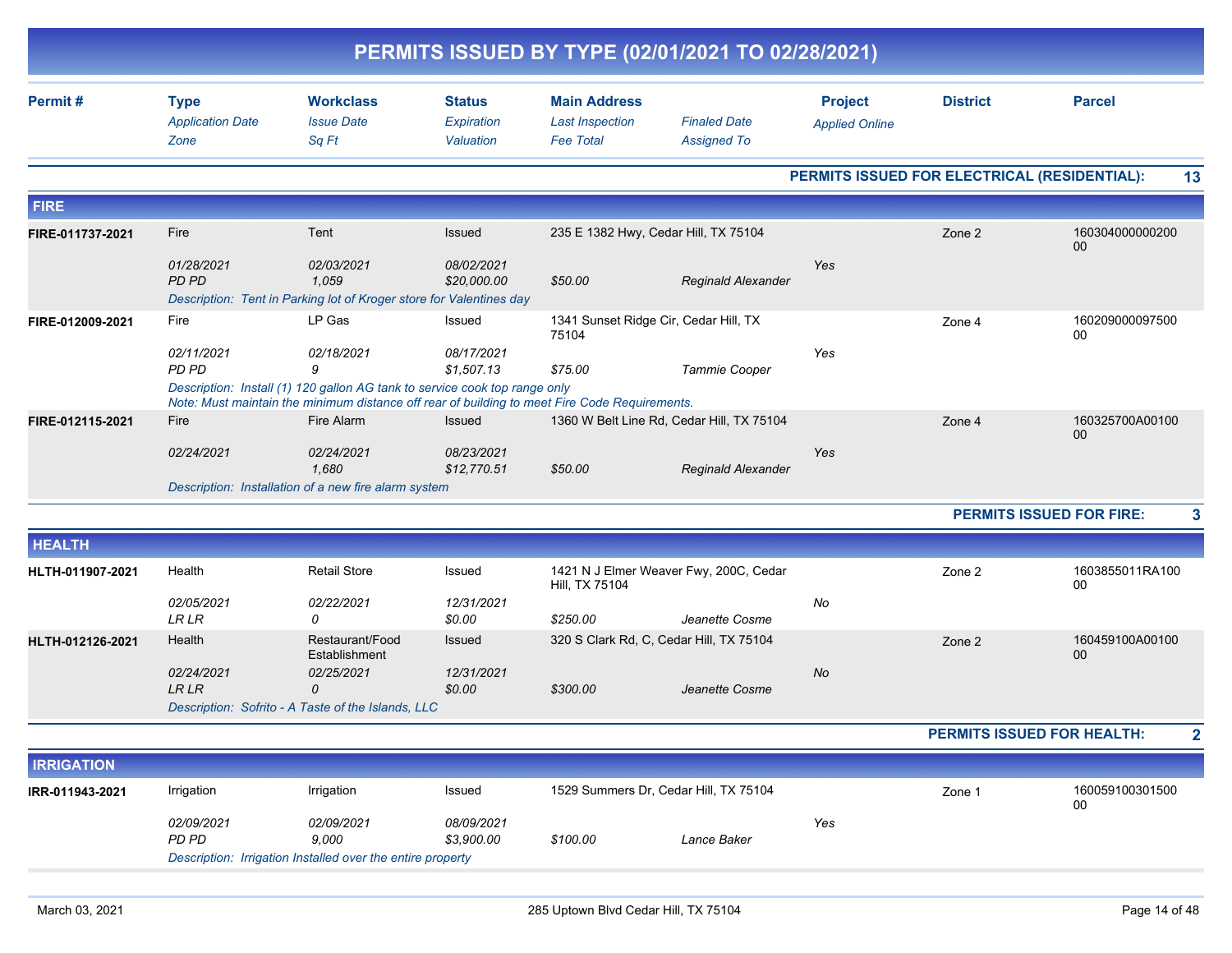| Permit#         | Type                                                      | <b>Workclass</b>           | <b>Status</b>            | <b>Main Address</b>                        |                                           | <b>Project</b>        | <b>District</b> | <b>Parcel</b>         |
|-----------------|-----------------------------------------------------------|----------------------------|--------------------------|--------------------------------------------|-------------------------------------------|-----------------------|-----------------|-----------------------|
|                 | <b>Application Date</b><br>Zone                           | <b>Issue Date</b><br>Sq Ft | Expiration<br>Valuation  | <b>Last Inspection</b><br><b>Fee Total</b> | <b>Finaled Date</b><br><b>Assigned To</b> | <b>Applied Online</b> |                 |                       |
| IRR-011964-2021 | Irrigation                                                | Irrigation                 | Issued                   |                                            | 1531 Legacy Dr. Cedar Hill, TX 75104      |                       | Zone 3          | 160045300G01200<br>00 |
|                 | 02/09/2021<br>PD PD<br><b>Description: LAWN SPRINKLER</b> | 02/10/2021                 | 08/09/2021<br>\$1,100.00 | \$100.00                                   | Lance Baker                               | Yes                   |                 |                       |
| IRR-012123-2021 | Irrigation                                                | Irrigation                 | Issued                   |                                            | 1554 Regal Bluff Dr, Cedar Hill, TX 75104 |                       | Zone 3          | 160045300J01400<br>00 |
|                 | 02/24/2021<br>PD PD<br><b>Description: LAWN SPRINKLER</b> | 02/25/2021<br>4,500        | 08/24/2021<br>\$1,100.00 | \$100.00                                   | Lance Baker                               | Yes                   |                 |                       |

**PERMITS ISSUED FOR IRRIGATION: 3**

|                  | <b>MECHANICAL (NON-RESIDENTIAL)</b>                                                                           |                     |                      |                                                   |          |           |                       |                       |  |  |
|------------------|---------------------------------------------------------------------------------------------------------------|---------------------|----------------------|---------------------------------------------------|----------|-----------|-----------------------|-----------------------|--|--|
| MECC-011811-2021 | Mechanical<br>(Non-Residential)                                                                               | Alteration          | Issued               | 265 W Pleasant Run Rd, Cedar Hill, TX<br>75104    |          |           | Zone 1                | 16020840011R1R0<br>00 |  |  |
|                  | 02/01/2021<br><b>LRLR</b>                                                                                     | 02/01/2021<br>2,989 | 07/31/2021<br>\$0.00 | \$0.00                                            | Gail Lux | <b>No</b> |                       |                       |  |  |
|                  | Description: Interior Courtyard enclosure and renovation of existing lobby space for Hillcrest Baptist Church |                     |                      |                                                   |          |           |                       |                       |  |  |
| MECC-011920-2021 | Mechanical<br>(Non-Residential)                                                                               | Alteration          | Issued               | 1150 E Pleasant Run Rd, Cedar Hill, TX<br>75104   |          | Zone 2    | 160455900A00100<br>00 |                       |  |  |
|                  | 02/06/2021                                                                                                    | 02/06/2021          | 08/05/2021           |                                                   |          | No        |                       |                       |  |  |
|                  | <b>LR LR</b>                                                                                                  | 4.689               | \$0.00               | \$0.00                                            | Gail Lux |           |                       |                       |  |  |
|                  | Description: Remodel for Tri City Shelter                                                                     |                     |                      |                                                   |          |           |                       |                       |  |  |
| MECC-012099-2021 | Mechanical<br>(Non-Residential)                                                                               | New Construction    | Issued               | 380 N J Elmer Weaver Fwy, Cedar Hill, TX<br>75104 |          |           | Zone 2                | 160364500000400<br>00 |  |  |
|                  | 02/23/2021                                                                                                    | 02/23/2021          | 08/23/2021           |                                                   |          | <b>No</b> |                       |                       |  |  |
|                  | LR LR                                                                                                         | 3,440               | \$0.00               | \$0.00                                            | Gail Lux |           |                       |                       |  |  |
|                  | <b>Description: Raising Canes Chicken Fingers</b>                                                             |                     |                      |                                                   |          |           |                       |                       |  |  |

**PERMITS ISSUED FOR MECHANICAL (NON-RESIDENTIAL): 3**

|                  | <b>MECHANICAL (RESIDENTIAL)</b>                              |                                              |                                      |                                                               |                              |     |        |                       |  |  |  |
|------------------|--------------------------------------------------------------|----------------------------------------------|--------------------------------------|---------------------------------------------------------------|------------------------------|-----|--------|-----------------------|--|--|--|
| MECR-011795-2021 | Mechanical<br>(Residential)                                  | Repair                                       | Issued                               | 131 Meadow Ridge Dr, Cedar Hill, TX<br>75104                  |                              |     | Zone 1 | 650131035102000<br>00 |  |  |  |
|                  | 02/01/2021<br>OT-Res OT-Res<br>Description: Repair from Fire | 02/01/2021<br>2,104                          | 07/31/2021<br>\$0.00                 | \$0.00                                                        | Andrew Lipscomb              | No  |        |                       |  |  |  |
| MECR-011813-2021 | Mechanical<br>(Residential)<br>02/02/2021                    | <b>HVAC Changeout</b><br>02/02/2021<br>1,000 | Complete<br>08/10/2021<br>\$9,500.00 | 732 Deloach Dr. Cedar Hill, TX 75104<br>02/11/2021<br>\$50.00 | 02/11/2021<br>Jeanette Cosme | Yes | None   | 160159800300200<br>00 |  |  |  |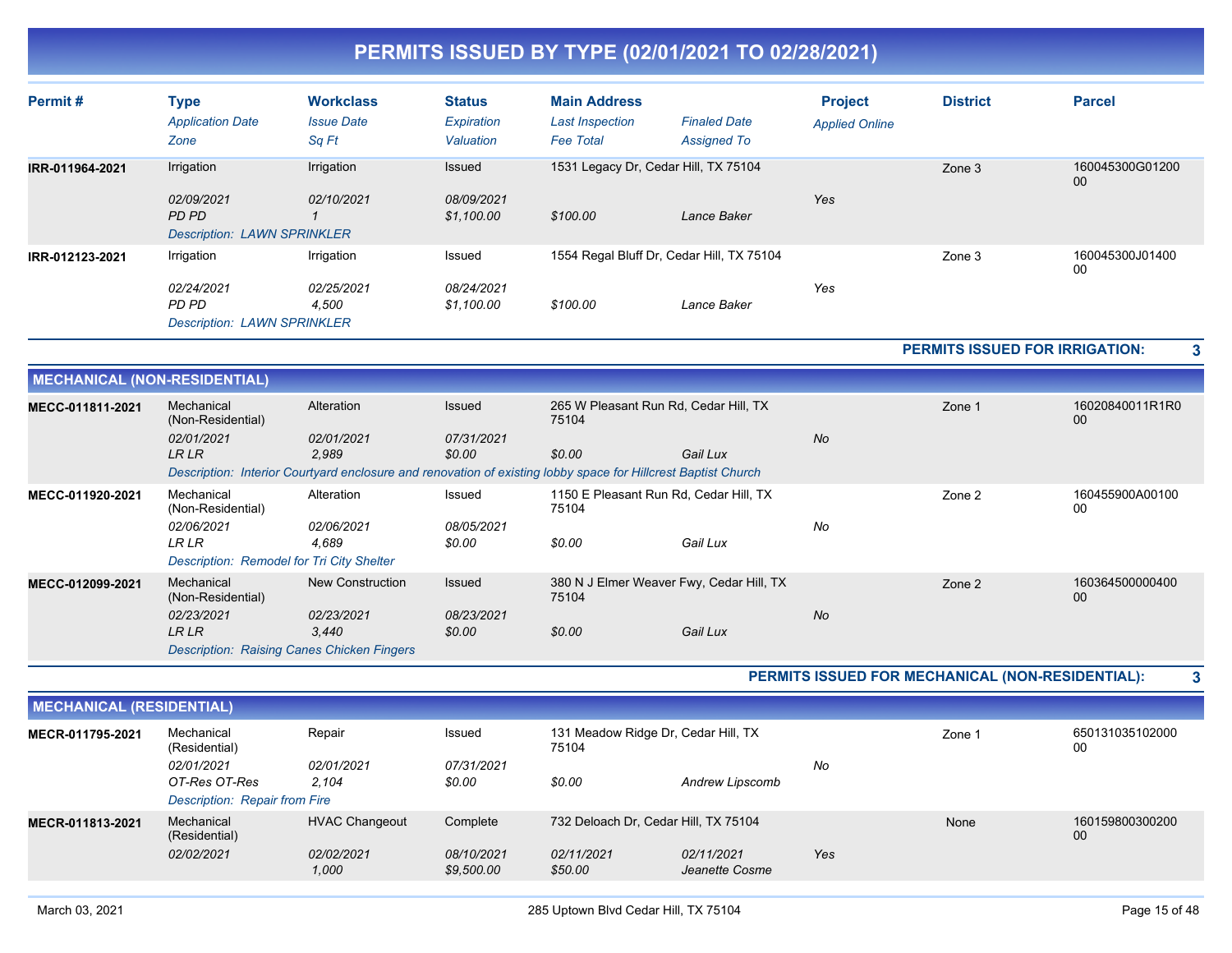|                  | PERMITS ISSUED BY TYPE (02/01/2021 TO 02/28/2021)                                  |                                                                                                                                        |                                           |                                                                   |                                                                         |                                         |                 |                           |  |  |
|------------------|------------------------------------------------------------------------------------|----------------------------------------------------------------------------------------------------------------------------------------|-------------------------------------------|-------------------------------------------------------------------|-------------------------------------------------------------------------|-----------------------------------------|-----------------|---------------------------|--|--|
| Permit#          | <b>Type</b><br><b>Application Date</b><br>Zone                                     | <b>Workclass</b><br><b>Issue Date</b><br>Sq Ft                                                                                         | <b>Status</b><br>Expiration<br>Valuation  | <b>Main Address</b><br><b>Last Inspection</b><br><b>Fee Total</b> | <b>Finaled Date</b><br><b>Assigned To</b>                               | <b>Project</b><br><b>Applied Online</b> | <b>District</b> | <b>Parcel</b>             |  |  |
|                  | Description: 3.5 ton heat pump                                                     |                                                                                                                                        |                                           |                                                                   |                                                                         |                                         |                 |                           |  |  |
| MECR-011834-2021 | Mechanical<br>(Residential)<br>02/02/2021<br>PD PD                                 | New Construction<br>02/02/2021<br>5,426<br>Description: LA 3580 GAR 1364 VAL \$650,000                                                 | Issued<br>08/02/2021<br>\$0.00            | 2932 Sonterra Dr, Cedar Hill, TX 75104<br>\$0.00                  | Andrew Lipscomb                                                         | No                                      | Zone 4          | 160279000159500<br>00     |  |  |
| MECR-011893-2021 | Mechanical<br>(Residential)<br>02/04/2021<br>PD PD<br>Description: HVAC change out | <b>HVAC Changeout</b><br>02/04/2021<br>0                                                                                               | Complete<br>08/07/2021<br>\$0.00          | 02/08/2021<br>\$50.00                                             | 521 Chancellor Dr, Cedar Hill, TX 75104<br>02/08/2021<br>Ellie Jeanotte | No                                      | Zone 2          | 160482000G00600<br>$00\,$ |  |  |
| MECR-011911-2021 | Mechanical<br>(Residential)<br>02/05/2021<br>PD PD                                 | <b>HVAC Changeout</b><br>02/05/2021<br>1,400                                                                                           | Issued<br>08/04/2021<br>\$19,061.00       | 520 Tunnel St, Cedar Hill, TX 75104<br>\$50.00                    | Jeanette Cosme                                                          | Yes                                     | Zone 3          | 160067201400700<br>00     |  |  |
| MECR-011963-2021 | Mechanical<br>(Residential)<br>02/09/2021<br>PD PD                                 | <b>HVAC Changeout</b><br>02/09/2021<br>1,706<br>Description: INSTALL 4 TON 100K HORIZ GAS FURNACE                                      | <b>Issued</b><br>08/09/2021<br>\$1,550.00 | \$50.00                                                           | 1104 Germany Dr, Cedar Hill, TX 75104<br>Jeanette Cosme                 | Yes                                     | Zone 2          | 160457800633R00<br>$00\,$ |  |  |
| MECR-011990-2021 | Mechanical<br>(Residential)<br>02/10/2021                                          | <b>HVAC New</b><br>Installation<br>02/10/2021<br>1,788<br>Description: Installing LV2 American Standard 4 Ton Heatpump complete system | Issued<br>08/09/2021<br>\$7,777.00        | 208 Briarglen Dr, Cedar Hill, TX 75104<br>\$50.00                 | Jeanette Cosme                                                          | Yes                                     | Zone 3          | 160320000900300<br>00     |  |  |
| MECR-011987-2021 | Mechanical<br>(Residential)<br>02/10/2021<br>PD PD                                 | <b>New Construction</b><br>02/10/2021<br>4,531<br>Description: LA 3844 GAR 421 VAL \$211,420                                           | <b>Issued</b><br>08/09/2021<br>\$0.00     | 1651 Willow Ln, Cedar Hill, TX 75104<br>\$0.00                    | <b>Andrew Lipscomb</b>                                                  | No                                      | Zone 3          | 160045300F01300<br>$00\,$ |  |  |
| MECR-010888-2020 | Mechanical<br>(Residential)<br>12/23/2020                                          | New Construction<br>02/10/2021<br>6,409<br>Description: LA 4621 GAR 803 VAL \$850,000                                                  | Issued<br>08/09/2021<br>\$0.00            | 2506 Pikes Peak, Cedar Hill, TX 76065<br>\$0.00                   | Andrew Lipscomb                                                         | No                                      | Zone 4          | 215824001900001<br>08     |  |  |
| MECR-011978-2021 | Mechanical<br>(Residential)<br>02/10/2021<br>PD PD                                 | <b>New Construction</b><br>02/10/2021<br>4,326<br>Description: LA 3660 GAR 640 VAL \$201,300                                           | Issued<br>08/09/2021<br>\$0.00            | \$0.00                                                            | 1519 Spring Hill Dr, Cedar Hill, TX 75104<br>Andrew Lipscomb            | No                                      | Zone 3          | 160045300H01600<br>00     |  |  |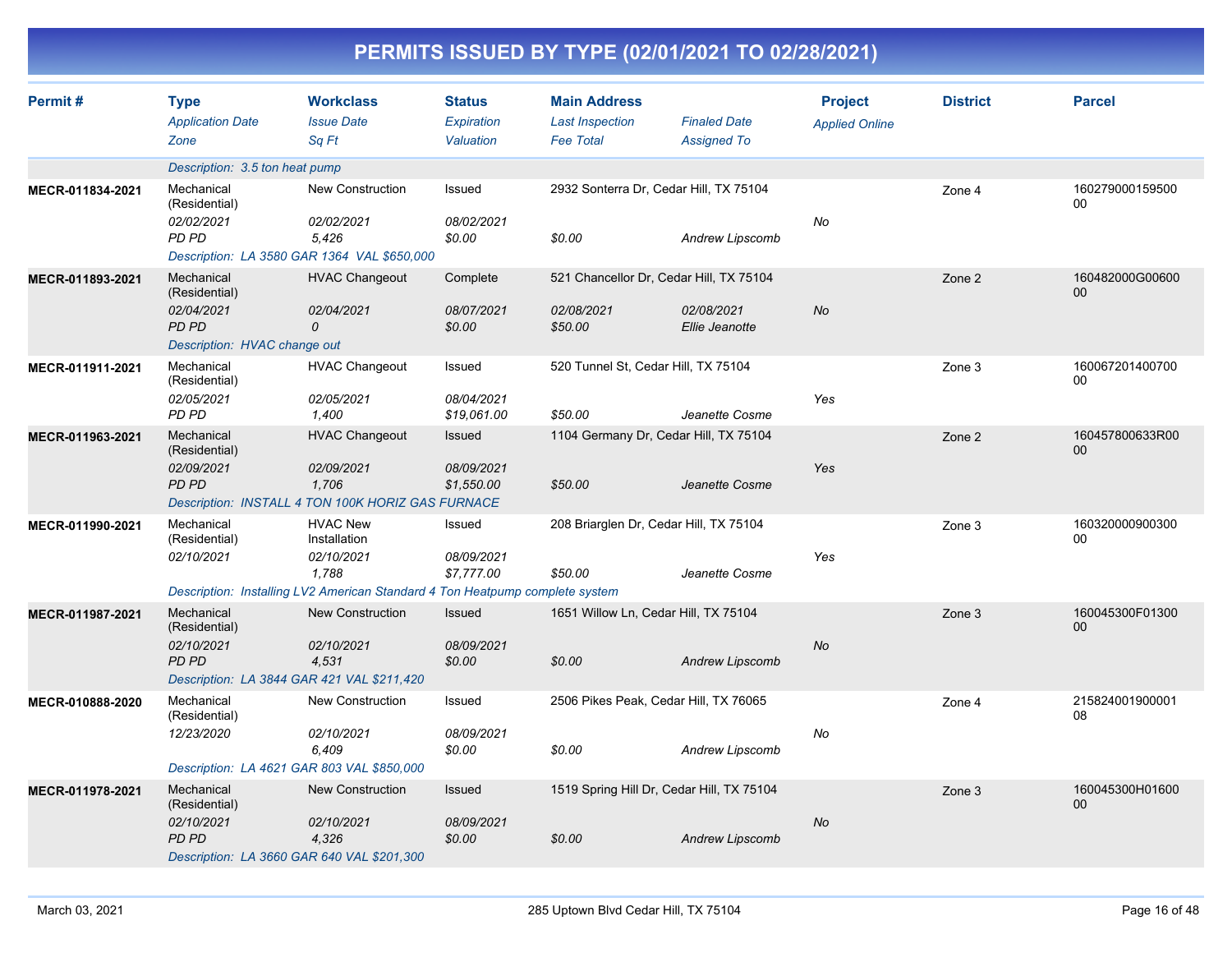| Permit#          | <b>Type</b><br><b>Application Date</b><br>Zone                                                  | <b>Workclass</b><br><b>Issue Date</b><br>Sa Ft                                                                  | <b>Status</b><br>Expiration<br>Valuation   | <b>Main Address</b><br><b>Last Inspection</b><br><b>Fee Total</b> | <b>Finaled Date</b><br><b>Assigned To</b> | <b>Project</b><br><b>Applied Online</b> | <b>District</b> | <b>Parcel</b>         |
|------------------|-------------------------------------------------------------------------------------------------|-----------------------------------------------------------------------------------------------------------------|--------------------------------------------|-------------------------------------------------------------------|-------------------------------------------|-----------------------------------------|-----------------|-----------------------|
| MECR-011633-2021 | Mechanical<br>(Residential)<br>01/22/2021                                                       | New Construction<br>02/10/2021<br>5,291                                                                         | Issued<br>08/09/2021<br>\$0.00             | 2203 Alyssum Dr, Cedar Hill, TX 75104<br>\$0.00                   | Andrew Lipscomb                           | No                                      | Zone 4          | 215823001970001<br>08 |
| MECR-011997-2021 | Mechanical<br>(Residential)<br>02/10/2021<br>Description: LA 3081 GAR 782 VAL \$200,000         | New Construction<br>02/11/2021<br>4,195                                                                         | <b>Issued</b><br>08/10/2021<br>\$0.00      | 2646 Mason Ln, Cedar Hill, TX 75104<br>\$0.00                     | <b>Andrew Lipscomb</b>                    | <b>No</b>                               | Zone 4          | 215823001990001<br>08 |
| MECR-012045-2021 | Mechanical<br>(Residential)<br>02/15/2021<br>PD PD<br><b>Description: REPLACING HAVC SYSTEM</b> | <b>HVAC Changeout</b><br>02/15/2021<br>1,300                                                                    | Issued<br>08/14/2021<br>\$1,500.00         | 821 Applewood Dr, Cedar Hill, TX 75104<br>\$50.00                 | Jeanette Cosme                            | Yes                                     | Zone 2          | 160483000A01800<br>00 |
| MECR-012049-2021 | Mechanical<br>(Residential)<br>02/15/2021<br>Description: LA 2500 GAR 651 VAL \$300,000         | <b>New Construction</b><br>02/16/2021<br>2,500                                                                  | Issued<br>08/16/2021<br>\$0.00             | 2159 Rohne Dr, Cedar Hill, TX 76065<br>\$0.00                     | <b>Andrew Lipscomb</b>                    | <b>No</b>                               | Zone 4          | 215818001612001<br>08 |
| MECR-012065-2021 | Mechanical<br>(Residential)<br>02/18/2021<br>Description: replace existing HVAC system          | <b>HVAC Changeout</b><br>02/18/2021<br>600                                                                      | Complete<br>08/23/2021<br>\$6,500.00       | 401 Dollins St, Cedar Hill, TX 75104<br>02/24/2021<br>\$50.00     | 02/24/2021<br>Jeanette Cosme              | Yes                                     | Zone 2          | 160206700T00100<br>00 |
| MECR-012074-2021 | Mechanical<br>(Residential)<br>02/22/2021<br><b>PD PD</b>                                       | <b>HVAC Changeout</b><br>02/22/2021<br>$\overline{1}$<br>Description: replacing a 2.5 ton gas complete system   | Issued<br>08/21/2021<br>\$19,234.00        | 1415 Holveck Dr, Cedar Hill, TX 75104<br>\$50.00                  | Jeanette Cosme                            | Yes                                     | Zone 1          | 160325500402000<br>00 |
| MECR-012072-2021 | Mechanical<br>(Residential)<br>02/22/2021<br><b>PD PD</b>                                       | <b>HVAC Changeout</b><br>02/22/2021<br>$\mathbf{1}$<br>Description: replacing a 3 ton heat pump complete system | Issued<br>08/21/2021<br>\$12,123.00        | 1204 Cathey St, Cedar Hill, TX 75104<br>\$50.00                   | Jeanette Cosme                            | Yes                                     | Zone 3          | 160067100600400<br>00 |
| MECR-012090-2021 | Mechanical<br>(Residential)<br>02/23/2021                                                       | <b>HVAC Changeout</b><br>02/23/2021<br>$\mathbf{1}$<br>Description: replace 3.5ton heat pump air handler system | <b>Issued</b><br>08/23/2021<br>\$11,818.00 | 509 Olympus St, Cedar Hill, TX 75104<br>\$50.00                   | Jeanette Cosme                            | Yes                                     | Zone 2          | 160206300L01300<br>00 |
| MECR-012095-2021 | Mechanical<br>(Residential)                                                                     | <b>HVAC Changeout</b>                                                                                           | Issued                                     | 617 King St, Cedar Hill, TX 75104                                 |                                           |                                         | Zone 3          | 160067100304400<br>00 |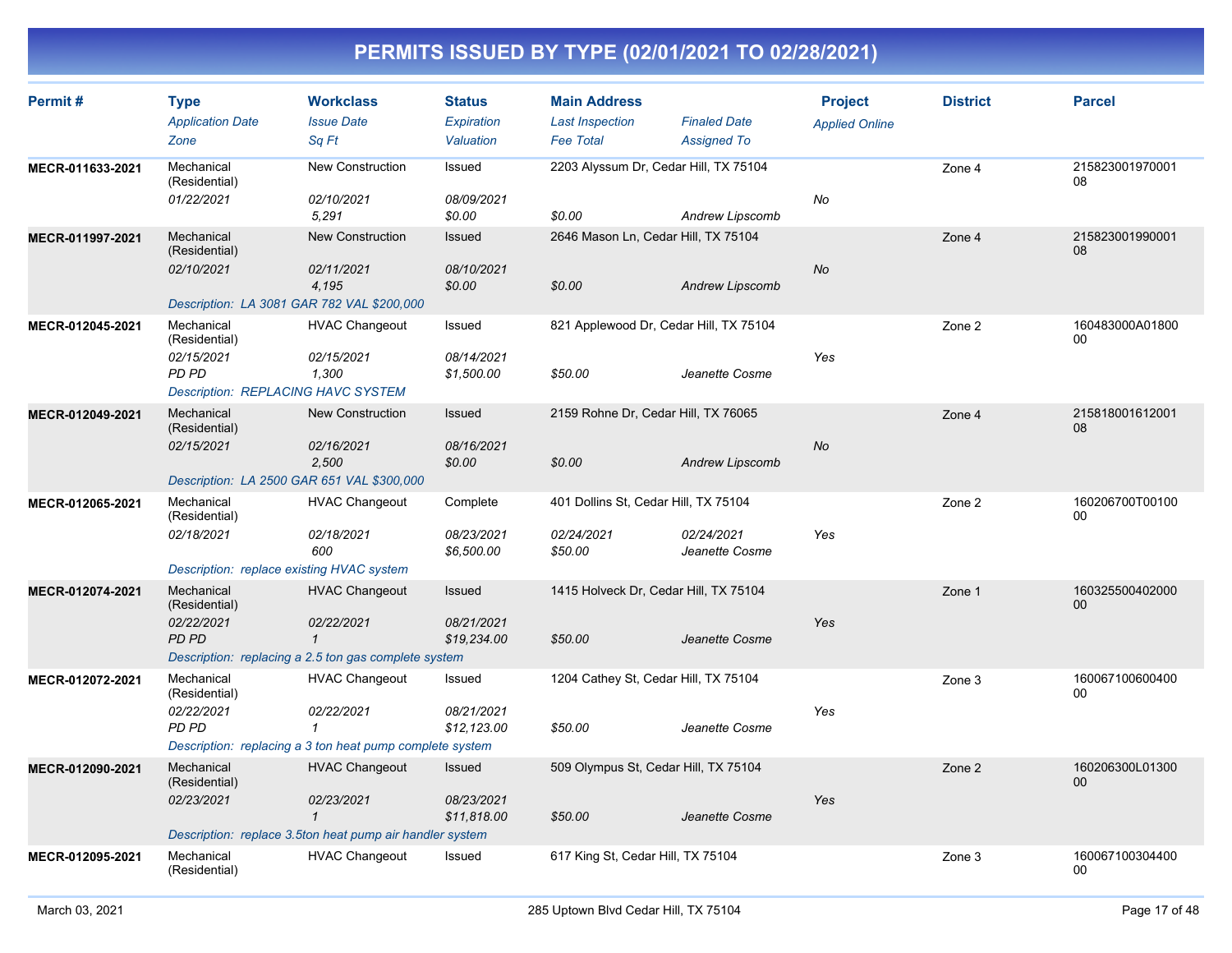| Permit#          | <b>Type</b><br><b>Application Date</b><br>Zone          | <b>Workclass</b><br><b>Issue Date</b><br>Sa Ft                                                               | <b>Status</b><br>Expiration<br>Valuation  | <b>Main Address</b><br><b>Last Inspection</b><br><b>Fee Total</b> | <b>Finaled Date</b><br><b>Assigned To</b>                   | <b>Project</b><br><b>Applied Online</b> | <b>District</b> | <b>Parcel</b>         |
|------------------|---------------------------------------------------------|--------------------------------------------------------------------------------------------------------------|-------------------------------------------|-------------------------------------------------------------------|-------------------------------------------------------------|-----------------------------------------|-----------------|-----------------------|
|                  | 02/23/2021<br>PD PD<br>Description: replace HVAC system | 02/23/2021<br>2,458                                                                                          | 08/23/2021<br>\$9,128.00                  | \$50.00                                                           | Jeanette Cosme                                              | Yes                                     |                 |                       |
| MECR-012017-2021 | Mechanical<br>(Residential)<br>02/11/2021               | <b>New Construction</b><br>02/24/2021<br>3.740<br>Description: LA 2581 GAR 676 VAL \$322,000                 | Issued<br>08/23/2021<br>\$0.00            | \$0.00                                                            | 414 Golden Pond Dr, Cedar Hill, TX 75104<br>Andrew Lipscomb | <b>No</b>                               | Zone 4          | 160279700016780<br>00 |
| MECR-012131-2021 | Mechanical<br>(Residential)<br>02/24/2021               | <b>HVAC Changeout</b><br>02/24/2021<br><b>Description: REPLACE 2.5 TON STRAIGHT ELEC</b>                     | Issued<br>08/23/2021<br>\$5,632.00        | 449 Weaver St, Cedar Hill, TX 75104<br>\$50.00                    | Jeanette Cosme                                              | Yes                                     | Zone 2          | 160206700S01300<br>00 |
| MECR-012140-2021 | Mechanical<br>(Residential)<br>02/25/2021               | <b>HVAC Changeout</b><br>02/25/2021<br>3,000<br>Description: Replace 1 - 4 ton electric air handler in attic | <b>Issued</b><br>08/24/2021<br>\$5,000.00 | \$50.00                                                           | 2107 Mansfield Rd, Cedar Hill, TX 75104<br>Jeanette Cosme   | Yes                                     | Zone 1          | 651638210101001<br>00 |
| MECR-012154-2021 | Mechanical<br>(Residential)<br>02/26/2021               | <b>New Construction</b><br>02/26/2021<br>3.006<br>Description: LA 3006 GAR 665 VAL \$360,000                 | Issued<br>08/25/2021<br>\$0.00            | \$0.00                                                            | 2606 Creekwood Dr, Cedar Hill, TX 75104<br>Andrew Lipscomb  | No                                      | Zone 4          | 160279200015790<br>00 |

#### **PERMITS ISSUED FOR MECHANICAL (RESIDENTIAL): 23**

| <b>PLUMBING (NON-RESIDENTIAL)</b> |                                          |                                                                                                               |                          |                                                |                        |           |        |                       |
|-----------------------------------|------------------------------------------|---------------------------------------------------------------------------------------------------------------|--------------------------|------------------------------------------------|------------------------|-----------|--------|-----------------------|
| PLMC-011809-2021                  | Plumbing<br>(Non-Residential)            | Alteration                                                                                                    | <b>Issued</b>            | 642 Uptown Blvd, 120, Cedar Hill, TX<br>75104  |                        |           | Zone 2 | 160128000A04R00<br>00 |
|                                   | 02/01/2021<br><b>LRLR</b>                | 02/01/2021<br>1.440                                                                                           | 08/23/2021<br>\$0.00     | 02/24/2021<br>\$0.00                           | Gail Lux               | <b>No</b> |        |                       |
|                                   | Description: Commercial interior remodel |                                                                                                               |                          |                                                |                        |           |        |                       |
| PLMC-011812-2021                  | Plumbing<br>(Non-Residential)            | Alteration                                                                                                    | Issued                   | 265 W Pleasant Run Rd, Cedar Hill, TX<br>75104 |                        |           | Zone 1 | 16020840011R1R0<br>00 |
|                                   | 02/01/2021                               | 02/01/2021                                                                                                    | 07/31/2021               |                                                |                        | No        |        |                       |
|                                   | LR LR                                    | 2.989                                                                                                         | \$0.00                   | \$0.00                                         | Gail Lux               |           |        |                       |
|                                   |                                          | Description: Interior Courtyard enclosure and renovation of existing lobby space for Hillcrest Baptist Church |                          |                                                |                        |           |        |                       |
| PLMC-011885-2021                  | Plumbing<br>(Non-Residential)            | Repair                                                                                                        | Complete                 | 125 W Wintergreen Rd, Cedar Hill, TX<br>75104  |                        |           | Zone 1 | 160282001200000<br>00 |
|                                   | 02/04/2021                               | 02/04/2021<br>100                                                                                             | 08/07/2021<br>\$2,400.00 | 02/08/2021<br>\$50.00                          | 02/08/2021<br>Gail Lux | Yes       |        |                       |
|                                   |                                          |                                                                                                               |                          |                                                |                        |           |        |                       |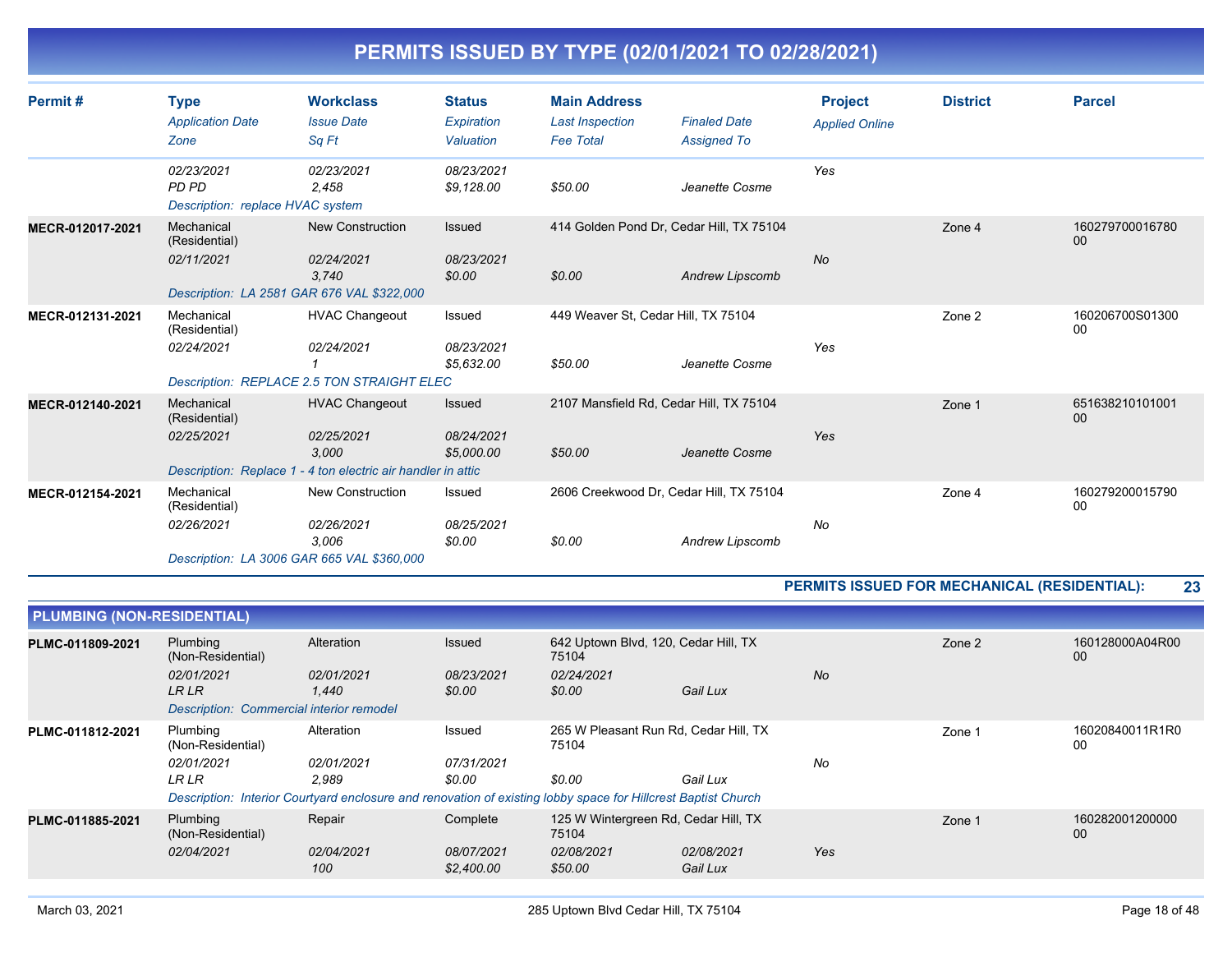|                  |                                                                                                                                        |                                                                                                                  |                                          |                                                                             | PERMITS ISSUED BY TYPE (02/01/2021 TO 02/28/2021)    |                                         |                 |                           |
|------------------|----------------------------------------------------------------------------------------------------------------------------------------|------------------------------------------------------------------------------------------------------------------|------------------------------------------|-----------------------------------------------------------------------------|------------------------------------------------------|-----------------------------------------|-----------------|---------------------------|
| Permit#          | <b>Type</b><br><b>Application Date</b><br>Zone                                                                                         | <b>Workclass</b><br><b>Issue Date</b><br>Sa Ft                                                                   | <b>Status</b><br>Expiration<br>Valuation | <b>Main Address</b><br><b>Last Inspection</b><br><b>Fee Total</b>           | <b>Finaled Date</b><br><b>Assigned To</b>            | <b>Project</b><br><b>Applied Online</b> | <b>District</b> | <b>Parcel</b>             |
|                  |                                                                                                                                        | Description: We are changing out the yard service line that's broken.                                            |                                          |                                                                             |                                                      |                                         |                 |                           |
| PLMC-011906-2021 | Plumbing<br>(Non-Residential)<br>02/05/2021<br>PD PD<br>Description: Installed 3 double checks<br>Bldg 52<br>Bldg 52<br>Leasing office | Repair<br>02/05/2021                                                                                             | Issued<br>08/04/2021<br>\$6,000.00       | 720 N Joe Wilson Rd, Cedar Hill, TX<br>75104<br>\$50.00                     | Gail Lux                                             | Yes                                     | Zone 2          | 160282500100100<br>$00\,$ |
| PLMC-011921-2021 | Plumbing<br>(Non-Residential)<br>02/06/2021<br><b>LR LR</b><br><b>Description: Remodel for Tri City Shelter</b>                        | Alteration<br>02/06/2021<br>4,689                                                                                | Issued<br>08/30/2021<br>\$0.00           | 1150 E Pleasant Run Rd, Cedar Hill, TX<br>75104<br>03/03/2021<br>\$0.00     | Gail Lux                                             | <b>No</b>                               | Zone 2          | 160455900A00100<br>00     |
| PLMC-012082-2021 | Plumbing<br>(Non-Residential)<br>02/22/2021<br>$\prime$                                                                                | Alteration<br>02/22/2021<br>$\mathbf{1}$<br>Description: Replace 1" RPZ on irrigation & 1" DCV on domestic water | Issued<br>08/23/2021<br>\$3.500.00       | 1230 S J Elmer Weaver Fwy, Cedar Hill,<br>TX 75104<br>02/23/2021<br>\$50.00 | Gail Lux                                             | Yes                                     | Zone 3          | 160456100A00200<br>00     |
| PLMC-012062-2021 | Plumbing<br>(Non-Residential)<br>02/17/2021<br><b>LR LR</b>                                                                            | <b>New Construction</b><br>02/23/2021<br>3.440<br><b>Description: Raising Canes Chicken Fingers</b>              | Issued<br>08/23/2021<br>\$0.00           | 75104<br>\$0.00                                                             | 380 N J Elmer Weaver Fwy, Cedar Hill, TX<br>Gail Lux | No                                      | Zone 2          | 160364500000400<br>00     |

#### **PERMITS ISSUED FOR PLUMBING (NON-RESIDENTIAL): 7**

| <b>PLUMBING (RESIDENTIAL)</b> |                                                  |                     |                          |                                              |                              |     |        |                       |
|-------------------------------|--------------------------------------------------|---------------------|--------------------------|----------------------------------------------|------------------------------|-----|--------|-----------------------|
| PLMR-011789-2021              | Plumbing<br>(Residential)                        | Repair              | Complete                 | 1514 Kari Ann Dr, Cedar Hill, TX 75104       |                              |     | Zone 4 | 160276105103200<br>00 |
|                               | 02/01/2021                                       | 02/01/2021<br>2.394 | 08/02/2021<br>\$8,831.00 | 02/02/2021<br>\$50.00                        | 02/02/2021<br>Jeanette Cosme | Yes |        |                       |
|                               | Description: gas line install & repair with test |                     |                          |                                              |                              |     |        |                       |
| PLMR-011802-2021              | Plumbing<br>(Residential)                        | <b>Water Heater</b> | Complete                 | 1407 Horton Dr, Cedar Hill, TX 75104         |                              |     | None   | 160325500201500<br>00 |
|                               | 02/01/2021                                       | 02/01/2021          | 08/04/2021<br>\$1,300.00 | 02/05/2021<br>\$50.00                        | 02/05/2021<br>Jeanette Cosme | Yes |        |                       |
|                               | Description: Replace Gas Water heater            |                     |                          |                                              |                              |     |        |                       |
| PLMR-011794-2021              | Plumbing<br>(Residential)                        | Repair              | Issued                   | 131 Meadow Ridge Dr, Cedar Hill, TX<br>75104 |                              |     | Zone 1 | 650131035102000<br>00 |
|                               | 02/01/2021<br>OT-Res OT-Res                      | 02/01/2021<br>2,104 | 07/31/2021<br>\$0.00     | \$0.00                                       | Andrew Lipscomb              | No  |        |                       |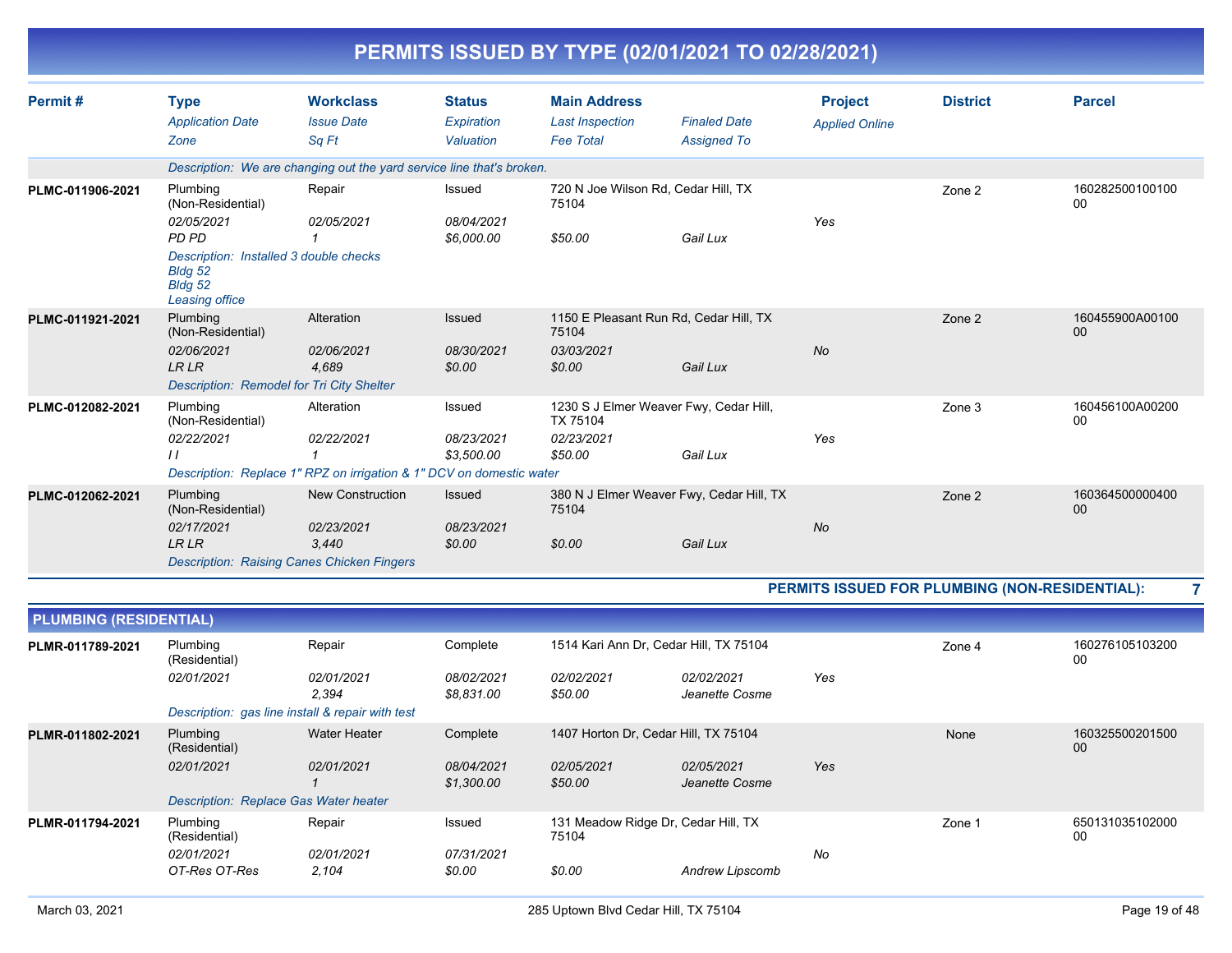| Permit#          | <b>Type</b><br><b>Application Date</b><br>Zone                                         | <b>Workclass</b><br><b>Issue Date</b><br>Sa Ft                                        | <b>Status</b><br><b>Expiration</b><br>Valuation | <b>Main Address</b><br><b>Last Inspection</b><br><b>Fee Total</b> | <b>Finaled Date</b><br><b>Assigned To</b>                | <b>Project</b><br><b>Applied Online</b> | <b>District</b> | <b>Parcel</b>         |
|------------------|----------------------------------------------------------------------------------------|---------------------------------------------------------------------------------------|-------------------------------------------------|-------------------------------------------------------------------|----------------------------------------------------------|-----------------------------------------|-----------------|-----------------------|
|                  | Description: Repair from Fire                                                          |                                                                                       |                                                 |                                                                   |                                                          |                                         |                 |                       |
| PLMR-011796-2021 | Plumbing<br>(Residential)<br>02/01/2021                                                | <b>Water Heater</b><br>02/01/2021<br>2.142                                            | Complete<br>08/04/2021<br>\$2,280.00            | 1538 Baker Dr, Cedar Hill, TX 75104<br>02/05/2021<br>\$50.00      | 02/05/2021<br>Jeanette Cosme                             | Yes                                     | None            | 160325500800100<br>00 |
|                  | Description: replace water heater                                                      |                                                                                       |                                                 |                                                                   |                                                          |                                         |                 |                       |
| PLMR-011798-2021 | Plumbing<br>(Residential)<br>02/01/2021                                                | Water Heater<br>02/01/2021<br>$\overline{c}$                                          | Complete<br>08/09/2021<br>\$1,950.00            | 1816 Taylor St, Cedar Hill, TX 75104<br>02/10/2021<br>\$50.00     | 02/10/2021<br>Jeanette Cosme                             | Yes                                     | None            | 160060000100900<br>00 |
|                  |                                                                                        | Description: 50gal gas water heater in garage                                         |                                                 |                                                                   |                                                          |                                         |                 |                       |
| PLMR-011797-2021 | Plumbing<br>(Residential)<br>02/01/2021                                                | <b>Water Heater</b><br>02/01/2021                                                     | Issued<br>07/31/2021                            |                                                                   | 2403 Amber Leaf Ct, Cedar Hill, TX 75104                 | Yes                                     | None            | 160279000137500<br>00 |
|                  |                                                                                        | 1.850                                                                                 | \$1,750.00                                      | \$50.00                                                           | Jeanette Cosme                                           |                                         |                 |                       |
| PLMR-011792-2021 | Description: install new water heater<br>Plumbing                                      | Repair                                                                                | Issued                                          | 502 Fuller Dr, Cedar Hill, TX 75104                               |                                                          |                                         | None            | 160159600100700       |
|                  | (Residential)<br>02/01/2021<br>Description: Repair gas line in yard                    | 02/01/2021<br>$\overline{c}$                                                          | 08/02/2021<br>\$1,100.00                        | 02/02/2021<br>\$50.00                                             | 02/02/2021<br>Jeanette Cosme                             | Yes                                     |                 | 00                    |
| PLMR-011835-2021 | Plumbing                                                                               | <b>New Construction</b>                                                               | Issued                                          |                                                                   | 2932 Sonterra Dr, Cedar Hill, TX 75104                   |                                         | Zone 4          | 160279000159500       |
|                  | (Residential)<br>02/02/2021<br><b>PD PD</b>                                            | 02/02/2021<br>5,426<br>Description: LA 3580 GAR 1364 VAL \$650,000                    | 08/02/2021<br>\$0.00                            | \$0.00                                                            | <b>Andrew Lipscomb</b>                                   | No                                      |                 | 00                    |
| PLMR-011820-2021 | Plumbing<br>(Residential)<br>02/02/2021<br>PD PD<br><b>Description: New Pool Build</b> | Pool<br>02/02/2021<br>458                                                             | Issued<br>08/02/2021<br>\$0.00                  | \$0.00                                                            | 2321 Valley View Dr, Cedar Hill, TX 75104<br>Lance Baker | No                                      | Zone 4          | 160279900500200<br>00 |
| PLMR-011819-2021 | Plumbing                                                                               | Repair                                                                                | Issued                                          | 700 N Lisa Ln, Cedar Hill, TX 75104                               |                                                          |                                         | None            | 160125000400600       |
|                  | (Residential)<br>02/02/2021                                                            | 02/02/2021<br>1,005<br>Description: Approx 12 ft tunnel to replace cast iron with PVC | 08/02/2021<br>\$8,528.86                        | 02/03/2021<br>\$50.00                                             | 02/03/2021<br>Jeanette Cosme                             | Yes                                     |                 | 00                    |
| PLMR-011857-2021 | Plumbing                                                                               | New Construction                                                                      | Issued                                          | 1588 Tar Rd, Cedar Hill, TX 75104                                 |                                                          |                                         | Zone 3          | 160065000100100       |
|                  | (Residential)<br>02/03/2021<br>Description: outdoor patio and cabana                   | 02/03/2021<br>735                                                                     | 08/25/2021<br>\$0.00                            | 02/26/2021<br>\$0.00                                              | Lance Baker                                              | No                                      |                 | 00                    |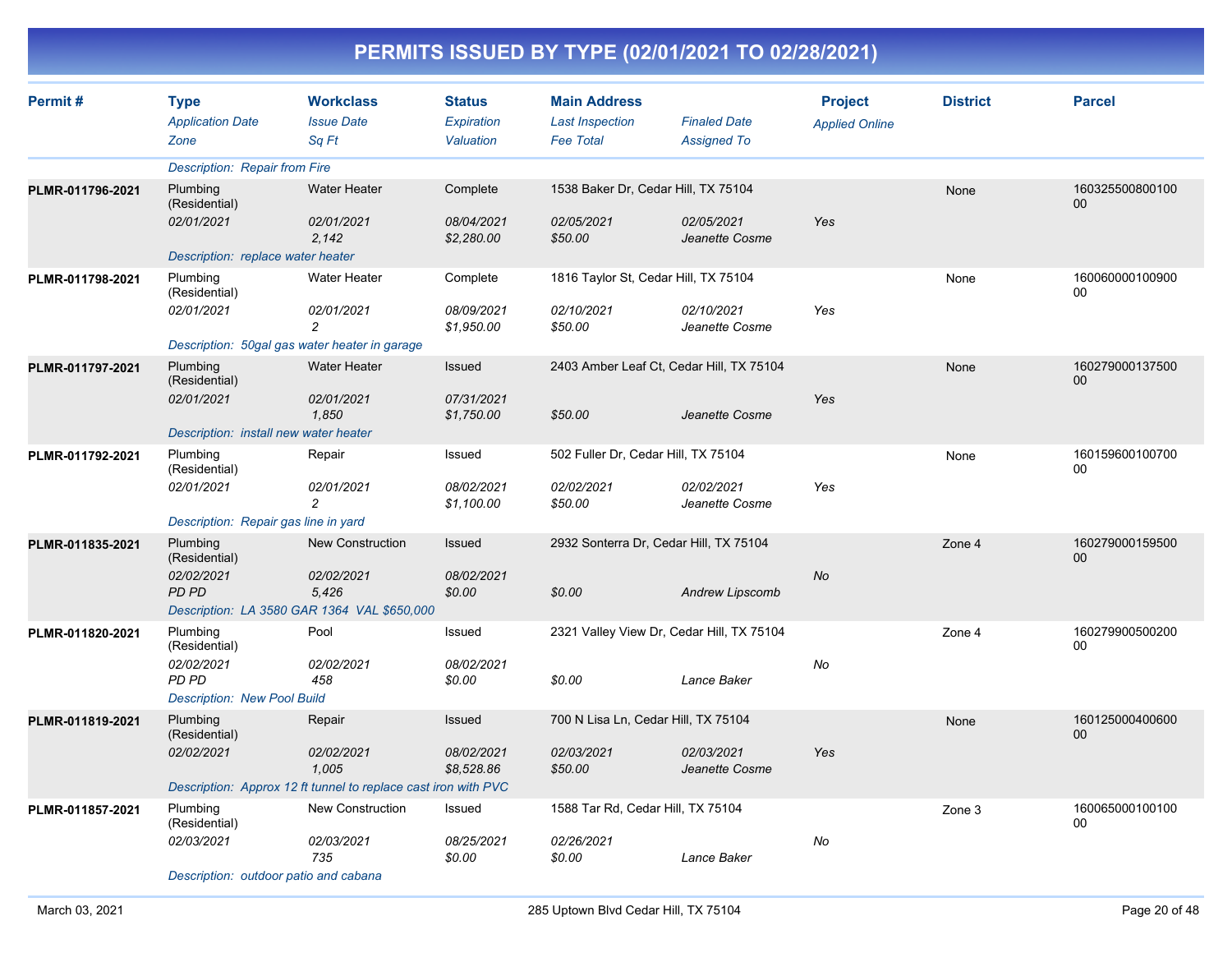| Permit#          | <b>Type</b><br><b>Application Date</b><br>Zone                                                 | <b>Workclass</b><br><b>Issue Date</b><br>Sq Ft                                              | <b>Status</b><br>Expiration<br>Valuation | <b>Main Address</b><br><b>Last Inspection</b><br><b>Fee Total</b> | <b>Finaled Date</b><br><b>Assigned To</b> | <b>Project</b><br><b>Applied Online</b> | <b>District</b> | <b>Parcel</b>         |
|------------------|------------------------------------------------------------------------------------------------|---------------------------------------------------------------------------------------------|------------------------------------------|-------------------------------------------------------------------|-------------------------------------------|-----------------------------------------|-----------------|-----------------------|
| PLMR-011867-2021 | Plumbing<br>(Residential)<br>02/03/2021<br>Description: Install vinyl liner pool               | Pool<br>02/03/2021<br>475                                                                   | Issued<br>08/02/2021<br>\$38,000.00      | 719 Creekstone Dr, Cedar Hill, TX 75104<br>\$0.00                 | Jeanette Cosme                            | <b>No</b>                               | Zone 2          | 161100300F01000<br>00 |
| PLMR-011937-2021 | Plumbing<br>(Residential)<br>02/08/2021<br><b>PD PD</b><br>Description: Slab leak repair       | Repair<br>02/08/2021<br>0                                                                   | Complete<br>08/11/2021<br>\$0.00         | 2232 Donice Ct, Cedar Hill, TX 75104<br>02/12/2021<br>\$50.00     | 02/12/2021<br>Ellie Jeanotte              | No                                      | Zone 4          | 160279500030400<br>00 |
| PLMR-011950-2021 | Plumbing<br>(Residential)<br>02/09/2021<br>OT-Res OT-Res                                       | Alteration<br>02/09/2021<br>1.248<br>Description: replace sewer line from city tap to house | Issued<br>08/09/2021<br>\$5,500.00       | 312 Cedar St, Cedar Hill, TX 75104<br>02/10/2021<br>\$50.00       | 02/10/2021<br>Jeanette Cosme              | Yes                                     | Zone 2          | 160025000302300<br>00 |
| PLMR-011952-2021 | Plumbing<br>(Residential)<br>02/09/2021<br><b>PD PD</b><br>Description: Replace water heater   | <b>Water Heater</b><br>02/09/2021<br>0                                                      | Complete<br>08/10/2021<br>\$0.00         | 328 Bryant Ln, Cedar Hill, TX 75104<br>02/11/2021<br>\$50.00      | 02/11/2021<br>Jeanette Cosme              | No                                      | Zone 1          | 160065500B01500<br>00 |
| PLMR-011968-2021 | Plumbing<br>(Residential)<br>02/09/2021<br>Description: Replace WH                             | <b>Water Heater</b><br>02/10/2021<br>2,000                                                  | Issued<br>08/09/2021<br>\$1,000.00       | 812 Meandering Dr, Cedar Hill, TX 75104<br>\$50.00                | Jeanette Cosme                            | Yes                                     | Zone 2          | 160155400101600<br>00 |
| PLMR-011979-2021 | Plumbing<br>(Residential)<br>02/10/2021<br>PD PD<br>Description: LA 3660 GAR 640 VAL \$201,300 | <b>New Construction</b><br>02/10/2021<br>4,326                                              | Issued<br>08/09/2021<br>\$0.00           | 1519 Spring Hill Dr, Cedar Hill, TX 75104<br>\$0.00               | Andrew Lipscomb                           | No                                      | Zone 3          | 160045300H01600<br>00 |
| PLMR-010889-2020 | Plumbing<br>(Residential)<br>12/23/2020<br>Description: LA 4621 GAR 803 VAL \$850,000          | <b>New Construction</b><br>02/10/2021<br>6,409                                              | Issued<br>08/09/2021<br>\$0.00           | 2506 Pikes Peak, Cedar Hill, TX 76065<br>\$0.00                   | <b>Andrew Lipscomb</b>                    | No                                      | Zone 4          | 215824001900001<br>08 |
| PLMR-011988-2021 | Plumbing<br>(Residential)<br>02/10/2021<br>PD PD<br>Description: LA 3844 GAR 421 VAL \$211,420 | <b>New Construction</b><br>02/10/2021<br>4,531                                              | Issued<br>08/09/2021<br>\$0.00           | 1651 Willow Ln, Cedar Hill, TX 75104<br>\$0.00                    | <b>Andrew Lipscomb</b>                    | No                                      | Zone 3          | 160045300F01300<br>00 |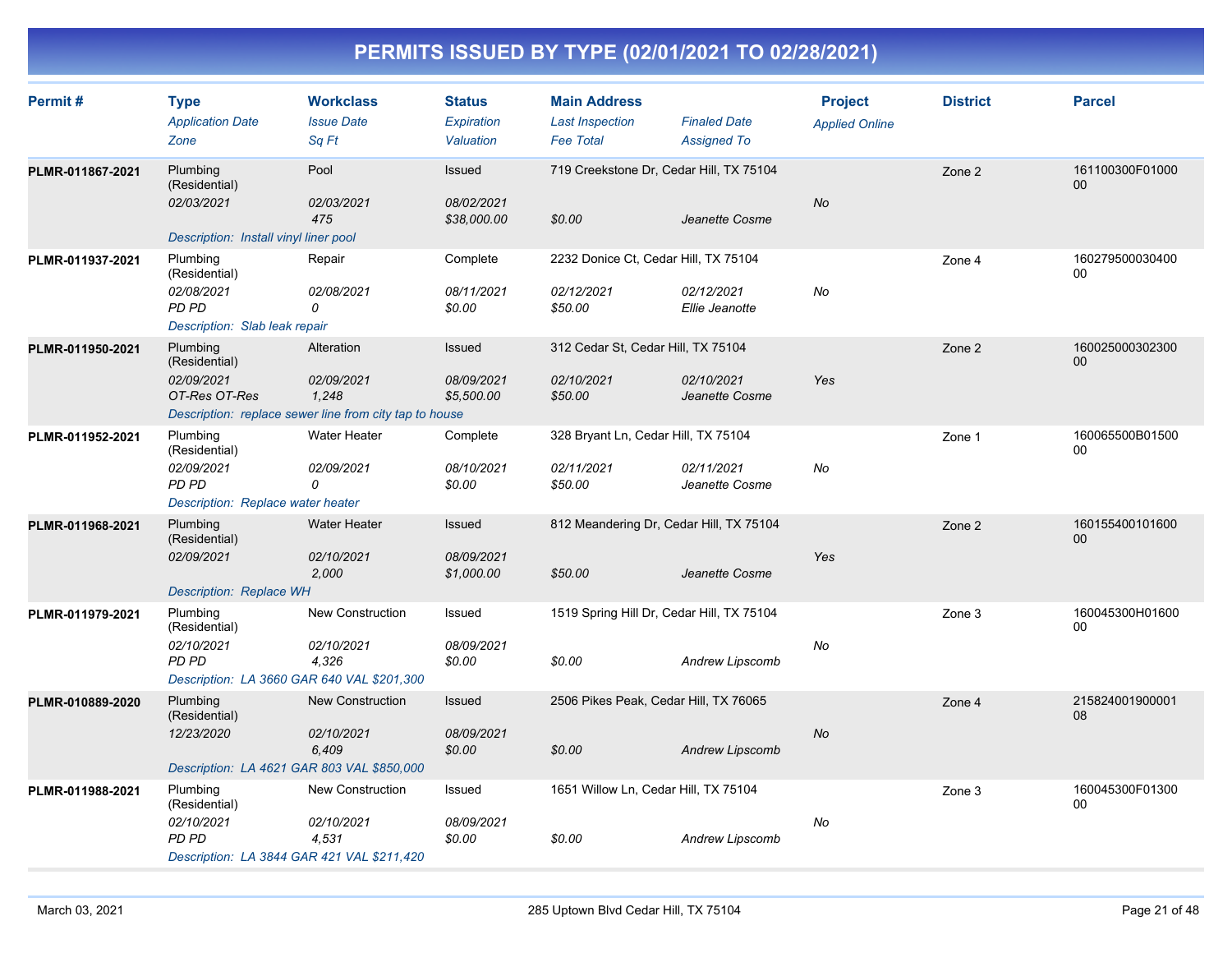| Permit#           | <b>Type</b>                                              | <b>Workclass</b>                                                       | <b>Status</b>            | <b>Main Address</b>                        |                                           | <b>Project</b>        | <b>District</b> | <b>Parcel</b>             |
|-------------------|----------------------------------------------------------|------------------------------------------------------------------------|--------------------------|--------------------------------------------|-------------------------------------------|-----------------------|-----------------|---------------------------|
|                   | <b>Application Date</b><br>Zone                          | <b>Issue Date</b><br>Sa Ft                                             | Expiration<br>Valuation  | <b>Last Inspection</b><br><b>Fee Total</b> | <b>Finaled Date</b><br><b>Assigned To</b> | <b>Applied Online</b> |                 |                           |
| PLMR-011646-2021  | Plumbing<br>(Residential)                                | <b>New Construction</b>                                                | Issued                   | 2203 Alyssum Dr, Cedar Hill, TX 75104      |                                           |                       | Zone 4          | 215823001970001<br>08     |
|                   | 01/22/2021                                               | 02/10/2021<br>5,291                                                    | 08/09/2021<br>\$0.00     | \$0.00                                     | <b>Andrew Lipscomb</b>                    | No                    |                 |                           |
| PLMR-011995-2021  | Plumbing<br>(Residential)                                | <b>Water Heater</b>                                                    | Issued                   | 215 Indian Trl, Cedar Hill, TX 75104       |                                           |                       | Zone 1          | 160386000B00600<br>$00\,$ |
|                   | 02/10/2021<br>PD PD<br>Description: replace water heater | 02/10/2021<br>2,091                                                    | 08/09/2021<br>\$1,908.00 | \$50.00                                    | Jeanette Cosme                            | Yes                   |                 |                           |
| PLMR-011992-2021  | Plumbing<br>(Residential)                                | Repair                                                                 | Complete                 | 1635 Summers Dr, Cedar Hill, TX 75104      |                                           |                       | Zone 1          | 160059100602100<br>00     |
|                   | 02/10/2021<br>PD PD                                      | 02/10/2021<br>2,234<br>Description: Spot repair on sanitary sewer line | 08/25/2021<br>\$1,200.00 | 02/26/2021<br>\$50.00                      | 02/26/2021<br>Jeanette Cosme              | Yes                   |                 |                           |
| PLMR-011998-2021  | Plumbing<br>(Residential)                                | <b>New Construction</b>                                                | Issued                   | 2646 Mason Ln, Cedar Hill, TX 75104        |                                           |                       | Zone 4          | 215823001990001<br>08     |
|                   | 02/10/2021<br>Description: LA 3081 GAR 782 VAL \$200,000 | 02/11/2021<br>4,195                                                    | 08/10/2021<br>\$0.00     | \$0.00                                     | <b>Andrew Lipscomb</b>                    | No                    |                 |                           |
| PLMR-012021-2021* | Plumbing<br>(Residential)                                | Alteration                                                             | Issued                   | 804 Thorton Dr, Cedar Hill, TX 75104       |                                           |                       | Zone 2          | 160426803201600<br>00     |
|                   | 02/11/2021                                               | 02/11/2021<br>25                                                       | 08/11/2021<br>\$840.00   | 02/12/2021<br>\$50.00                      | Jeanette Cosme                            | Yes                   |                 |                           |
|                   |                                                          | Description: install skirtless garden tub and wall mounted valve       |                          |                                            |                                           |                       |                 |                           |
| PLMR-012050-2021  | Plumbing<br>(Residential)                                | <b>New Construction</b>                                                | Issued                   | 2159 Rohne Dr, Cedar Hill, TX 76065        |                                           |                       | Zone 4          | 215818001612001<br>08     |
|                   | 02/15/2021<br>Description: LA 2500 GAR 651 VAL \$300,000 | 02/16/2021<br>2.500                                                    | 08/16/2021<br>\$0.00     | \$0.00                                     | <b>Andrew Lipscomb</b>                    | No                    |                 |                           |
| PLMR-012089-2021  | Plumbing<br>(Residential)                                | <b>Water Heater</b>                                                    | Issued                   | 1204 Weaver St, Cedar Hill, TX 75104       |                                           |                       | Zone 2          | 160483100Q05900<br>00     |
|                   | 02/22/2021<br><b>PD PD</b>                               | 02/22/2021<br>1,800                                                    | 08/28/2021<br>\$1,700.00 | 03/01/2021<br>\$50.00                      | Jeanette Cosme                            | Yes                   |                 |                           |
|                   |                                                          | Description: replace 50 electric water heater in garage                |                          |                                            |                                           |                       |                 |                           |
| PLMR-012077-2021  | Plumbing<br>(Residential)                                | <b>Water Heater</b>                                                    | Complete                 | 319 Bryan PI, Cedar Hill, TX 75104         |                                           |                       | Zone 1          | 160065500C01400<br>$00\,$ |
|                   | 02/22/2021<br>PD PD                                      | 02/22/2021<br>1,576                                                    | 08/24/2021<br>\$1,520.00 | 02/25/2021<br>\$50.00                      | 02/25/2021<br>Jeanette Cosme              | Yes                   |                 |                           |
|                   | Description: install new water heater                    |                                                                        |                          |                                            |                                           |                       |                 |                           |
| PLMR-012084-2021  | Plumbing<br>(Residential)                                | <b>Water Heater</b>                                                    | Complete                 | 822 Ponds Way, Cedar Hill, TX 75104        |                                           |                       | Zone 3          | 160426701200100<br>00     |
|                   |                                                          |                                                                        |                          |                                            |                                           |                       |                 |                           |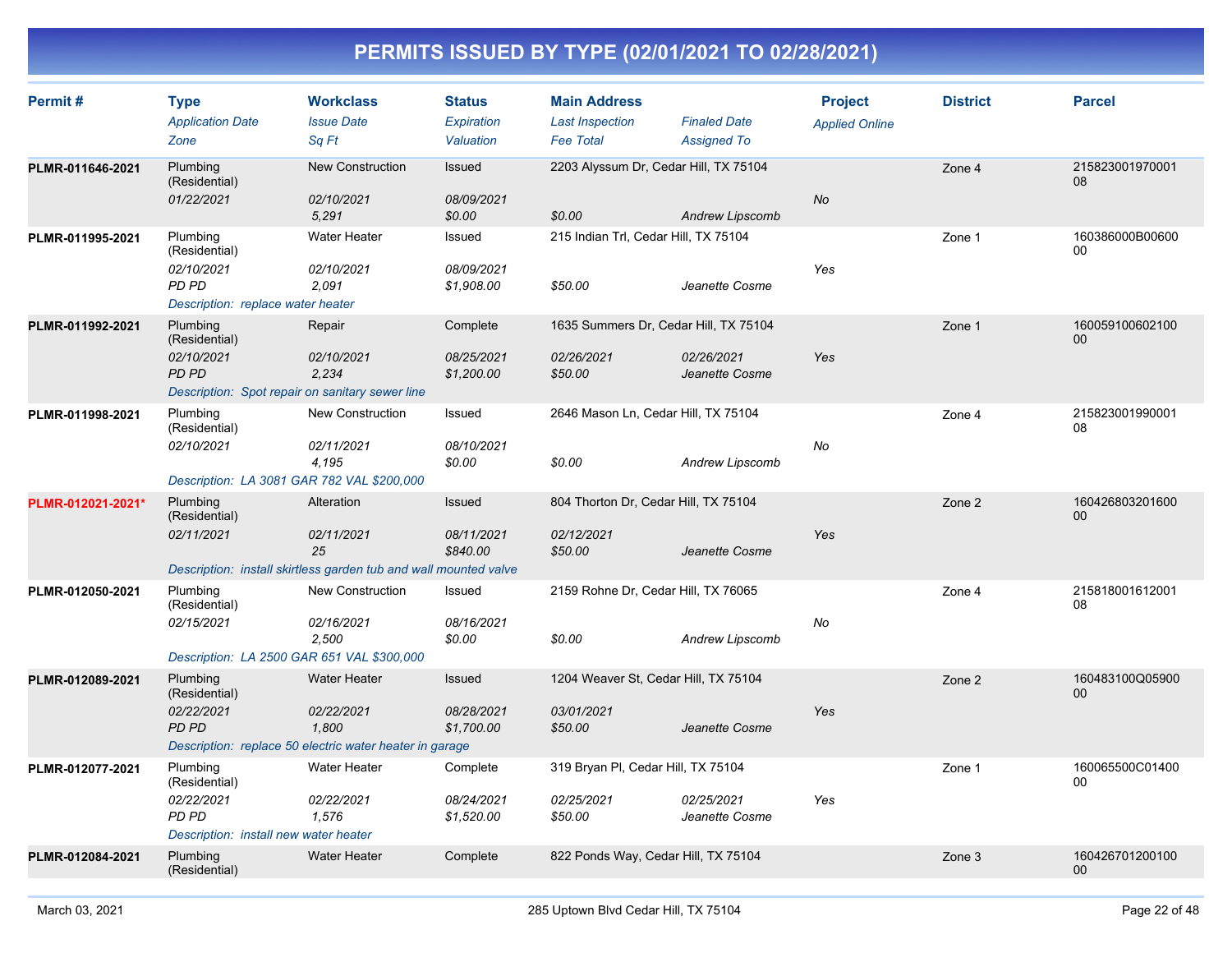| Permit#          | <b>Type</b><br><b>Application Date</b><br>Zone                                                        | <b>Workclass</b><br><b>Issue Date</b><br>Sq Ft                                                              | <b>Status</b><br>Expiration<br>Valuation | <b>Main Address</b><br><b>Last Inspection</b><br><b>Fee Total</b> | <b>Finaled Date</b><br><b>Assigned To</b> | <b>Project</b><br><b>Applied Online</b> | <b>District</b> | <b>Parcel</b>             |
|------------------|-------------------------------------------------------------------------------------------------------|-------------------------------------------------------------------------------------------------------------|------------------------------------------|-------------------------------------------------------------------|-------------------------------------------|-----------------------------------------|-----------------|---------------------------|
|                  | 02/22/2021<br>Description: Replace WH                                                                 | 02/22/2021<br>2.000                                                                                         | 08/23/2021<br>\$842.00                   | 02/23/2021<br>\$50.00                                             | 02/23/2021<br>Jeanette Cosme              | Yes                                     |                 |                           |
| PLMR-012081-2021 | Plumbing<br>(Residential)<br>02/22/2021<br><b>PD PD</b><br>Description: Replace Electric water heater | Water Heater<br>02/22/2021<br>$\mathcal I$                                                                  | Issued<br>08/25/2021<br>\$1,300.00       | 1203 Paul Dr, Cedar Hill, TX 75104<br>02/26/2021<br>\$50.00       | Jeanette Cosme                            | Yes                                     | Zone 2          | 161100001702100<br>$00\,$ |
| PLMR-012101-2021 | Plumbing<br>(Residential)<br>02/23/2021<br><b>PD PD</b>                                               | Alteration<br>02/23/2021<br>15<br>Description: tub to shower replacement and new valve                      | Issued<br>08/24/2021<br>\$7,000.00       | 1552 Bosher Dr, Cedar Hill, TX 75104<br>02/25/2021<br>\$50.00     | Jeanette Cosme                            | Yes                                     | Zone 1          | 160325500603100<br>$00\,$ |
| PLMR-012112-2021 | Plumbing<br>(Residential)<br>02/24/2021<br><b>PD PD</b>                                               | Repair<br>02/23/2021<br>2,000<br>Description: Replace manablock damaged by freeze                           | Issued<br>08/23/2021<br>\$1,000.00       | 1754 Chadwick Dr, Cedar Hill, TX 75104<br>\$50.00                 | Jeanette Cosme                            | Yes                                     | Zone 3          | 160045200L01400<br>00     |
| PLMR-011871-2021 | Plumbing<br>(Residential)<br>02/04/2021<br>Description: LA 2581 GAR 676 VAL \$322,000                 | <b>New Construction</b><br>02/24/2021<br>3.740                                                              | <b>Issued</b><br>08/23/2021<br>\$0.00    | 414 Golden Pond Dr, Cedar Hill, TX 75104<br>\$0.00                | <b>Andrew Lipscomb</b>                    | No                                      | Zone 4          | 160279700016780<br>00     |
| PLMR-012129-2021 | Plumbing<br>(Residential)<br>02/24/2021<br>PD PD                                                      | Water Heater<br>02/24/2021<br>1,800<br>Description: replace 50 electric water heater in utility room closet | Issued<br>08/23/2021<br>\$1,979.00       | 852 Willow Wood Dr, Cedar Hill, TX 75104<br>\$50.00               | Jeanette Cosme                            | Yes                                     | Zone 2          | 160483100G02000<br>00     |
| PLMR-012117-2021 | Plumbing<br>(Residential)<br>02/24/2021<br>Description: Install water heater                          | Water Heater<br>02/24/2021<br>3                                                                             | Complete<br>08/28/2021<br>\$1,786.00     | 609 Pickard Dr, Cedar Hill, TX 75104<br>03/01/2021<br>\$50.00     | 03/01/2021<br>Jeanette Cosme              | Yes                                     | Zone 2          | 160426803702000<br>00     |
| PLMR-012128-2021 | Plumbing<br>(Residential)<br>02/24/2021<br><b>PD PD</b>                                               | <b>Water Heater</b><br>02/24/2021<br>1,800<br>Description: replace 40 gallon gas water heater               | Issued<br>08/23/2021<br>\$1,371.00       | 222 Trees Dr, Cedar Hill, TX 75104<br>\$50.00                     | Jeanette Cosme                            | Yes                                     | Zone 1          | 160386000H01600<br>00     |
| PLMR-012139-2021 | Plumbing<br>(Residential)                                                                             | <b>Water Heater</b>                                                                                         | Complete                                 | 1537 Summers Dr, Cedar Hill, TX 75104                             |                                           |                                         | Zone 1          | 160059100301900<br>00     |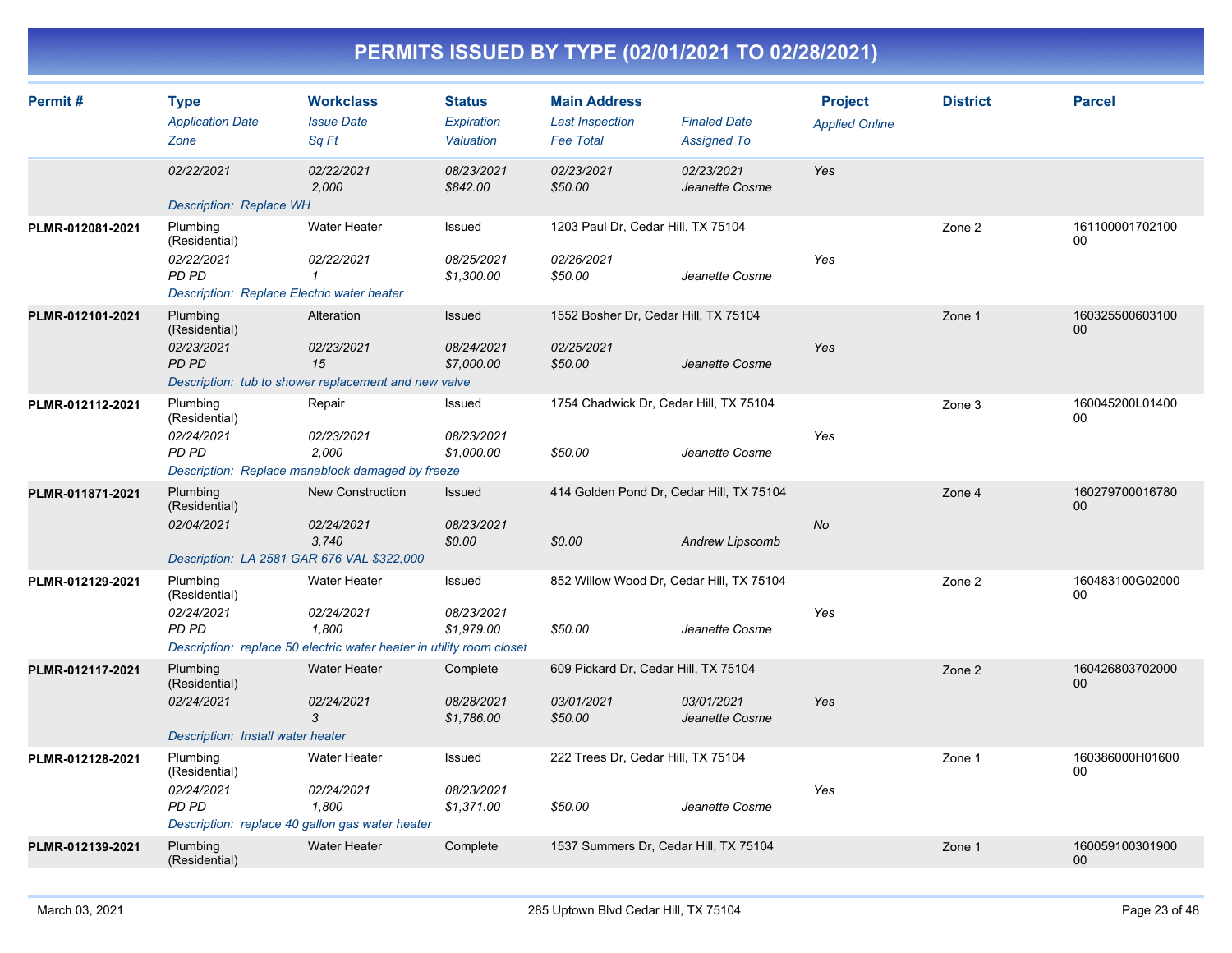|  | PERMITS ISSUED BY TYPE (02/01/2021 TO 02/28/2021) |
|--|---------------------------------------------------|
|  |                                                   |

| Permit#                   | <b>Type</b><br><b>Application Date</b><br>Zone                                        | <b>Workclass</b><br><b>Issue Date</b><br>Sq Ft                                                                                        | <b>Status</b><br>Expiration<br>Valuation  | <b>Main Address</b><br><b>Last Inspection</b><br><b>Fee Total</b>     | <b>Finaled Date</b><br><b>Assigned To</b>                              | <b>Project</b><br><b>Applied Online</b> | <b>District</b>                            | <b>Parcel</b>             |    |
|---------------------------|---------------------------------------------------------------------------------------|---------------------------------------------------------------------------------------------------------------------------------------|-------------------------------------------|-----------------------------------------------------------------------|------------------------------------------------------------------------|-----------------------------------------|--------------------------------------------|---------------------------|----|
|                           | 02/25/2021<br>PD PD                                                                   | 02/25/2021<br>Description: Replacing 50-gallon gas W/H in garage                                                                      | 08/25/2021<br>\$5,063.00                  | 02/26/2021<br>\$50.00                                                 | 02/26/2021<br>Jeanette Cosme                                           | Yes                                     |                                            |                           |    |
| PLMR-012138-2021          | Plumbing<br>(Residential)<br>02/25/2021<br>PD PD<br>Description: replace water heater | <b>Water Heater</b><br>02/25/2021<br>0                                                                                                | Complete<br>08/24/2021<br>\$600.00        | 02/25/2021<br>\$50.00                                                 | 924 Applewood Dr, Cedar Hill, TX 75104<br>02/25/2021<br>Jeanette Cosme | <b>No</b>                               | Zone 2                                     | 160483000E01600<br>$00\,$ |    |
| PLMR-012156-2021          | Plumbing<br>(Residential)<br>02/26/2021<br><b>PD PD</b>                               | <b>Water Heater</b><br>02/26/2021<br>2,800<br>Description: install tankless water heater to replace tankless damaged during the storm | <b>Issued</b><br>08/25/2021<br>\$3,280.00 | 239 City View Ct, Cedar Hill, TX 75104<br>\$50.00                     | Jeanette Cosme                                                         | Yes                                     | Zone 4                                     | 160279600011620<br>00     |    |
| PLMR-012064-2021          | Plumbing<br>(Residential)<br>02/18/2021                                               | New Construction<br>02/26/2021<br>3.006<br>Description: LA 3006 GAR 665 VAL \$360,000                                                 | Issued<br>08/25/2021<br>\$0.00            | \$0.00                                                                | 2606 Creekwood Dr, Cedar Hill, TX 75104<br>Andrew Lipscomb             | No                                      | Zone 4                                     | 160279200015790<br>00     |    |
| PLMR-012153-2021          | Plumbing<br>(Residential)<br>02/26/2021<br>Description: in garage                     | <b>Water Heater</b><br>02/26/2021<br>10                                                                                               | Complete<br>08/30/2021<br>\$650.00        | 211 Meadowbrooke Dr, Cedar Hill, TX<br>75104<br>03/02/2021<br>\$50.00 | 03/02/2021<br>Jeanette Cosme                                           | Yes                                     | Zone 3                                     | 160320000101400<br>00     |    |
|                           |                                                                                       |                                                                                                                                       |                                           |                                                                       |                                                                        |                                         | PERMITS ISSUED FOR PLUMBING (RESIDENTIAL): |                           | 40 |
| <b>POOL (RESIDENTIAL)</b> |                                                                                       |                                                                                                                                       |                                           |                                                                       |                                                                        |                                         |                                            |                           |    |
| POOLR-011841-2021         | Pool (Residential)<br>02/03/2021<br>Description: Install vinyl liner pool             | In Ground<br>02/09/2021<br>475                                                                                                        | Issued<br>08/09/2021<br>\$38,000.00       | \$200.00                                                              | 719 Creekstone Dr, Cedar Hill, TX 75104<br>Lance Baker                 | Yes                                     | Zone 2                                     | 161100300F01000<br>00     |    |
|                           |                                                                                       |                                                                                                                                       |                                           |                                                                       |                                                                        |                                         | PERMITS ISSUED FOR POOL (RESIDENTIAL):     |                           | 1  |
|                           | RESIDENTIAL RENTAL CERTIFICATE OF OCCUPANCY                                           |                                                                                                                                       |                                           |                                                                       |                                                                        |                                         |                                            |                           |    |
|                           |                                                                                       |                                                                                                                                       |                                           |                                                                       |                                                                        |                                         |                                            |                           |    |

| RRCO-011184-2021 | <b>Residential Rental</b><br>Certificate of<br>Occupancy | Single Family<br><b>Rental Certificate</b><br>of Occupancy | Complete |        | 811 Parkside Dr. Cedar Hill, TX 75104 |    | Zone 3 | 160343000F01200<br>00 |
|------------------|----------------------------------------------------------|------------------------------------------------------------|----------|--------|---------------------------------------|----|--------|-----------------------|
|                  | 01/06/2021                                               | 02/01/2021                                                 |          |        | 02/01/2021                            | No |        |                       |
|                  | PD PD                                                    |                                                            | \$0.00   | \$0.00 | Cindy Guzman                          |    |        |                       |
|                  |                                                          | Description: 811 Parkside Dr                               |          |        |                                       |    |        |                       |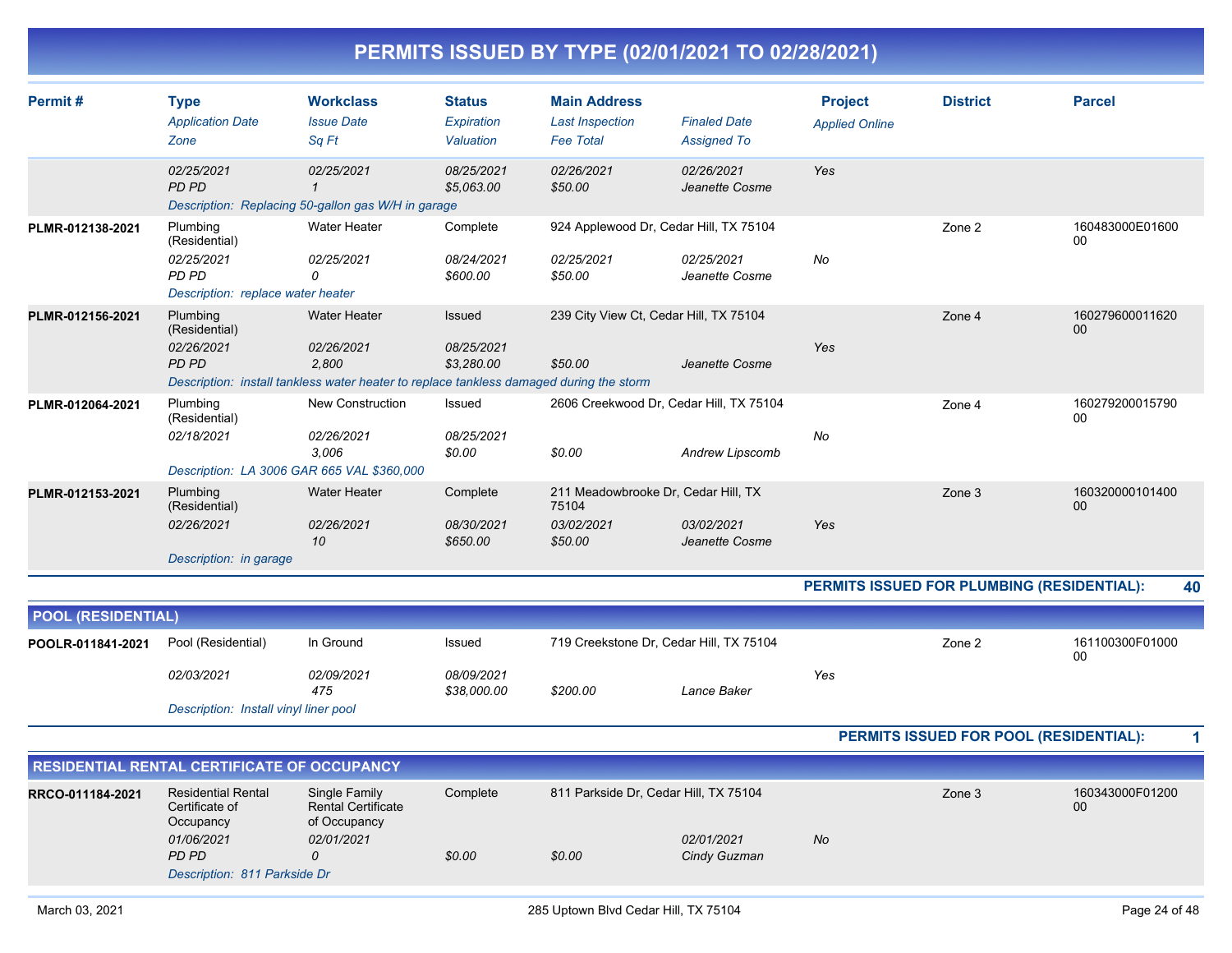| Permit#          | <b>Type</b><br><b>Application Date</b><br>Zone                                         | <b>Workclass</b><br><b>Issue Date</b><br>Sq Ft                           | <b>Status</b><br>Expiration<br>Valuation | <b>Main Address</b><br><b>Last Inspection</b><br><b>Fee Total</b> | <b>Finaled Date</b><br><b>Assigned To</b> | <b>Project</b><br><b>Applied Online</b> | <b>District</b> | <b>Parcel</b>             |
|------------------|----------------------------------------------------------------------------------------|--------------------------------------------------------------------------|------------------------------------------|-------------------------------------------------------------------|-------------------------------------------|-----------------------------------------|-----------------|---------------------------|
| RRCO-011800-2021 | <b>Residential Rental</b><br>Certificate of<br>Occupancy<br>02/01/2021                 | Single Family<br><b>Rental Certificate</b><br>of Occupancy<br>02/01/2021 | Issued                                   | 606 Stonefield Ln, Cedar Hill, TX 75104                           |                                           | No                                      | Zone 1          | 160159600800300<br>00     |
|                  | <b>PD PD</b><br>Description: 606 Stonefield                                            | 0                                                                        | \$0.00                                   | \$0.00                                                            | Cindy Guzman                              |                                         |                 |                           |
| RRCO-011791-2021 | <b>Residential Rental</b><br>Certificate of<br>Occupancy<br>02/01/2021                 | Single Family<br><b>Rental Certificate</b><br>of Occupancy<br>02/01/2021 | Issued                                   | 811 Parkside Dr, Cedar Hill, TX 75104                             |                                           | No                                      | Zone 3          | 160343000F01200<br>$00\,$ |
|                  | PD PD<br>Description: 811 Parkside Dr                                                  | 0                                                                        | \$0.00                                   | \$25.00                                                           | Cindy Guzman                              |                                         |                 |                           |
| RRCO-011807-2021 | <b>Residential Rental</b><br>Certificate of<br>Occupancy<br>02/01/2021                 | Single Family<br><b>Rental Certificate</b><br>of Occupancy<br>02/01/2021 | Issued                                   | 726 Bishop St, Cedar Hill, TX 75104                               |                                           | No                                      | Zone 2          | 160426902200900<br>00     |
|                  |                                                                                        | 0                                                                        | \$0.00                                   | \$0.00                                                            | Cindy Guzman                              |                                         |                 |                           |
|                  | Description: 726 Bishop                                                                |                                                                          |                                          |                                                                   |                                           |                                         |                 |                           |
| RRCO-011799-2021 | <b>Residential Rental</b><br>Certificate of<br>Occupancy<br>02/01/2021                 | Single Family<br><b>Rental Certificate</b><br>of Occupancy<br>02/01/2021 | Issued                                   | 443 Weaver St, Cedar Hill, TX 75104                               |                                           | No                                      | Zone 2          | 160206700S01101<br>00     |
|                  |                                                                                        | 0                                                                        | \$0.00                                   | \$25.00                                                           | Cindy Guzman                              |                                         |                 |                           |
| RRCO-011801-2021 | Description: 443 Weaver St<br><b>Residential Rental</b><br>Certificate of<br>Occupancy | Single Family<br>Rental Certificate<br>of Occupancy                      | Issued                                   | 1209 Venus St, Cedar Hill, TX 75104                               |                                           |                                         | Zone 3          | 160415001300500<br>00     |
|                  | 02/01/2021<br>Description: 1209 Venus                                                  | 02/01/2021<br>0                                                          | \$0.00                                   | \$25.00                                                           | Cindy Guzman                              | No                                      |                 |                           |
| RRCO-011815-2021 | <b>Residential Rental</b><br>Certificate of<br>Occupancy                               | Single Family<br><b>Rental Certificate</b><br>of Occupancy               | Issued                                   | 421 Rainier St, Cedar Hill, TX 75104                              |                                           |                                         | Zone 2          | 160206105900600<br>00     |
|                  | 02/02/2021                                                                             | 02/02/2021<br>$\mathcal{O}$                                              | \$0.00                                   | \$25.00                                                           | Cindy Guzman                              | No                                      |                 |                           |
| RRCO-011828-2021 | Description: 421 Rainier<br><b>Residential Rental</b>                                  | Single Family                                                            | Issued                                   | 334 Bryant Ln, Cedar Hill, TX 75104                               |                                           |                                         | Zone 1          | 160065500B01800           |
|                  | Certificate of<br>Occupancy<br>02/02/2021                                              | <b>Rental Certificate</b><br>of Occupancy<br>02/02/2021                  |                                          |                                                                   |                                           | No                                      |                 | 00                        |
|                  | PD PD<br>Description: 334 Bryant                                                       | 0                                                                        | \$0.00                                   | \$25.00                                                           | Cindy Guzman                              |                                         |                 |                           |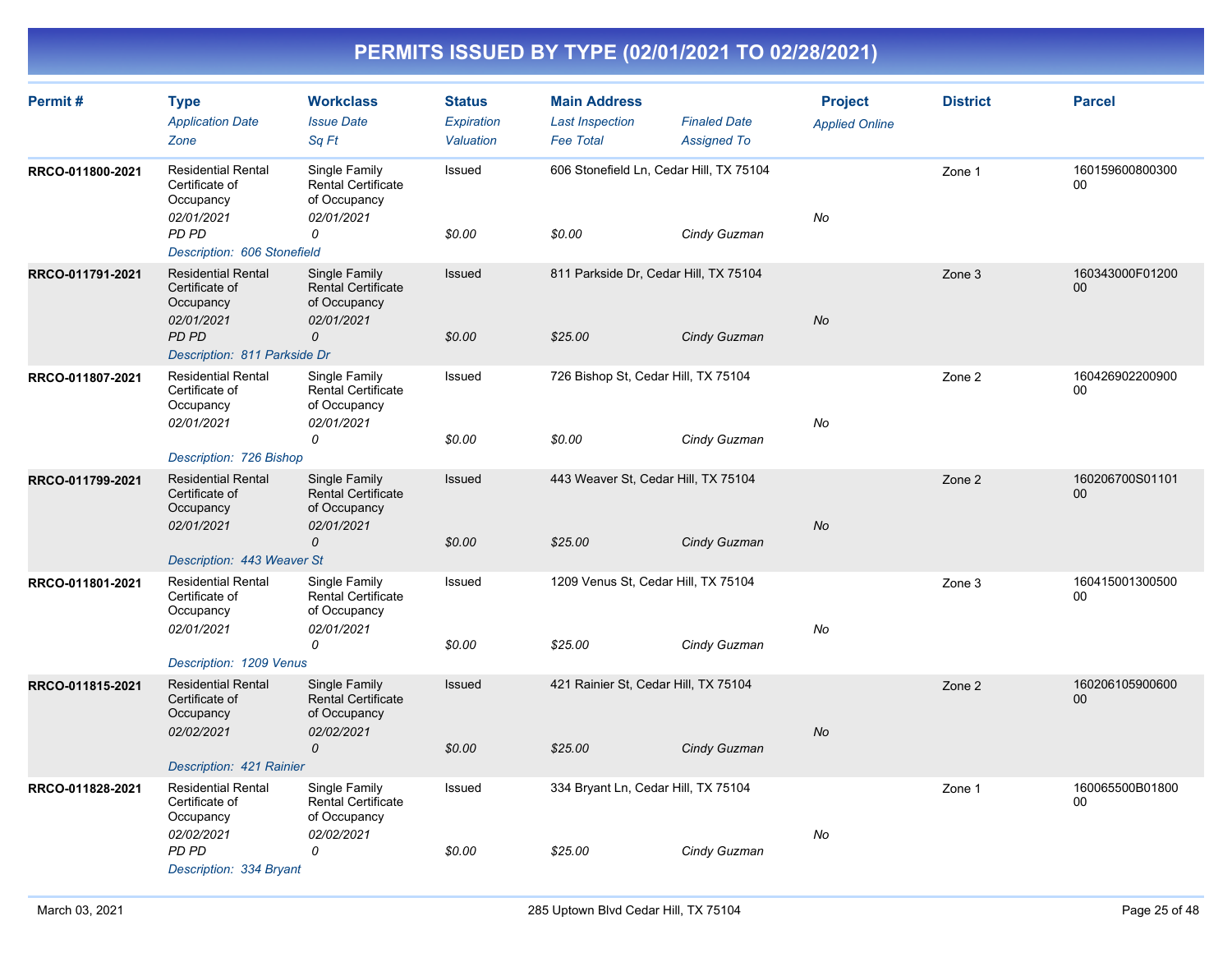| Permit#          | <b>Type</b><br><b>Application Date</b><br>Zone                                                                          | <b>Workclass</b><br><b>Issue Date</b><br>Sq Ft                                            | <b>Status</b><br>Expiration<br>Valuation | <b>Main Address</b><br><b>Last Inspection</b><br><b>Fee Total</b> | <b>Finaled Date</b><br><b>Assigned To</b> | <b>Project</b><br><b>Applied Online</b> | <b>District</b> | <b>Parcel</b>                      |
|------------------|-------------------------------------------------------------------------------------------------------------------------|-------------------------------------------------------------------------------------------|------------------------------------------|-------------------------------------------------------------------|-------------------------------------------|-----------------------------------------|-----------------|------------------------------------|
| RRCO-011817-2021 | <b>Residential Rental</b><br>Certificate of<br>Occupancy<br>02/02/2021<br>Description: 401 Dollins                      | Single Family<br><b>Rental Certificate</b><br>of Occupancy<br>02/02/2021<br>0             | Issued<br>\$0.00                         | 401 Dollins St, Cedar Hill, TX 75104<br>\$25.00                   | Cindy Guzman                              | No                                      | Zone 2          | 160206700T00100<br>$00\,$          |
| RRCO-011854-2021 | <b>Residential Rental</b><br>Certificate of<br>Occupancy<br>02/03/2021<br>Description: 915 Regland                      | Single Family<br>Rental Certificate<br>of Occupancy<br>02/03/2021<br>0                    | Issued<br>\$0.00                         | 915 Ragland Dr, Cedar Hill, TX 75104<br>\$0.00                    | Cindy Guzman                              | No                                      | Zone 2          | 160426803600800<br>$00\,$          |
| RRCO-011843-2021 | <b>Residential Rental</b><br>Certificate of<br>Occupancy<br>02/03/2021<br>Description: 1024 Heath Cir                   | Single Family<br>Rental Certificate<br>of Occupancy<br>02/03/2021<br>$\mathcal{O}$        | Issued<br>\$0.00                         | 1024 Heath Cir, Cedar Hill, TX 75104<br>\$0.00                    | Cindy Guzman                              | No                                      | Zone 4          | 160278100000300<br>$00\,$          |
| RRCO-011866-2021 | <b>Residential Rental</b><br>Certificate of<br>Occupancy<br>02/03/2021<br>Description: 970 Wooded Creek                 | Single Family<br>Rental Certificate<br>of Occupancy<br>02/03/2021<br>0                    | Issued<br>\$0.00                         | 970 Wooded Creek Dr, Cedar Hill, TX<br>75104<br>\$0.00            | Cindy Guzman                              | No                                      | Zone 2          | 160498000A01400<br>$00\,$          |
| RRCO-011847-2021 | <b>Residential Rental</b><br>Certificate of<br>Occupancy<br>02/03/2021<br><b>PD PD</b><br>Description: 1619 N Chapman   | Single Family<br><b>Rental Certificate</b><br>of Occupancy<br>02/03/2021<br>$\mathcal{O}$ | Issued<br>\$0.00                         | 1619 Chapman St, Cedar Hill, TX 75104<br>\$0.00                   | Cindy Guzman                              | No                                      | Zone 1          | 160059100804700<br>00 <sub>0</sub> |
| RRCO-011851-2021 | <b>Residential Rental</b><br>Certificate of<br>Occupancy<br>02/03/2021<br>PD PD<br>Description: 314 Stringer            | Single Family<br><b>Rental Certificate</b><br>of Occupancy<br>02/03/2021<br>0             | Issued<br>\$0.00                         | 314 Stringer Dr, Cedar Hill, TX 75104<br>\$25.00                  | Cindy Guzman                              | No                                      | Zone 2          | 160206600J01100<br>$00\,$          |
| RRCO-011845-2021 | <b>Residential Rental</b><br>Certificate of<br>Occupancy<br>02/03/2021<br><b>PD PD</b><br>Description: 227 Deerfield Ct | Single Family<br><b>Rental Certificate</b><br>of Occupancy<br>02/03/2021<br>$\mathcal{O}$ | Issued<br>\$0.00                         | 227 Deerfield Ct, Cedar Hill, TX 75104<br>\$0.00                  | Cindy Guzman                              | <b>No</b>                               | Zone 1          | 160386000G00500<br>$00\,$          |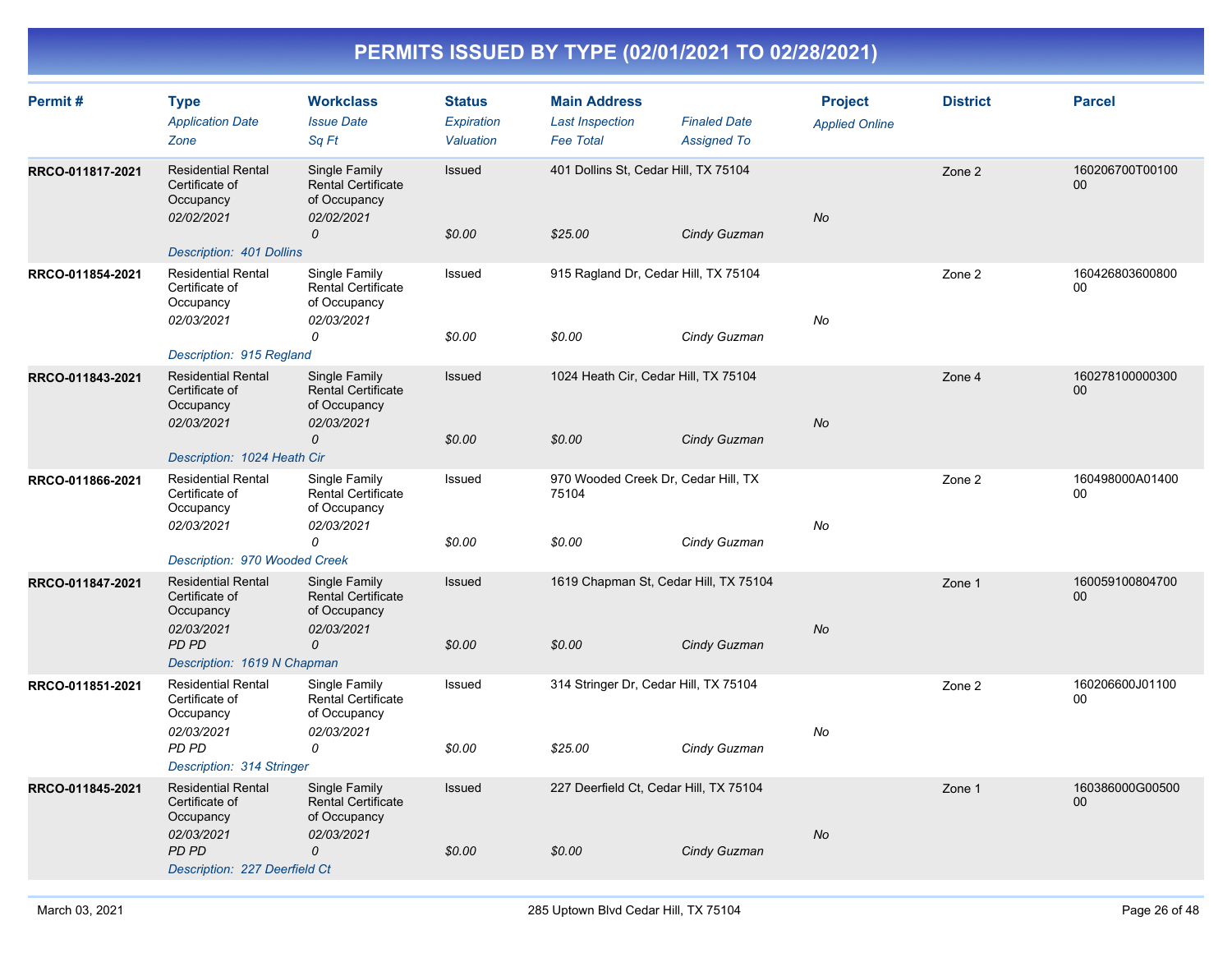| Permit#          | <b>Type</b><br><b>Application Date</b><br>Zone                         | <b>Workclass</b><br><b>Issue Date</b><br>Sq Ft                           | <b>Status</b><br>Expiration<br>Valuation | <b>Main Address</b><br><b>Last Inspection</b><br><b>Fee Total</b> | <b>Finaled Date</b><br><b>Assigned To</b> | <b>Project</b><br><b>Applied Online</b> | <b>District</b> | <b>Parcel</b>         |
|------------------|------------------------------------------------------------------------|--------------------------------------------------------------------------|------------------------------------------|-------------------------------------------------------------------|-------------------------------------------|-----------------------------------------|-----------------|-----------------------|
| RRCO-011848-2021 | <b>Residential Rental</b><br>Certificate of<br>Occupancy<br>02/03/2021 | Single Family<br><b>Rental Certificate</b><br>of Occupancy<br>02/03/2021 | Issued                                   | 1319 Saturn St, Cedar Hill, TX 75104                              |                                           | No                                      | Zone 3          | 160425001801800<br>00 |
|                  | Description: 1319 Saturn Dr                                            | 0                                                                        | \$0.00                                   | \$0.00                                                            | Cindy Guzman                              |                                         |                 |                       |
| RRCO-011850-2021 | <b>Residential Rental</b><br>Certificate of<br>Occupancy<br>02/03/2021 | Single Family<br><b>Rental Certificate</b><br>of Occupancy<br>02/03/2021 | Issued                                   | 821 Hillside Dr, Cedar Hill, TX 75104                             |                                           | No                                      | Zone 2          | 160395600201000<br>00 |
|                  | Description: 821 Hillside                                              | 0                                                                        | \$0.00                                   | \$0.00                                                            | Cindy Guzman                              |                                         |                 |                       |
| RRCO-011842-2021 | <b>Residential Rental</b><br>Certificate of<br>Occupancy<br>02/03/2021 | Single Family<br><b>Rental Certificate</b><br>of Occupancy<br>02/03/2021 | Issued                                   | 1029 Heath Cir, Cedar Hill, TX 75104                              |                                           | No                                      | Zone 4          | 160278100409A00<br>00 |
|                  | <b>NSNS</b><br>Description: 1029 Heath Cir                             | 0                                                                        | \$0.00                                   | \$0.00                                                            | Cindy Guzman                              |                                         |                 |                       |
| RRCO-011217-2021 | <b>Residential Rental</b><br>Certificate of<br>Occupancy<br>01/08/2021 | Single Family<br><b>Rental Certificate</b><br>of Occupancy<br>02/03/2021 | Issued                                   | 1207 Brewer Dr, Cedar Hill, TX 75104                              |                                           | No                                      | Zone 2          | 161100001300700<br>00 |
|                  | <b>PD PD</b><br>Description: 1207 Brewer                               | 0                                                                        | \$0.00                                   | \$0.00                                                            | Cindy Guzman                              |                                         |                 |                       |
| RRCO-011432-2021 | <b>Residential Rental</b><br>Certificate of<br>Occupancy               | Single Family<br><b>Rental Certificate</b><br>of Occupancy               | Issued                                   | 1114 Suburban Dr, Cedar Hill, TX 75104                            |                                           |                                         | Zone 3          | 160283000100400<br>00 |
|                  | 01/13/2021<br>Description: 1114 Suburban                               | 02/03/2021<br>0                                                          | \$0.00                                   | \$0.00                                                            | Cindy Guzman                              | No                                      |                 |                       |
| RRCO-011849-2021 | <b>Residential Rental</b><br>Certificate of<br>Occupancy               | Single Family<br><b>Rental Certificate</b><br>of Occupancy               | Issued                                   | 715 N Lisa Ln, Cedar Hill, TX 75104                               |                                           |                                         | Zone 1          | 160085000200300<br>00 |
|                  | 02/03/2021<br>Description: 715 Lisa Ln                                 | 02/03/2021<br>$\mathcal{O}$                                              | \$0.00                                   | \$0.00                                                            | Cindy Guzman                              | <b>No</b>                               |                 |                       |
| RRCO-011869-2021 | <b>Residential Rental</b><br>Certificate of<br>Occupancy               | Single Family<br>Rental Certificate<br>of Occupancy                      | Issued                                   | 1112 Clark Rd, Cedar Hill, TX 75104                               |                                           |                                         | Zone 3          | 160283000200600<br>00 |
|                  | 02/03/2021<br>Description: 1112 Clark Rd                               | 02/03/2021<br>0                                                          | \$0.00                                   | \$25.00                                                           | Cindy Guzman                              | No                                      |                 |                       |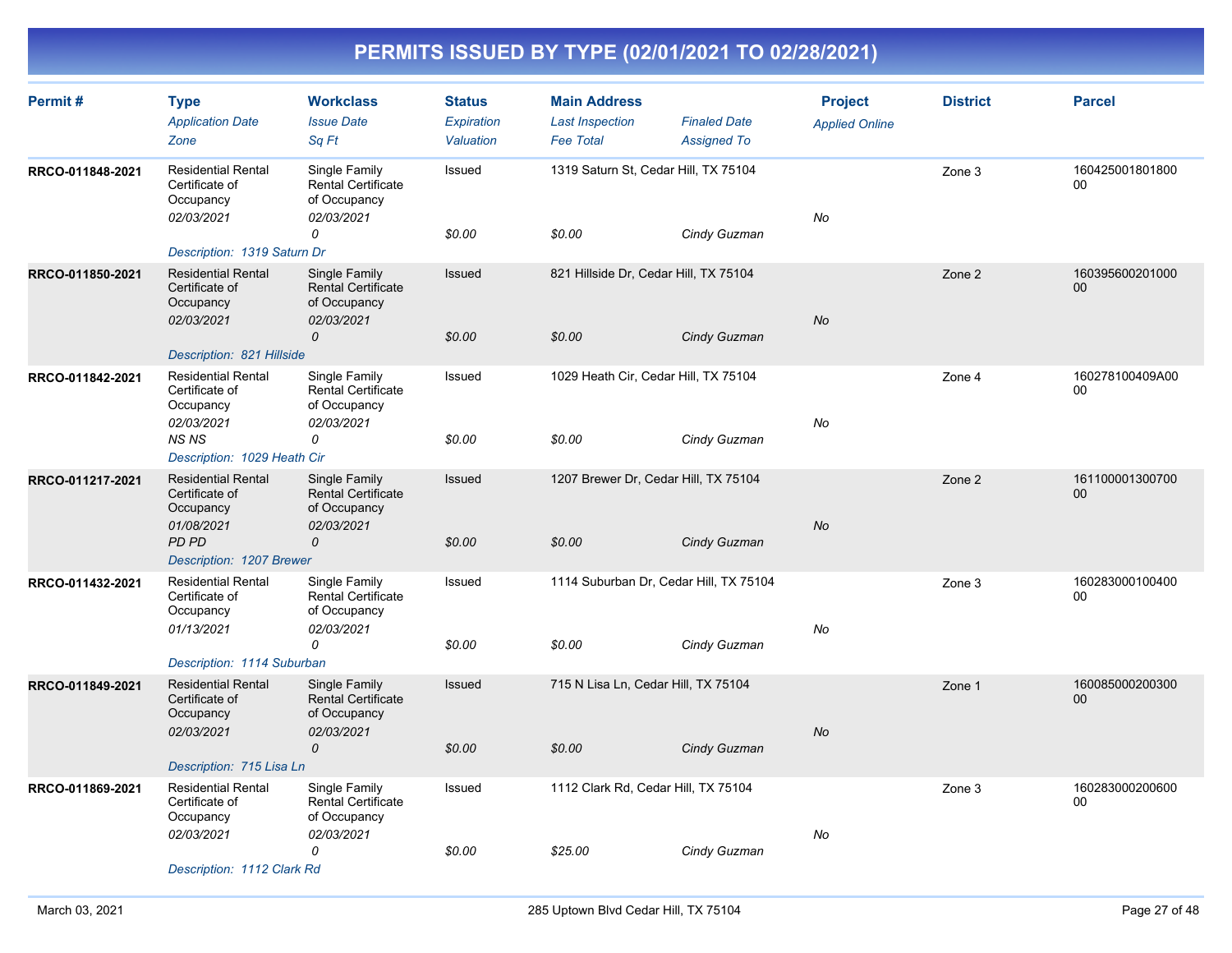| Permit#          | <b>Type</b><br><b>Application Date</b><br>Zone                                                                                                 | <b>Workclass</b><br><b>Issue Date</b><br>Sq Ft                                            | <b>Status</b><br>Expiration<br>Valuation | <b>Main Address</b><br><b>Last Inspection</b><br><b>Fee Total</b> | <b>Finaled Date</b><br><b>Assigned To</b> | <b>Project</b><br><b>Applied Online</b> | <b>District</b> | <b>Parcel</b>         |
|------------------|------------------------------------------------------------------------------------------------------------------------------------------------|-------------------------------------------------------------------------------------------|------------------------------------------|-------------------------------------------------------------------|-------------------------------------------|-----------------------------------------|-----------------|-----------------------|
| RRCO-011844-2021 | <b>Residential Rental</b><br>Certificate of<br>Occupancy<br>02/03/2021<br>Description: 721 Wood Ridge                                          | Single Family<br><b>Rental Certificate</b><br>of Occupancy<br>02/03/2021<br>0             | Issued<br>\$0.00                         | 721 Wood Ridge Dr, Cedar Hill, TX 75104<br>\$0.00                 | Cindy Guzman                              | No                                      | Zone 1          | 160495000102500<br>00 |
| RRCO-011888-2021 | <b>Residential Rental</b><br>Certificate of<br>Occupancy<br>02/04/2021<br>PD PD<br>Description: 1204 Harvell Dr                                | Single Family<br><b>Rental Certificate</b><br>of Occupancy<br>02/04/2021<br>0             | Issued<br>\$0.00                         | 1204 Harvell Dr, Cedar Hill, TX 75104<br>\$0.00                   | Cindy Guzman                              | No                                      | Zone 3          | 160425500C01000<br>00 |
| RRCO-011881-2021 | <b>Residential Rental</b><br>Certificate of<br>Occupancy<br>02/04/2021<br>PD PD<br>Description: 308 Teakwood                                   | Single Family<br>Rental Certificate<br>of Occupancy<br>02/04/2021<br>0                    | Issued<br>\$0.00                         | 308 Teakwood Ln, Cedar Hill, TX 75104<br>\$0.00                   | Cindy Guzman                              | No                                      | Zone 2          | 160483200K00500<br>00 |
| RRCO-011882-2021 | <b>Residential Rental</b><br>Certificate of<br>Occupancy<br>02/04/2021<br>PD PD<br>Description: 1215 White                                     | Single Family<br><b>Rental Certificate</b><br>of Occupancy<br>02/04/2021<br>0             | Issued<br>\$0.00                         | 1215 White Dr, Cedar Hill, TX 75104<br>\$0.00                     | Cindy Guzman                              | No                                      | Zone 2          | 161100001602700<br>00 |
| RRCO-011884-2021 | <b>Residential Rental</b><br>Certificate of<br>Occupancy<br>02/04/2021<br>PD PD<br>Description: 833 Springfield                                | Single Family<br><b>Rental Certificate</b><br>of Occupancy<br>02/04/2021<br>$\mathcal{O}$ | Issued<br>\$0.00                         | 833 Springfield Dr, Cedar Hill, TX 75104<br>\$0.00                | Cindy Guzman                              | No                                      | Zone 3          | 160425500F01300<br>00 |
| RRCO-011750-2021 | <b>Residential Rental</b><br>Certificate of<br>Occupancy<br>01/28/2021                                                                         | Single Family<br><b>Rental Certificate</b><br>of Occupancy<br>02/04/2021<br>0             | Issued<br>\$0.00                         | 810 Richards Dr, Cedar Hill, TX 75104<br>\$25.00                  | Cindy Guzman                              | No                                      | Zone 2          | 160426804100400<br>00 |
| RRCO-011880-2021 | Description: 810 Richards<br><b>Residential Rental</b><br>Certificate of<br>Occupancy<br>02/04/2021<br>PD PD<br>Description: 208 Poinsettia Ln | Single Family<br><b>Rental Certificate</b><br>of Occupancy<br>02/04/2021<br>0             | Issued<br>\$0.00                         | 208 Poinsetta Ln, Cedar Hill, TX 75104<br>\$0.00                  | Cindy Guzman                              | <b>No</b>                               | Zone 2          | 160410000B01700<br>00 |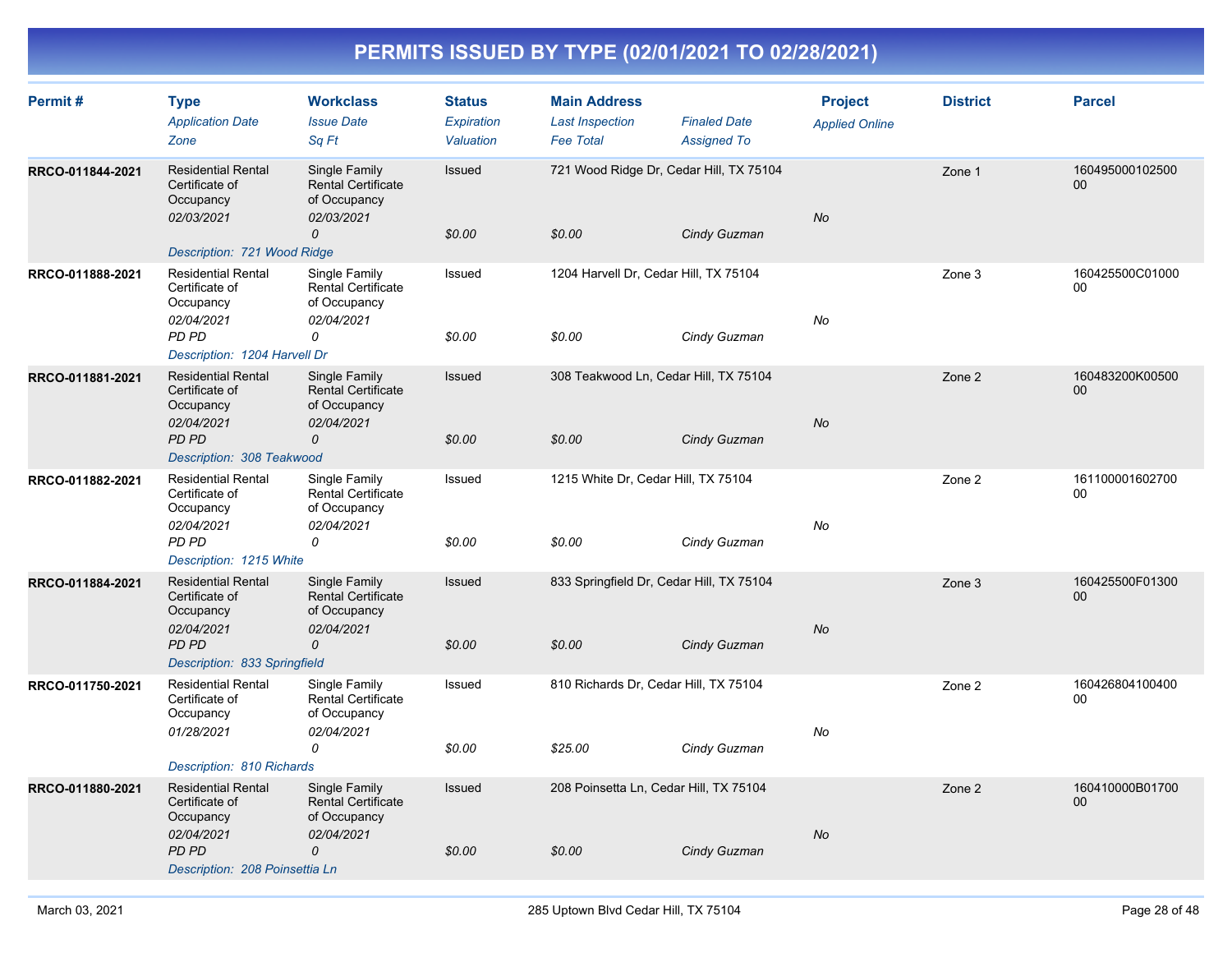| Permit#          | <b>Type</b><br><b>Application Date</b>                                 | <b>Workclass</b><br><b>Issue Date</b>                                    | <b>Status</b><br>Expiration | <b>Main Address</b><br><b>Last Inspection</b> | <b>Finaled Date</b>                                         | <b>Project</b><br><b>Applied Online</b> | <b>District</b> | <b>Parcel</b>         |
|------------------|------------------------------------------------------------------------|--------------------------------------------------------------------------|-----------------------------|-----------------------------------------------|-------------------------------------------------------------|-----------------------------------------|-----------------|-----------------------|
| RRCO-011886-2021 | Zone<br><b>Residential Rental</b><br>Certificate of<br>Occupancy       | Sq Ft<br>Single Family<br><b>Rental Certificate</b><br>of Occupancy      | Valuation<br>Issued         | <b>Fee Total</b>                              | <b>Assigned To</b><br>903 Steadman Dr, Cedar Hill, TX 75104 |                                         | Zone 3          | 160426705100200<br>00 |
|                  | 02/04/2021<br>Description: 903 Steadman                                | 02/04/2021<br>0                                                          | \$0.00                      | \$0.00                                        | Cindy Guzman                                                | No                                      |                 |                       |
| RRCO-011877-2021 | <b>Residential Rental</b><br>Certificate of<br>Occupancy<br>02/04/2021 | Single Family<br><b>Rental Certificate</b><br>of Occupancy<br>02/04/2021 | <b>Issued</b>               |                                               | 971 Brookside Dr, Cedar Hill, TX 75104                      | No                                      | Zone 2          | 160395600502000<br>00 |
|                  | Description: 971 Brookside                                             | 0                                                                        | \$0.00                      | \$0.00                                        | Cindy Guzman                                                |                                         |                 |                       |
| RRCO-011883-2021 | <b>Residential Rental</b><br>Certificate of<br>Occupancy<br>02/04/2021 | Single Family<br><b>Rental Certificate</b><br>of Occupancy<br>02/04/2021 | Issued                      |                                               | 202 Chamblin Dr, Cedar Hill, TX 75104                       | No                                      | Zone 2          | 160457700403700<br>00 |
|                  | <b>PD PD</b><br>Description: 202 Chamblin                              | 0                                                                        | \$0.00                      | \$0.00                                        | Cindy Guzman                                                |                                         |                 |                       |
| RRCO-011878-2021 | <b>Residential Rental</b><br>Certificate of<br>Occupancy<br>02/04/2021 | Single Family<br><b>Rental Certificate</b><br>of Occupancy<br>02/04/2021 | Issued                      | 904 Elliott Dr, Cedar Hill, TX 75104          |                                                             | <b>No</b>                               | Zone 2          | 160426803801000<br>00 |
|                  | Description: 904 Elliott Dr                                            | 0                                                                        | \$0.00                      | \$0.00                                        | Cindy Guzman                                                |                                         |                 |                       |
| RRCO-011913-2021 | <b>Residential Rental</b><br>Certificate of<br>Occupancy               | Single Family<br><b>Rental Certificate</b><br>of Occupancy               | Issued                      |                                               | 523 Burleson St, Cedar Hill, TX 75104                       |                                         | Zone 3          | 160067101302000<br>00 |
|                  | 02/05/2021<br>PD PD<br>Description: 523 Burleson St                    | 02/05/2021<br>0                                                          | \$0.00                      | \$0.00                                        | Cindy Guzman                                                | No                                      |                 |                       |
| RRCO-011902-2021 | <b>Residential Rental</b><br>Certificate of<br>Occupancy               | Single Family<br><b>Rental Certificate</b><br>of Occupancy               | <b>Issued</b>               |                                               | 470 Highland Dr, Cedar Hill, TX 75104                       |                                         | Zone 2          | 160206800R02800<br>00 |
|                  | 02/05/2021<br>PD PD<br>Description: 470 Highland Dr                    | 02/05/2021<br>$\mathcal{O}$                                              | \$0.00                      | \$0.00                                        | Cindy Guzman                                                | <b>No</b>                               |                 |                       |
| RRCO-011916-2021 | <b>Residential Rental</b><br>Certificate of<br>Occupancy               | Single Family<br><b>Rental Certificate</b><br>of Occupancy               | Issued                      |                                               | 1213 Castleman Dr, Cedar Hill, TX 75104                     |                                         | Zone 3          | 160425500G00700<br>00 |
|                  | 02/05/2021<br><b>PD PD</b><br>Description: 1213 Castleman              | 02/05/2021<br>0                                                          | \$0.00                      | \$0.00                                        | Cindy Guzman                                                | No                                      |                 |                       |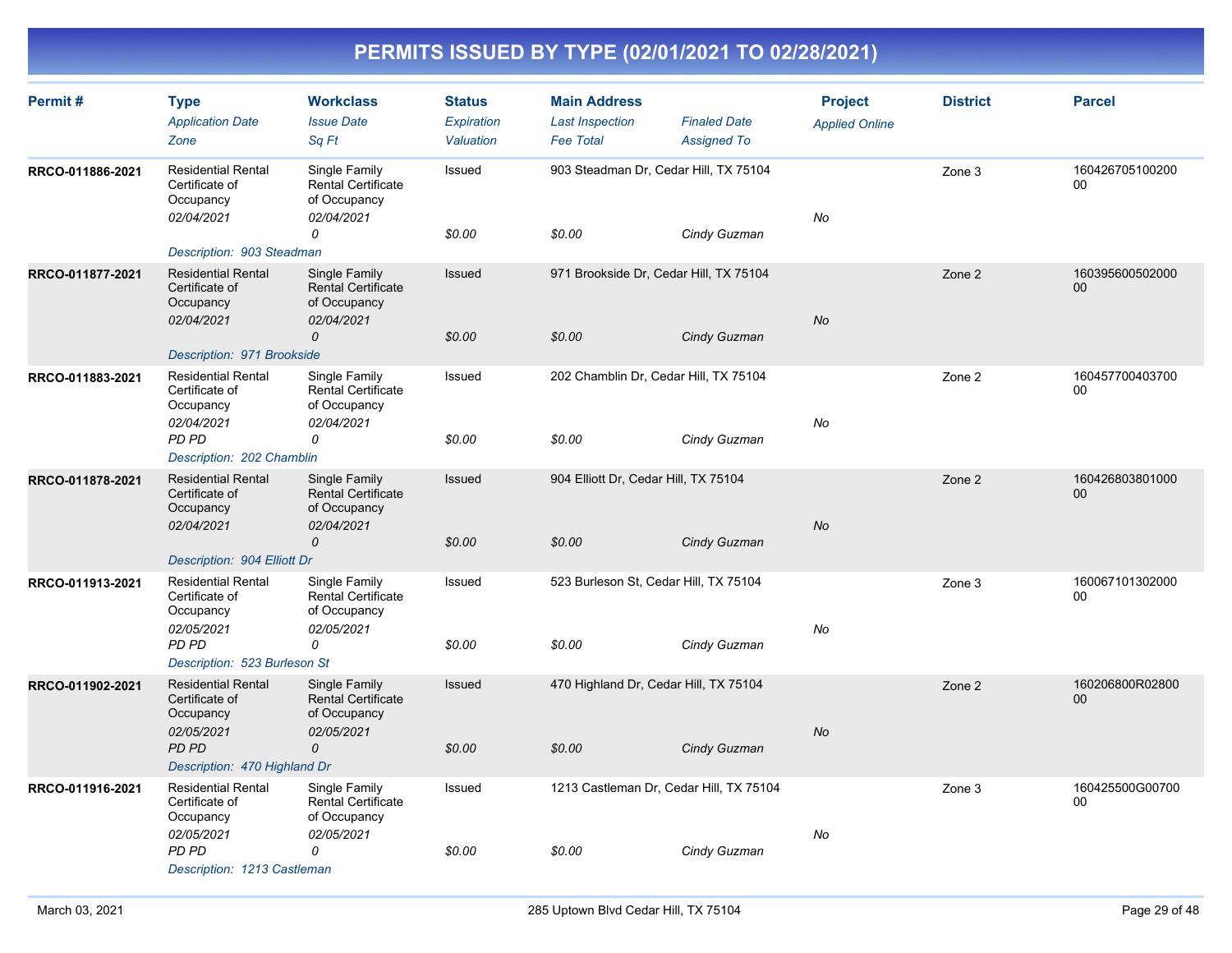| Permit#          | <b>Type</b><br><b>Application Date</b><br>Zone                                                                      | <b>Workclass</b><br><b>Issue Date</b><br>Sq Ft                                            | <b>Status</b><br>Expiration<br>Valuation | <b>Main Address</b><br><b>Last Inspection</b><br><b>Fee Total</b> | <b>Finaled Date</b><br><b>Assigned To</b> | <b>Project</b><br><b>Applied Online</b> | <b>District</b> | <b>Parcel</b>             |
|------------------|---------------------------------------------------------------------------------------------------------------------|-------------------------------------------------------------------------------------------|------------------------------------------|-------------------------------------------------------------------|-------------------------------------------|-----------------------------------------|-----------------|---------------------------|
| RRCO-011917-2021 | <b>Residential Rental</b><br>Certificate of<br>Occupancy<br>02/05/2021<br><b>PD PD</b><br>Description: 903 Walters  | Single Family<br><b>Rental Certificate</b><br>of Occupancy<br>02/05/2021<br>0             | Issued<br>\$0.00                         | 903 Walters Dr, Cedar Hill, TX 75104<br>\$0.00                    | Cindy Guzman                              | No                                      | Zone 2          | 160206600K01200<br>$00\,$ |
| RRCO-011905-2021 | <b>Residential Rental</b><br>Certificate of<br>Occupancy<br>02/05/2021<br>Description: 769 Lovern                   | Single Family<br><b>Rental Certificate</b><br>of Occupancy<br>02/05/2021<br>0             | Issued<br>\$0.00                         | 769 Lovern St, Cedar Hill, TX 75104<br>\$25.00                    | Cindy Guzman                              | No                                      | Zone 2          | 160207700603300<br>00     |
| RRCO-011914-2021 | <b>Residential Rental</b><br>Certificate of<br>Occupancy<br>02/05/2021<br>Description: 313 Meadowglen               | Single Family<br>Rental Certificate<br>of Occupancy<br>02/05/2021<br>$\mathcal{O}$        | Issued<br>\$0.00                         | 313 Meadowglen Dr, Cedar Hill, TX 75104<br>\$0.00                 | Cindy Guzman                              | No                                      | Zone 3          | 160320000202300<br>$00\,$ |
| RRCO-011901-2021 | <b>Residential Rental</b><br>Certificate of<br>Occupancy<br>02/05/2021<br>Description: 727 Ballard                  | Single Family<br><b>Rental Certificate</b><br>of Occupancy<br>02/05/2021<br>0             | Issued<br>\$0.00                         | 727 Ballard St, Cedar Hill, TX 75104<br>\$0.00                    | Cindy Guzman                              | No                                      | Zone 2          | 160426929R01500<br>00     |
| RRCO-011903-2021 | <b>Residential Rental</b><br>Certificate of<br>Occupancy<br>02/05/2021<br>Description: 407 Dollins                  | Single Family<br><b>Rental Certificate</b><br>of Occupancy<br>02/05/2021<br>$\mathcal{O}$ | Issued<br>\$0.00                         | 407 Dollins St, Cedar Hill, TX 75104<br>\$0.00                    | Cindy Guzman                              | No                                      | Zone 2          | 160206700T00201<br>$00\,$ |
| RRCO-011896-2021 | <b>Residential Rental</b><br>Certificate of<br>Occupancy<br>02/05/2021<br>Description: 481 Whitley St               | Single Family<br><b>Rental Certificate</b><br>of Occupancy<br>02/05/2021<br>0             | Issued<br>\$0.00                         | 481 Whitley St, Cedar Hill, TX 75104<br>\$25.00                   | Cindy Guzman                              | No                                      | Zone 2          | 160207300B00300<br>00     |
| RRCO-011915-2021 | <b>Residential Rental</b><br>Certificate of<br>Occupancy<br>02/05/2021<br><b>PD PD</b><br>Description: 826 Johnston | Single Family<br><b>Rental Certificate</b><br>of Occupancy<br>02/05/2021<br>$\mathcal{O}$ | Issued<br>\$0.00                         | 826 Johnston Ln, Cedar Hill, TX 75104<br>\$0.00                   | Cindy Guzman                              | No                                      | Zone 3          | 160425500E00500<br>00     |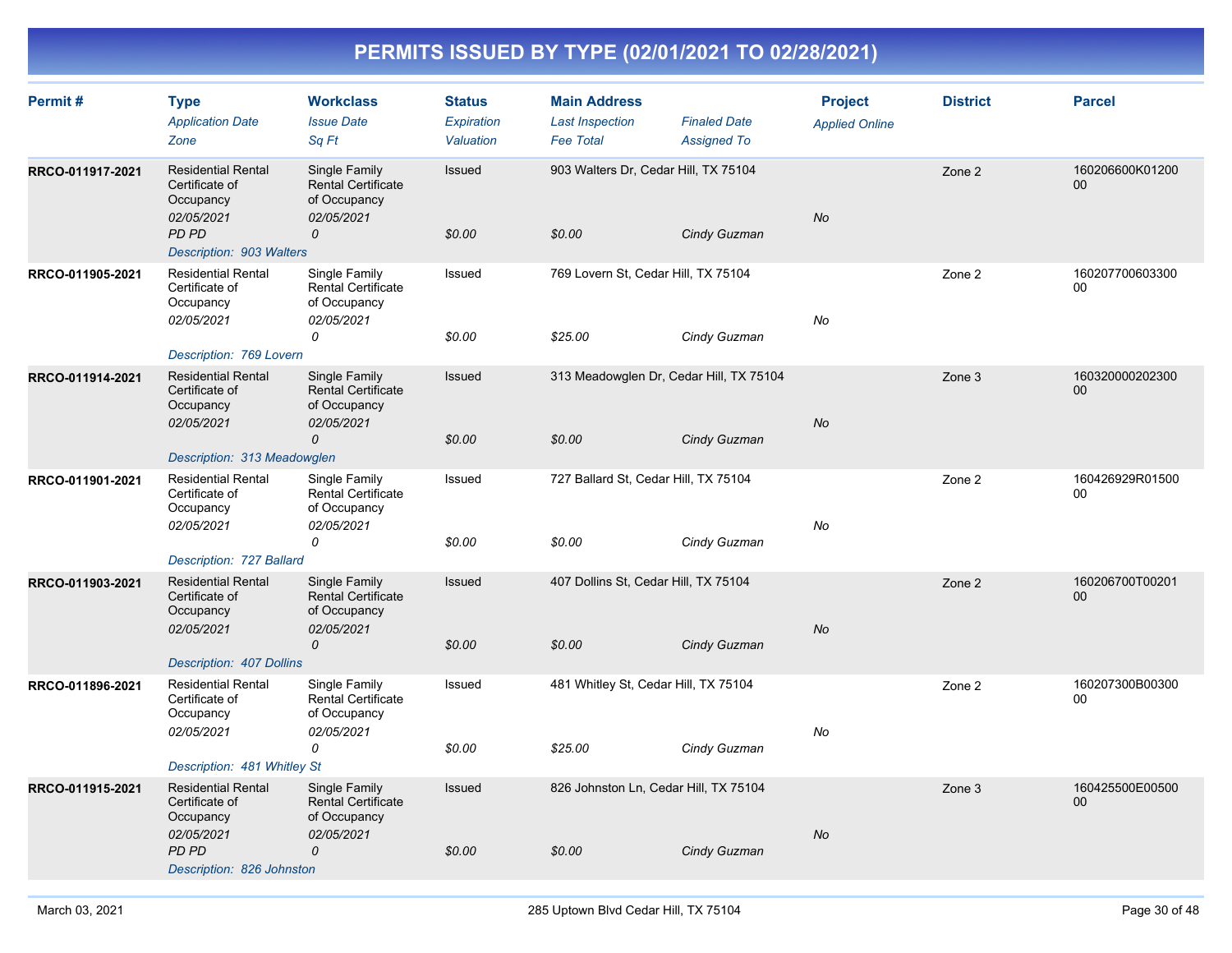| Permit#          | <b>Type</b><br><b>Application Date</b><br>Zone                         | <b>Workclass</b><br><b>Issue Date</b><br>Sq Ft                           | <b>Status</b><br>Expiration<br>Valuation | <b>Main Address</b><br><b>Last Inspection</b><br><b>Fee Total</b> | <b>Finaled Date</b><br><b>Assigned To</b> | <b>Project</b><br><b>Applied Online</b> | <b>District</b> | <b>Parcel</b>             |
|------------------|------------------------------------------------------------------------|--------------------------------------------------------------------------|------------------------------------------|-------------------------------------------------------------------|-------------------------------------------|-----------------------------------------|-----------------|---------------------------|
| RRCO-011890-2021 | <b>Residential Rental</b><br>Certificate of<br>Occupancy<br>02/04/2021 | Single Family<br><b>Rental Certificate</b><br>of Occupancy<br>02/05/2021 | Issued                                   | 1402 Baker Dr, Cedar Hill, TX 75104                               |                                           | No                                      | Zone 1          | 160325500401100<br>00     |
|                  | <b>PD PD</b><br>Description: 1402 Baker Dr                             | 0                                                                        | \$0.00                                   | \$25.00                                                           | Cindy Guzman                              |                                         |                 |                           |
| RRCO-011904-2021 | <b>Residential Rental</b><br>Certificate of<br>Occupancy<br>02/05/2021 | Single Family<br><b>Rental Certificate</b><br>of Occupancy<br>02/05/2021 | Issued                                   | 534 Sims Dr, Cedar Hill, TX 75104                                 |                                           | <b>No</b>                               | Zone 2          | 160206500D00300<br>$00\,$ |
|                  | Description: 534 Sims                                                  | 0                                                                        | \$0.00                                   | \$25.00                                                           | Cindy Guzman                              |                                         |                 |                           |
| RRCO-011900-2021 | <b>Residential Rental</b><br>Certificate of<br>Occupancy<br>02/05/2021 | Single Family<br><b>Rental Certificate</b><br>of Occupancy<br>02/05/2021 | Issued                                   | 423 Weaver St, Cedar Hill, TX 75104                               |                                           | No                                      | Zone 2          | 160206700S00601<br>00     |
|                  |                                                                        | 0                                                                        | \$0.00                                   | \$0.00                                                            | Cindy Guzman                              |                                         |                 |                           |
|                  | Description: 423 Weaver<br><b>Residential Rental</b>                   |                                                                          | Issued                                   |                                                                   |                                           |                                         |                 | 160065700200400           |
| RRCO-011927-2021 | Certificate of<br>Occupancy<br>02/08/2021                              | Single Family<br><b>Rental Certificate</b><br>of Occupancy<br>02/08/2021 |                                          | 249 Hood Dr, Cedar Hill, TX 75104                                 |                                           | <b>No</b>                               | Zone 2          | 00 <sup>°</sup>           |
|                  | TH TH<br>Description: 249 Hood                                         | $\mathcal{O}$                                                            | \$0.00                                   | \$0.00                                                            | Cindy Guzman                              |                                         |                 |                           |
| RRCO-011933-2021 | <b>Residential Rental</b><br>Certificate of<br>Occupancy               | Single Family<br><b>Rental Certificate</b><br>of Occupancy               | Issued                                   | 202 Lavender Dr, Cedar Hill, TX 75104                             |                                           |                                         | Zone 2          | 161100001601700<br>00     |
|                  | 02/08/2021<br>PD PD<br>Description: 202 Lavender                       | 02/08/2021<br>0                                                          | \$0.00                                   | \$0.00                                                            | Cindy Guzman                              | No                                      |                 |                           |
| RRCO-011180-2021 | <b>Residential Rental</b><br>Certificate of<br>Occupancy               | Single Family<br><b>Rental Certificate</b><br>of Occupancy               | <b>Issued</b>                            | 802 Dawson St, Cedar Hill, TX 75104                               |                                           |                                         | Zone 2          | 160207700F00200<br>00     |
|                  | 01/06/2021                                                             | 02/08/2021<br>$\mathcal{O}$                                              | \$0.00                                   | \$0.00                                                            | Cindy Guzman                              | <b>No</b>                               |                 |                           |
|                  | Description: 802 Dawson St                                             |                                                                          |                                          |                                                                   |                                           |                                         |                 |                           |
| RRCO-011941-2021 | <b>Residential Rental</b><br>Certificate of<br>Occupancy<br>02/08/2021 | Single Family<br>Rental Certificate<br>of Occupancy<br>02/08/2021        | Issued                                   | 435 Weaver St, Cedar Hill, TX 75104                               |                                           | No                                      | Zone 2          | 160206700S00901<br>00     |
|                  | Description: 435 Weaver                                                | 0                                                                        | \$0.00                                   | \$25.00                                                           | Cindy Guzman                              |                                         |                 |                           |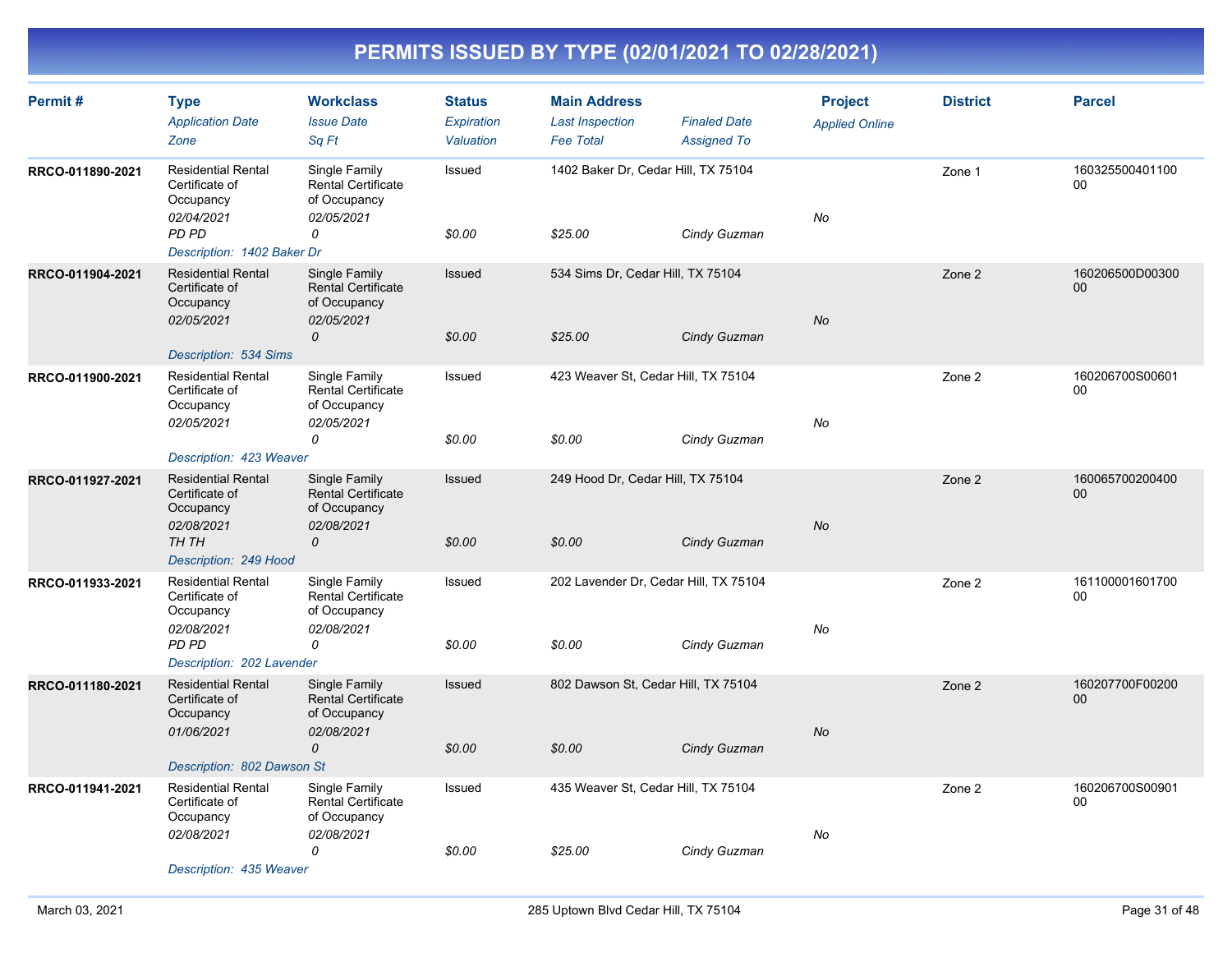| Permit#          | <b>Type</b><br><b>Application Date</b><br>Zone                                                                      | <b>Workclass</b><br><b>Issue Date</b><br>Sq Ft                                            | <b>Status</b><br>Expiration<br>Valuation | <b>Main Address</b><br><b>Last Inspection</b><br><b>Fee Total</b> | <b>Finaled Date</b><br><b>Assigned To</b> | <b>Project</b><br><b>Applied Online</b> | <b>District</b> | <b>Parcel</b>             |
|------------------|---------------------------------------------------------------------------------------------------------------------|-------------------------------------------------------------------------------------------|------------------------------------------|-------------------------------------------------------------------|-------------------------------------------|-----------------------------------------|-----------------|---------------------------|
| RRCO-011938-2021 | <b>Residential Rental</b><br>Certificate of<br>Occupancy<br>02/08/2021<br><b>PD PD</b><br>Description: 308 Breseman | Single Family<br><b>Rental Certificate</b><br>of Occupancy<br>02/08/2021<br>0             | Issued<br>\$0.00                         | 308 Breseman St. Cedar Hill, TX 75104<br>\$0.00                   | Cindy Guzman                              | No                                      | Zone 1          | 160428100901200<br>$00\,$ |
| RRCO-011932-2021 | <b>Residential Rental</b><br>Certificate of<br>Occupancy<br>02/08/2021<br>PD PD<br>Description: 1119 Reitz          | Single Family<br><b>Rental Certificate</b><br>of Occupancy<br>02/08/2021<br>0             | Issued<br>\$0.00                         | 1119 Reitz Dr, Cedar Hill, TX 75104<br>\$0.00                     | Cindy Guzman                              | No                                      | Zone 2          | 160457800601000<br>00     |
| RRCO-011926-2021 | <b>Residential Rental</b><br>Certificate of<br>Occupancy<br>02/08/2021<br>Description: 1110 Suburban                | Single Family<br><b>Rental Certificate</b><br>of Occupancy<br>02/08/2021<br>0             | Issued<br>\$0.00                         | 1110 Suburban Dr, Cedar Hill, TX 75104<br>\$25.00                 | Cindy Guzman                              | <b>No</b>                               | Zone 3          | 160283000100300<br>00     |
| RRCO-011928-2021 | <b>Residential Rental</b><br>Certificate of<br>Occupancy<br>02/08/2021<br>PD PD<br>Description: 531 Nance           | Single Family<br><b>Rental Certificate</b><br>of Occupancy<br>02/08/2021<br>0             | Issued<br>\$0.00                         | 531 Nance Dr, Cedar Hill, TX 75104<br>\$0.00                      | Cindy Guzman                              | No                                      | Zone 3          | 160067101000500<br>$00\,$ |
| RRCO-011931-2021 | <b>Residential Rental</b><br>Certificate of<br>Occupancy<br>02/08/2021<br><b>PD PD</b><br>Description: 1108 Patrick | Single Family<br><b>Rental Certificate</b><br>of Occupancy<br>02/08/2021<br>0             | Issued<br>\$0.00                         | 1108 Patrick Ct, Cedar Hill, TX 75104<br>\$0.00                   | Cindy Guzman                              | No                                      | Zone 2          | 160457902400500<br>00     |
| RRCO-011935-2021 | <b>Residential Rental</b><br>Certificate of<br>Occupancy<br>02/08/2021<br>PD PD<br>Description: 828 Serenity        | Single Family<br><b>Rental Certificate</b><br>of Occupancy<br>02/08/2021<br>0             | Issued<br>\$0.00                         | 828 Serenity Dr, Cedar Hill, TX 75104<br>\$0.00                   | Cindy Guzman                              | No                                      | Zone 3          | 160343000F00200<br>00     |
| RRCO-011956-2021 | <b>Residential Rental</b><br>Certificate of<br>Occupancy<br>02/09/2021<br>PD PD<br>Description: 509 Gibson          | Single Family<br><b>Rental Certificate</b><br>of Occupancy<br>02/09/2021<br>$\mathcal{O}$ | Issued<br>\$0.00                         | 509 Gibson St, Cedar Hill, TX 75104<br>\$0.00                     | Cindy Guzman                              | No                                      | Zone 3          | 160067100403900<br>00     |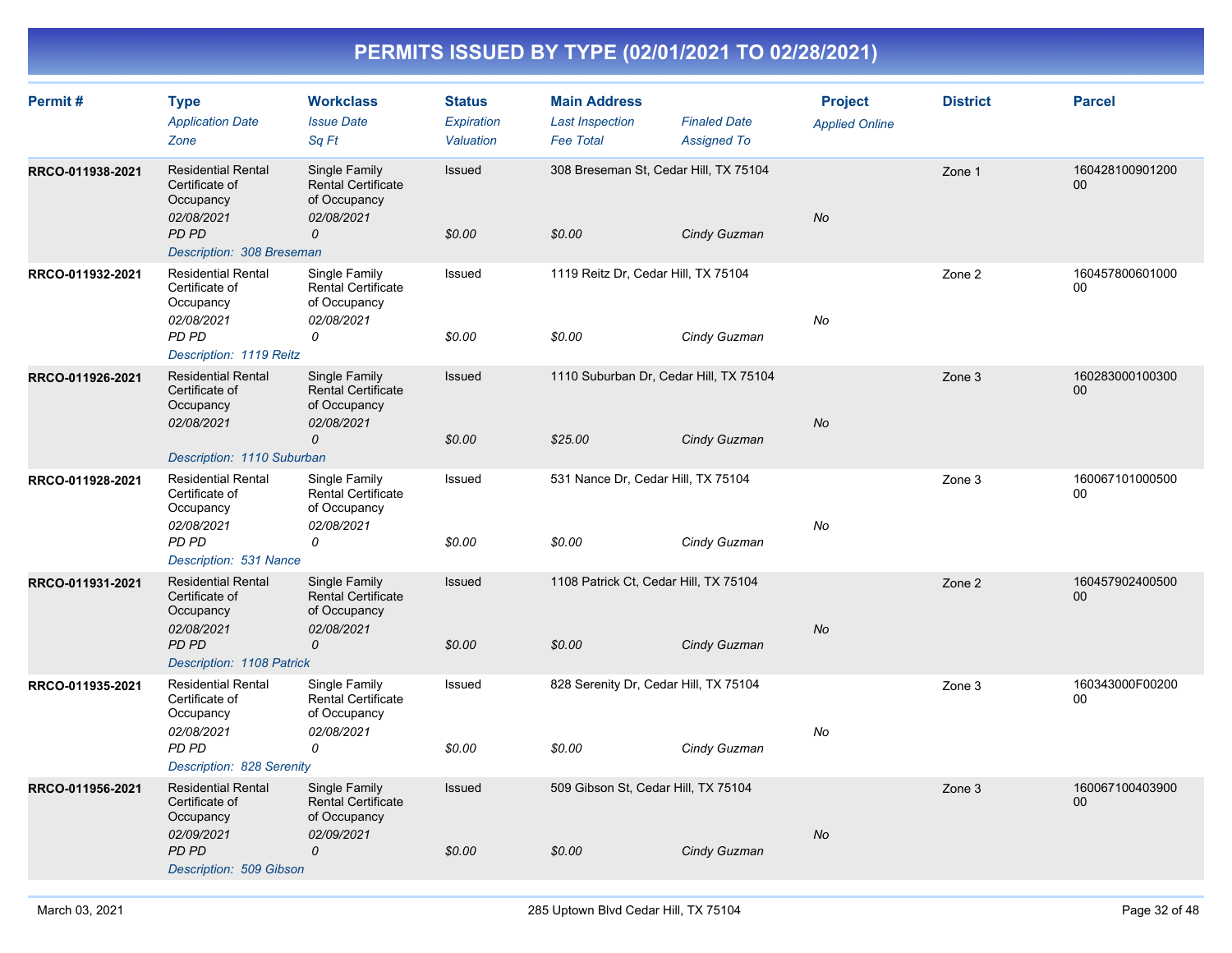| Permit#          | <b>Type</b><br><b>Application Date</b><br>Zone                         | <b>Workclass</b><br><b>Issue Date</b><br>Sq Ft                           | <b>Status</b><br><b>Expiration</b><br>Valuation | <b>Main Address</b><br><b>Last Inspection</b><br><b>Fee Total</b> | <b>Finaled Date</b><br><b>Assigned To</b> | <b>Project</b><br><b>Applied Online</b> | <b>District</b> | <b>Parcel</b>         |
|------------------|------------------------------------------------------------------------|--------------------------------------------------------------------------|-------------------------------------------------|-------------------------------------------------------------------|-------------------------------------------|-----------------------------------------|-----------------|-----------------------|
| RRCO-011958-2021 | <b>Residential Rental</b><br>Certificate of<br>Occupancy<br>02/09/2021 | Single Family<br><b>Rental Certificate</b><br>of Occupancy<br>02/09/2021 | Issued                                          | 106 Meadowbend Dr, Cedar Hill, TX 75104                           |                                           | No                                      | Zone 3          | 160320000601100<br>00 |
|                  | Description: 106 Meadowbend                                            | 0                                                                        | \$0.00                                          | \$0.00                                                            | Cindy Guzman                              |                                         |                 |                       |
| RRCO-011953-2021 | <b>Residential Rental</b><br>Certificate of<br>Occupancy<br>02/09/2021 | Single Family<br><b>Rental Certificate</b><br>of Occupancy<br>02/09/2021 | Issued                                          | 631 Hillside Dr, Cedar Hill, TX 75104                             |                                           | <b>No</b>                               | Zone 2          | 160395600400600<br>00 |
|                  | Description: 631 Hillside                                              | 0                                                                        | \$0.00                                          | \$0.00                                                            | Cindy Guzman                              |                                         |                 |                       |
| RRCO-011954-2021 | <b>Residential Rental</b><br>Certificate of<br>Occupancy<br>02/09/2021 | Single Family<br><b>Rental Certificate</b><br>of Occupancy<br>02/09/2021 | Issued                                          | 1523 Allen Dr, Cedar Hill, TX 75104                               |                                           | No                                      | Zone 1          | 160159000402900<br>00 |
|                  | PD PD<br>Description: 1523 Allen                                       | 0                                                                        | \$0.00                                          | \$25.00                                                           | Cindy Guzman                              |                                         |                 |                       |
| RRCO-011955-2021 | <b>Residential Rental</b><br>Certificate of<br>Occupancy<br>02/09/2021 | Single Family<br>Rental Certificate<br>of Occupancy<br>02/09/2021        | Issued                                          | 1208 Nutting St, Cedar Hill, TX 75104                             |                                           | <b>No</b>                               | Zone 3          | 160067100900900<br>00 |
|                  | PD PD<br>Description: 1208 Nutting                                     | 0                                                                        | \$0.00                                          | \$0.00                                                            | Cindy Guzman                              |                                         |                 |                       |
| RRCO-011961-2021 | <b>Residential Rental</b><br>Certificate of<br>Occupancy               | Single Family<br><b>Rental Certificate</b><br>of Occupancy               | Issued                                          | 1217 Cathey St, Cedar Hill, TX 75104                              |                                           |                                         | Zone 3          | 160067100501800<br>00 |
|                  | 02/09/2021<br>PD PD<br>Description: 1217 Cathey                        | 02/09/2021<br>0                                                          | \$0.00                                          | \$0.00                                                            | Cindy Guzman                              | No                                      |                 |                       |
| RRCO-011962-2021 | <b>Residential Rental</b><br>Certificate of<br>Occupancy               | Single Family<br><b>Rental Certificate</b><br>of Occupancy               | Issued                                          | 308 Sierra Way, Cedar Hill, TX 75104                              |                                           |                                         | Zone 1          | 160364000302000<br>00 |
|                  | 02/09/2021<br>PD PD<br>Description: 308 Sierra Way                     | 02/09/2021<br>$\mathcal{O}$                                              | \$0.00                                          | \$0.00                                                            | Cindy Guzman                              | <b>No</b>                               |                 |                       |
| RRCO-011179-2021 | <b>Residential Rental</b><br>Certificate of<br>Occupancy               | Single Family<br>Rental Certificate<br>of Occupancy                      | Issued                                          | 231 High Pointe Ln, Cedar Hill, TX 75104                          |                                           |                                         | Zone 1          | 160364000303600<br>00 |
|                  | 01/06/2021<br>PD PD<br>Description: 231 High Pointe                    | 02/09/2021<br>0                                                          | \$0.00                                          | \$0.00                                                            | Cindy Guzman                              | No                                      |                 |                       |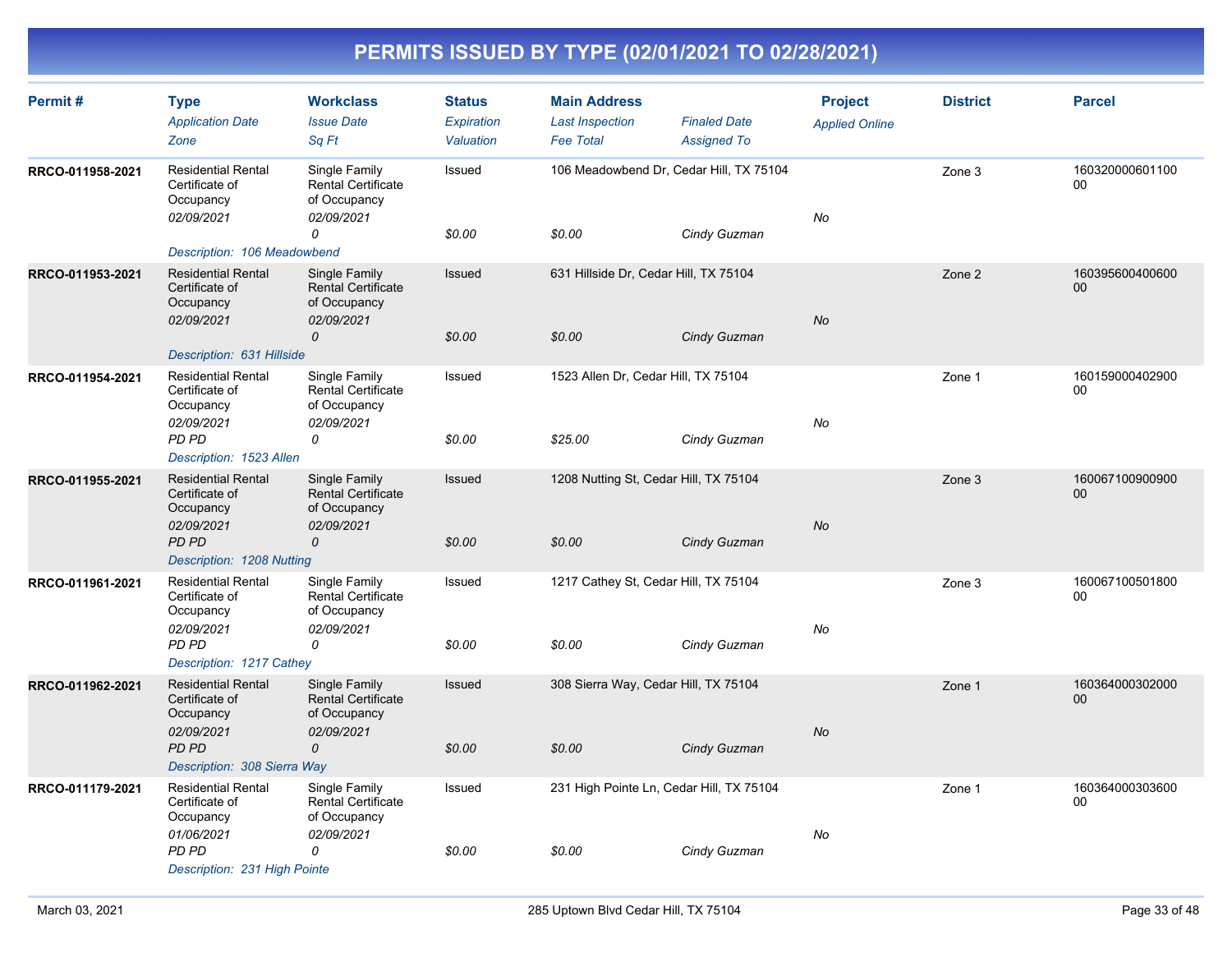| Permit#          | <b>Type</b><br><b>Application Date</b><br>Zone                                                                        | <b>Workclass</b><br><b>Issue Date</b><br>Sq Ft                                            | <b>Status</b><br>Expiration<br>Valuation | <b>Main Address</b><br><b>Last Inspection</b><br><b>Fee Total</b> | <b>Finaled Date</b><br><b>Assigned To</b> | <b>Project</b><br><b>Applied Online</b> | <b>District</b> | <b>Parcel</b>             |
|------------------|-----------------------------------------------------------------------------------------------------------------------|-------------------------------------------------------------------------------------------|------------------------------------------|-------------------------------------------------------------------|-------------------------------------------|-----------------------------------------|-----------------|---------------------------|
| RRCO-011957-2021 | <b>Residential Rental</b><br>Certificate of<br>Occupancy<br>02/09/2021<br><b>PD PD</b><br>Description: 1227 Reeves    | Single Family<br><b>Rental Certificate</b><br>of Occupancy<br>02/09/2021<br>0             | Issued<br>\$0.00                         | 1227 Reeves Ln, Cedar Hill, TX 75104<br>\$0.00                    | Cindy Guzman                              | No                                      | Zone 3          | 160425500E01500<br>$00\,$ |
| RRCO-011951-2021 | <b>Residential Rental</b><br>Certificate of<br>Occupancy<br>02/09/2021<br>PD PD<br>Description: 1300 Scott Ct         | Single Family<br><b>Rental Certificate</b><br>of Occupancy<br>02/09/2021<br>0             | Issued<br>\$0.00                         | 1300 Scott St, Cedar Hill, TX 75104<br>\$0.00                     | Cindy Guzman                              | No                                      | Zone 1          | 160428700300100<br>$00\,$ |
| RRCO-011989-2021 | <b>Residential Rental</b><br>Certificate of<br>Occupancy<br>02/10/2021<br>PD PD<br>Description: 216 Copeland          | Single Family<br><b>Rental Certificate</b><br>of Occupancy<br>02/10/2021<br>$\mathcal{O}$ | Issued<br>\$0.00                         | 216 Copeland Dr, Cedar Hill, TX 75104<br>\$25.00                  | Cindy Guzman                              | No                                      | Zone 1          | 160386000G03000<br>00     |
| RRCO-011991-2021 | <b>Residential Rental</b><br>Certificate of<br>Occupancy<br>02/10/2021<br>PD PD<br>Description: 511 Pinnacle          | Single Family<br><b>Rental Certificate</b><br>of Occupancy<br>02/10/2021<br>0             | Issued<br>\$0.00                         | 511 Pinnacle Dr, Cedar Hill, TX 75104<br>\$25.00                  | Cindy Guzman                              | No                                      | Zone 1          | 160208700100300<br>$00\,$ |
| RRCO-011984-2021 | <b>Residential Rental</b><br>Certificate of<br>Occupancy<br>02/10/2021<br>PD PD<br>Description: 300 William ST        | Single Family<br><b>Rental Certificate</b><br>of Occupancy<br>02/10/2021<br>0             | Issued<br>\$0.00                         | 300 Williams St, Cedar Hill, TX 75104<br>\$0.00                   | Cindy Guzman                              | <b>No</b>                               | Zone 1          | 160428100802200<br>$00\,$ |
| RRCO-011985-2021 | <b>Residential Rental</b><br>Certificate of<br>Occupancy<br>02/10/2021<br>PD PD<br>Description: Jessie & Ashli Morgan | Single Family<br><b>Rental Certificate</b><br>of Occupancy<br>02/10/2021<br>0             | Issued<br>\$0.00                         | 604 Fuller Dr, Cedar Hill, TX 75104<br>\$0.00                     | Cindy Guzman                              | No                                      | Zone 1          | 160159600300200<br>00     |
| RRCO-011974-2021 | <b>Residential Rental</b><br>Certificate of<br>Occupancy<br>02/10/2021<br>PD PD<br>Description: 1507 Finley           | Single Family<br><b>Rental Certificate</b><br>of Occupancy<br>02/10/2021<br>0             | Issued<br>\$0.00                         | 1507 Finley St, Cedar Hill, TX 75104<br>\$0.00                    | Cindy Guzman                              | No                                      | Zone 1          | 160159600403900<br>$00\,$ |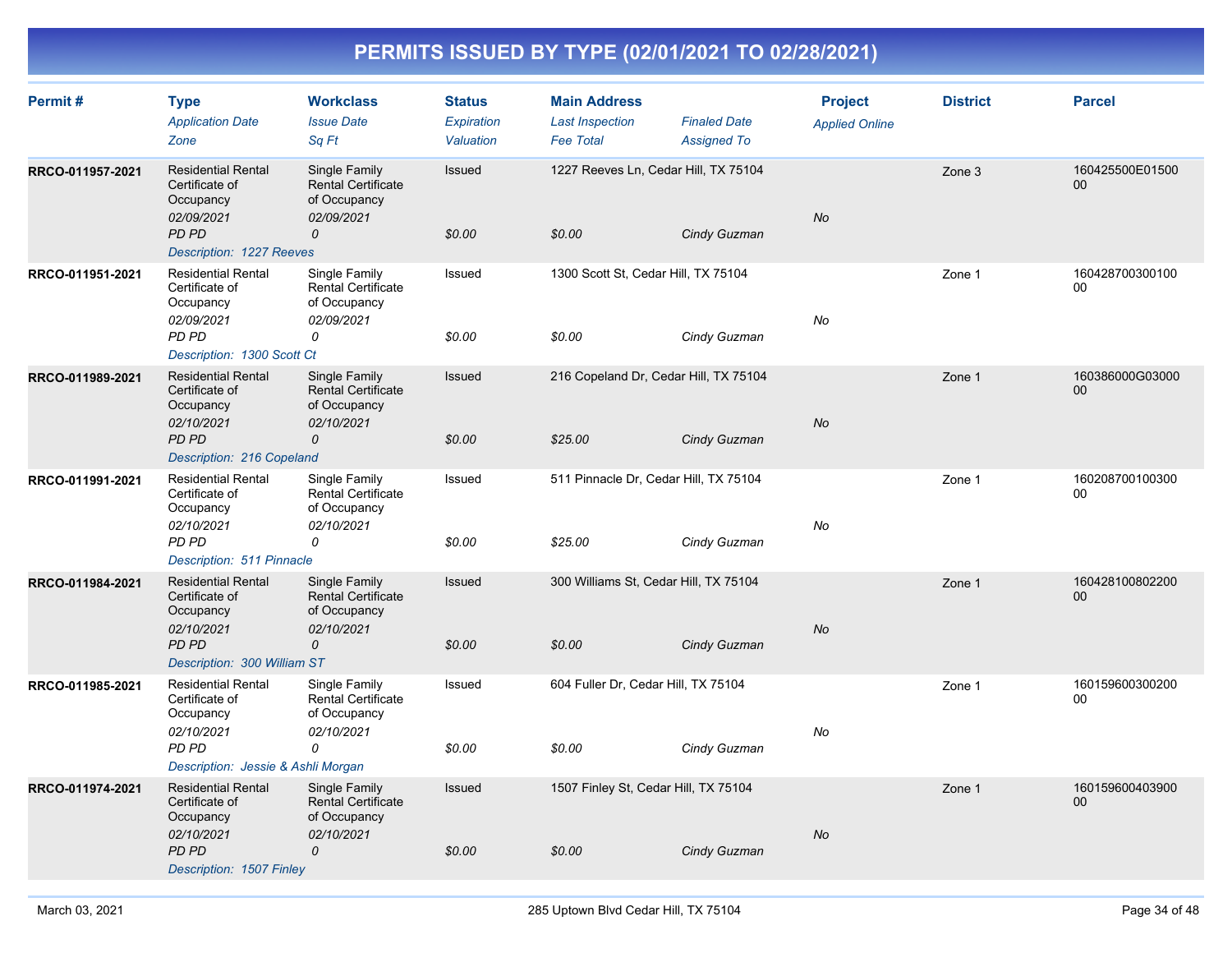| Permit#          | <b>Type</b><br><b>Application Date</b><br>Zone                         | <b>Workclass</b><br><b>Issue Date</b><br>Sq Ft                           | <b>Status</b><br>Expiration<br>Valuation | <b>Main Address</b><br><b>Last Inspection</b><br><b>Fee Total</b> | <b>Finaled Date</b><br><b>Assigned To</b> | <b>Project</b><br><b>Applied Online</b> | <b>District</b> | <b>Parcel</b>         |
|------------------|------------------------------------------------------------------------|--------------------------------------------------------------------------|------------------------------------------|-------------------------------------------------------------------|-------------------------------------------|-----------------------------------------|-----------------|-----------------------|
| RRCO-011972-2021 | <b>Residential Rental</b><br>Certificate of<br>Occupancy<br>02/10/2021 | Single Family<br><b>Rental Certificate</b><br>of Occupancy<br>02/10/2021 | Issued                                   | 806 Thorton Dr, Cedar Hill, TX 75104                              |                                           | No                                      | Zone 2          | 160426803201500<br>00 |
|                  | Description: 806 Thorton Dr.                                           | 0                                                                        | \$0.00                                   | \$0.00                                                            | Cindy Guzman                              |                                         |                 |                       |
| RRCO-012010-2021 | <b>Residential Rental</b><br>Certificate of<br>Occupancy<br>02/11/2021 | Single Family<br><b>Rental Certificate</b><br>of Occupancy<br>02/11/2021 | <b>Issued</b>                            | 920 Moore St, Cedar Hill, TX 75104                                |                                           | No                                      | Zone 2          | 160207700E01700<br>00 |
|                  | Description: 920 Moore                                                 | 0                                                                        | \$0.00                                   | \$0.00                                                            | Cindy Guzman                              |                                         |                 |                       |
| RRCO-012014-2021 | <b>Residential Rental</b><br>Certificate of<br>Occupancy<br>02/11/2021 | Single Family<br><b>Rental Certificate</b><br>of Occupancy<br>02/11/2021 | Issued                                   | 462 Mckinley St, Cedar Hill, TX 75104                             |                                           | No                                      | Zone 2          | 160206105201100<br>00 |
|                  | Description: 462 McKinley St                                           | 0                                                                        | \$0.00                                   | \$0.00                                                            | Cindy Guzman                              |                                         |                 |                       |
| RRCO-012012-2021 | <b>Residential Rental</b><br>Certificate of<br>Occupancy               | Single Family<br><b>Rental Certificate</b><br>of Occupancy               | Issued                                   | 602 Thorton Ct, Cedar Hill, TX 75104                              |                                           | <b>No</b>                               | Zone 2          | 160426803700800<br>00 |
|                  | 02/11/2021<br><b>PD PD</b><br>Description: 602 Thorton                 | 02/11/2021<br>0                                                          | \$0.00                                   | \$0.00                                                            | Cindy Guzman                              |                                         |                 |                       |
| RRCO-012008-2021 | <b>Residential Rental</b><br>Certificate of<br>Occupancy<br>02/11/2021 | Single Family<br><b>Rental Certificate</b><br>of Occupancy<br>02/11/2021 | Issued                                   | 813 Moore St, Cedar Hill, TX 75104                                |                                           | No                                      | Zone 2          | 160207700D00700<br>00 |
|                  | Description: 813 Moores St                                             | 0                                                                        | \$0.00                                   | \$0.00                                                            | Cindy Guzman                              |                                         |                 |                       |
| RRCO-012005-2021 | <b>Residential Rental</b><br>Certificate of<br>Occupancy               | Single Family<br><b>Rental Certificate</b><br>of Occupancy               | <b>Issued</b>                            | 1710 Straus Rd, Cedar Hill, TX 75104                              |                                           |                                         | Zone 1          | 160060100101000<br>00 |
|                  | 02/11/2021<br>PD PD<br>Description: 1710 Straus                        | 02/11/2021<br>$\mathcal{O}$                                              | \$0.00                                   | \$0.00                                                            | Cindy Guzman                              | <b>No</b>                               |                 |                       |
| RRCO-012013-2021 | <b>Residential Rental</b><br>Certificate of<br>Occupancy               | Single Family<br><b>Rental Certificate</b><br>of Occupancy               | Issued                                   | 407 Wolfe St, Cedar Hill, TX 75104                                |                                           |                                         | Zone 1          | 160364000501300<br>00 |
|                  | 02/11/2021<br><b>PD PD</b><br>Description: 407 Wolfe St                | 02/11/2021<br>0                                                          | \$0.00                                   | \$0.00                                                            | Cindy Guzman                              | No                                      |                 |                       |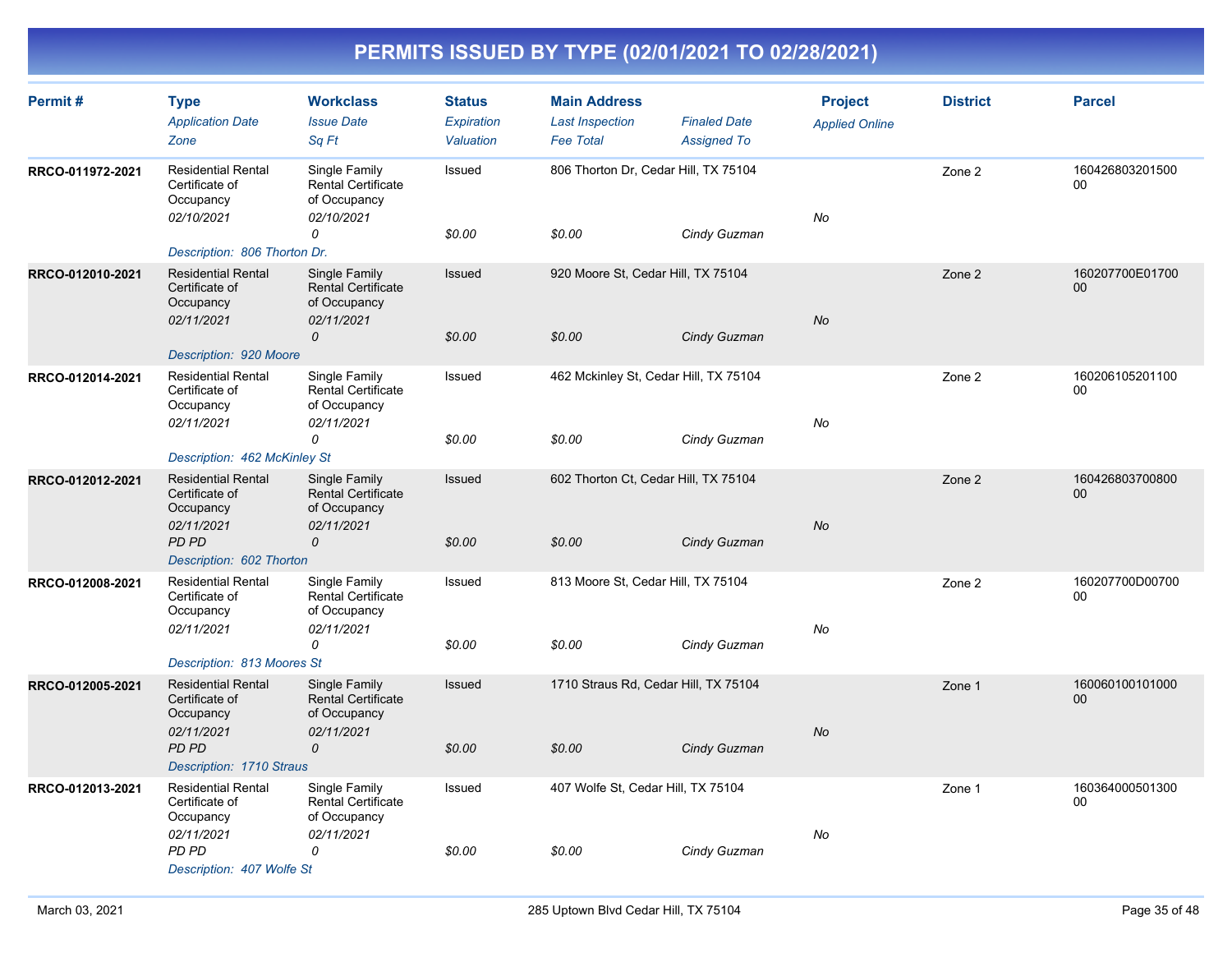| Permit#          | <b>Type</b><br><b>Application Date</b><br>Zone                                                                       | <b>Workclass</b><br><b>Issue Date</b><br>Sq Ft                                            | <b>Status</b><br>Expiration<br>Valuation | <b>Main Address</b><br><b>Last Inspection</b><br><b>Fee Total</b> | <b>Finaled Date</b><br><b>Assigned To</b> | <b>Project</b><br><b>Applied Online</b> | <b>District</b> | <b>Parcel</b>                      |
|------------------|----------------------------------------------------------------------------------------------------------------------|-------------------------------------------------------------------------------------------|------------------------------------------|-------------------------------------------------------------------|-------------------------------------------|-----------------------------------------|-----------------|------------------------------------|
| RRCO-012006-2021 | <b>Residential Rental</b><br>Certificate of<br>Occupancy<br>02/11/2021<br><b>PD PD</b><br>Description: 310 Bryant Ln | Single Family<br><b>Rental Certificate</b><br>of Occupancy<br>02/11/2021<br>0             | Issued<br>\$0.00                         | 310 Bryant Ln, Cedar Hill, TX 75104<br>\$0.00                     | Cindy Guzman                              | <b>No</b>                               | Zone 1          | 160065500B00600<br>00 <sub>0</sub> |
| RRCO-012016-2021 | <b>Residential Rental</b><br>Certificate of<br>Occupancy<br>02/11/2021<br>Description: 806 Simon Dr                  | Single Family<br>Rental Certificate<br>of Occupancy<br>02/11/2021<br>0                    | Issued<br>\$0.00                         | 806 Simon Dr, Cedar Hill, TX 75104<br>\$0.00                      | Cindy Guzman                              | No                                      | Zone 3          | 160426901801100<br>00              |
| RRCO-012011-2021 | <b>Residential Rental</b><br>Certificate of<br>Occupancy<br>02/11/2021<br>Description: 726 Cindy                     | Single Family<br><b>Rental Certificate</b><br>of Occupancy<br>02/11/2021<br>0             | Issued<br>\$0.00                         | 726 Cindy Dr, Cedar Hill, TX 75104<br>\$25.00                     | Cindy Guzman                              | <b>No</b>                               | Zone 1          | 160125000401900<br>$00\,$          |
| RRCO-012004-2021 | <b>Residential Rental</b><br>Certificate of<br>Occupancy<br>02/11/2021<br>Description: 813 La Rue                    | Single Family<br>Rental Certificate<br>of Occupancy<br>02/11/2021<br>0                    | Issued<br>\$0.00                         | 813 La Rue Dr, Cedar Hill, TX 75104<br>\$0.00                     | Cindy Guzman                              | No                                      | Zone 3          | 160426901601300<br>$00\,$          |
| RRCO-012003-2021 | <b>Residential Rental</b><br>Certificate of<br>Occupancy<br>02/11/2021<br>Description: 617 Woodlands Manor           | Single Family<br><b>Rental Certificate</b><br>of Occupancy<br>02/11/2021<br>0             | Issued<br>\$0.00                         | 617 Woodlands Manor, Cedar Hill, TX<br>75104<br>\$0.00            | Cindy Guzman                              | No                                      | Zone 2          | 160155400500500<br>00 <sup>°</sup> |
| RRCO-012026-2021 | <b>Residential Rental</b><br>Certificate of<br>Occupancy<br>02/12/2021<br><b>Description: 910 Elliott</b>            | Single Family<br><b>Rental Certificate</b><br>of Occupancy<br>02/12/2021<br>0             | Issued<br>\$0.00                         | 910 Elliott Dr, Cedar Hill, TX 75104<br>\$0.00                    | Cindy Guzman                              | No                                      | Zone 2          | 160426803801300<br>$00\,$          |
| RRCO-012030-2021 | <b>Residential Rental</b><br>Certificate of<br>Occupancy<br>02/12/2021<br>Description: 835 Rockett                   | Single Family<br><b>Rental Certificate</b><br>of Occupancy<br>02/12/2021<br>$\mathcal{O}$ | Issued<br>\$0.00                         | 835 Rockett Ln, Cedar Hill, TX 75104<br>\$0.00                    | Cindy Guzman                              | <b>No</b>                               | Zone 2          | 160426927A01400<br>$00\,$          |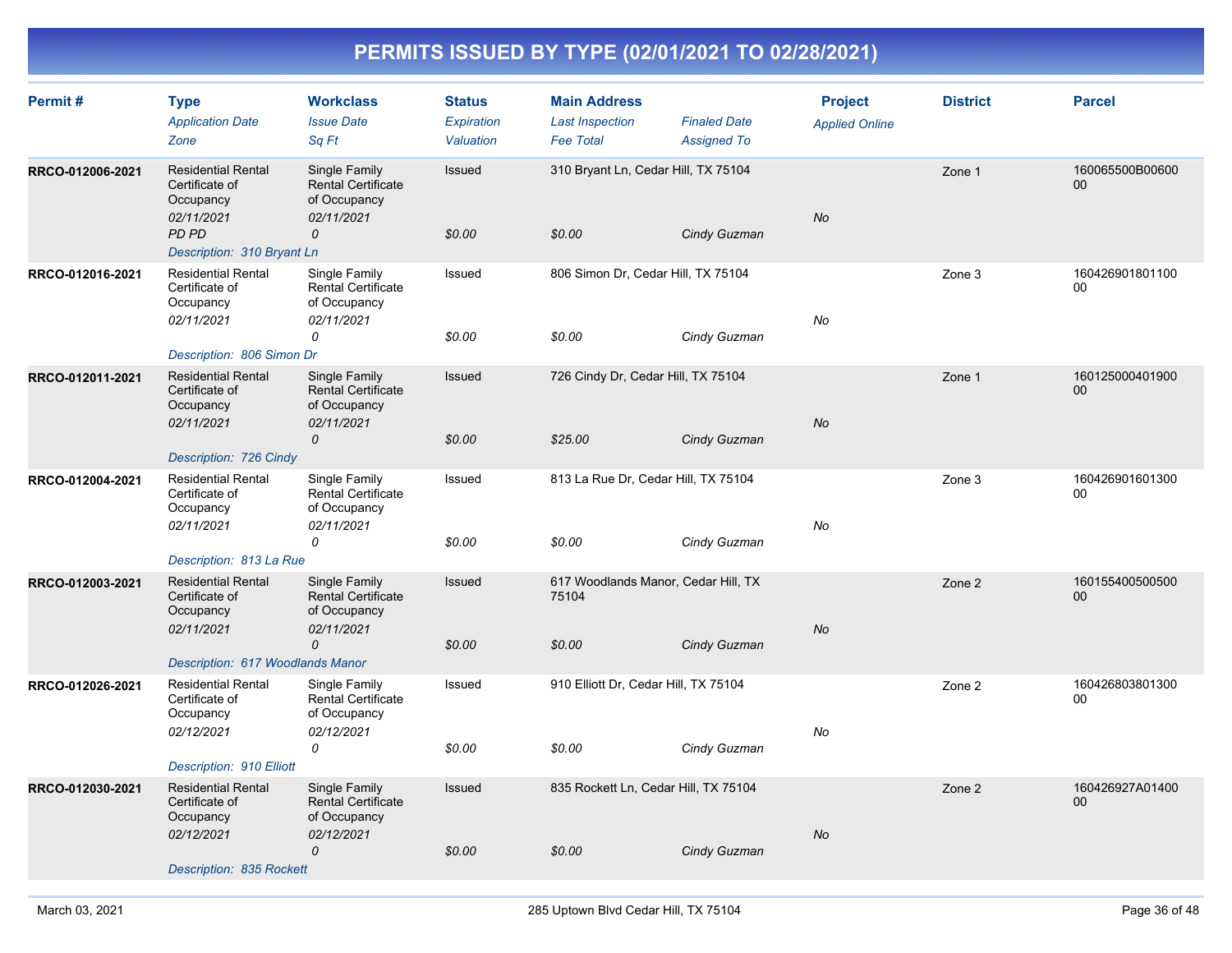| Permit#           | <b>Type</b><br><b>Application Date</b><br>Zone                                     | <b>Workclass</b><br><b>Issue Date</b><br>Sq Ft                           | <b>Status</b><br>Expiration<br>Valuation | <b>Main Address</b><br><b>Last Inspection</b><br><b>Fee Total</b> | <b>Finaled Date</b><br><b>Assigned To</b> | <b>Project</b><br><b>Applied Online</b> | <b>District</b> | <b>Parcel</b>             |
|-------------------|------------------------------------------------------------------------------------|--------------------------------------------------------------------------|------------------------------------------|-------------------------------------------------------------------|-------------------------------------------|-----------------------------------------|-----------------|---------------------------|
| RRCO-012024-2021  | <b>Residential Rental</b><br>Certificate of<br>Occupancy<br>02/12/2021             | Single Family<br><b>Rental Certificate</b><br>of Occupancy<br>02/12/2021 | Issued                                   | 409 Weaver St, Cedar Hill, TX 75104                               |                                           | No                                      | Zone 2          | 160206700S00300<br>$00\,$ |
|                   | Description: 409 Weaver                                                            | 0                                                                        | \$0.00                                   | \$0.00                                                            | Cindy Guzman                              |                                         |                 |                           |
| RRCO-012025-2021  | <b>Residential Rental</b><br>Certificate of<br>Occupancy<br>02/12/2021             | Single Family<br><b>Rental Certificate</b><br>of Occupancy<br>02/12/2021 | Issued                                   | 1121 Germany Dr, Cedar Hill, TX 75104                             |                                           | <b>No</b>                               | Zone 2          | 160457800507R00<br>$00\,$ |
|                   | PD PD<br>Description: 1121 Germany Dr.                                             | 0                                                                        | \$0.00                                   | \$0.00                                                            | Cindy Guzman                              |                                         |                 |                           |
| RRCO-012027-2021* | <b>Residential Rental</b><br>Certificate of<br>Occupancy<br>02/12/2021             | Single Family<br><b>Rental Certificate</b><br>of Occupancy<br>02/12/2021 | On Hold                                  | 436 Pogue St, Cedar Hill, TX 75104                                |                                           | No                                      | Zone 2          | 160206700T02101<br>00     |
|                   |                                                                                    | 0                                                                        | \$0.00                                   | \$0.00                                                            | Cindy Guzman                              |                                         |                 |                           |
| RRCO-012034-2021  | Description: 436 Pogue<br><b>Residential Rental</b><br>Certificate of<br>Occupancy | Single Family<br>Rental Certificate<br>of Occupancy                      | Issued                                   | 720 Ballard St, Cedar Hill, TX 75104                              |                                           |                                         | Zone 2          | 160426930R00300<br>$00\,$ |
|                   | 02/12/2021<br>Description: 720 Ballard                                             | 02/12/2021<br>0                                                          | \$0.00                                   | \$0.00                                                            | Cindy Guzman                              | <b>No</b>                               |                 |                           |
| RRCO-012035-2021  | <b>Residential Rental</b><br>Certificate of<br>Occupancy<br>02/12/2021             | Single Family<br>Rental Certificate<br>of Occupancy<br>02/12/2021        | Issued                                   | 601 Turner Way, Cedar Hill, TX 75104                              |                                           | No                                      | Zone 2          | 160426803602400<br>$00\,$ |
|                   | Description: 6001 Turner Way                                                       | $\Omega$                                                                 | \$0.00                                   | \$0.00                                                            | Cindy Guzman                              |                                         |                 |                           |
| RRCO-012031-2021  | <b>Residential Rental</b><br>Certificate of<br>Occupancy<br>02/12/2021             | Single Family<br><b>Rental Certificate</b><br>of Occupancy<br>02/12/2021 | Issued                                   | 926 Larue Dr, Cedar Hill, TX 75104                                |                                           | <b>No</b>                               | Zone 3          | 160426902001400<br>00     |
|                   | Description: 926 Larue                                                             | $\mathcal{O}$                                                            | \$0.00                                   | \$0.00                                                            | Cindy Guzman                              |                                         |                 |                           |
| RRCO-012028-2021  | <b>Residential Rental</b><br>Certificate of<br>Occupancy                           | Single Family<br>Rental Certificate<br>of Occupancy                      | Issued                                   | 408 Justice Dr, Cedar Hill, TX 75104                              |                                           |                                         | Zone 2          | 160206900M05100<br>00     |
|                   | 02/12/2021<br>PD PD<br>Description: 408 Justice                                    | 02/12/2021<br>0                                                          | \$0.00                                   | \$0.00                                                            | Cindy Guzman                              | No                                      |                 |                           |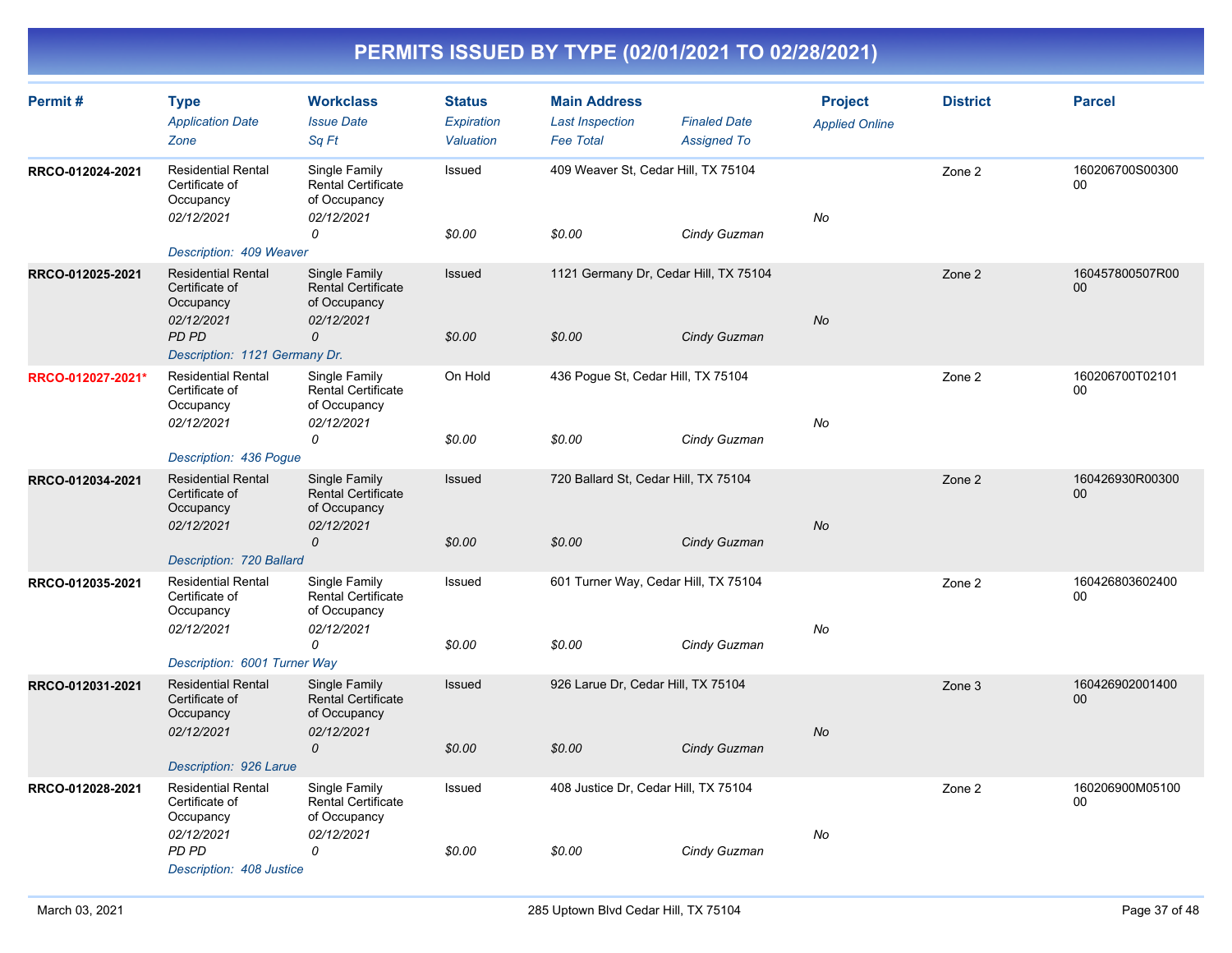| Permit#           | <b>Type</b><br><b>Application Date</b><br>Zone                                                                     | <b>Workclass</b><br><b>Issue Date</b><br>Sq Ft                                            | <b>Status</b><br>Expiration<br>Valuation | <b>Main Address</b><br><b>Last Inspection</b><br><b>Fee Total</b> | <b>Finaled Date</b><br><b>Assigned To</b> | <b>Project</b><br><b>Applied Online</b> | <b>District</b> | <b>Parcel</b>                      |
|-------------------|--------------------------------------------------------------------------------------------------------------------|-------------------------------------------------------------------------------------------|------------------------------------------|-------------------------------------------------------------------|-------------------------------------------|-----------------------------------------|-----------------|------------------------------------|
| RRCO-012029-2021  | <b>Residential Rental</b><br>Certificate of<br>Occupancy<br>02/12/2021<br>Description: 929 Simon Dr                | Single Family<br><b>Rental Certificate</b><br>of Occupancy<br>02/12/2021<br>0             | Issued<br>\$0.00                         | 929 Simon Dr, Cedar Hill, TX 75104<br>\$0.00                      | Cindy Guzman                              | <b>No</b>                               | Zone 3          | 160426902001800<br>00 <sub>0</sub> |
| RRCO-012032-2021  | <b>Residential Rental</b><br>Certificate of<br>Occupancy<br>02/12/2021<br>PD PD<br>Description: 301 Sandlewood     | Single Family<br>Rental Certificate<br>of Occupancy<br>02/12/2021<br>0                    | Issued<br>\$0.00                         | 301 Sandlewood Ln, Cedar Hill, TX 75104<br>\$0.00                 | Cindy Guzman                              | No                                      | Zone 2          | 160483100J00800<br>00              |
| RRCO-012044-2021  | <b>Residential Rental</b><br>Certificate of<br>Occupancy<br>02/15/2021<br>PD PD<br>Description: 548 Stonewall      | Single Family<br><b>Rental Certificate</b><br>of Occupancy<br>02/15/2021<br>0             | Issued<br>\$0.00                         | 548 Stonewall Ct, Cedar Hill, TX 75104<br>\$0.00                  | Cindy Guzman                              | <b>No</b>                               | Zone 1          | 160208700102700<br>$00\,$          |
| RRCO-012043-2021  | <b>Residential Rental</b><br>Certificate of<br>Occupancy<br>02/15/2021<br>PD PD<br>Description: 1512 Summers Dr    | Single Family<br>Rental Certificate<br>of Occupancy<br>02/15/2021<br>0                    | Issued<br>\$0.00                         | 1512 Summers Dr, Cedar Hill, TX 75104<br>\$0.00                   | Cindy Guzman                              | No                                      | Zone 1          | 160059100401800<br>$00\,$          |
| RRCO-012056-2021* | <b>Residential Rental</b><br>Certificate of<br>Occupancy<br>02/16/2021<br>PD PD<br>Description: 150 High Pointe Ln | Single Family<br><b>Rental Certificate</b><br>of Occupancy<br>02/16/2021<br>0             | On Hold<br>\$0.00                        | 150 High Pointe Ln, Cedar Hill, TX 75104<br>\$0.00                | Cindy Guzman                              | <b>No</b>                               | Zone 1          | 160395400203600<br>00 <sup>°</sup> |
| RRCO-012055-2021  | <b>Residential Rental</b><br>Certificate of<br>Occupancy<br>02/16/2021<br>Description: 926 Simon Dr.               | Single Family<br><b>Rental Certificate</b><br>of Occupancy<br>02/16/2021<br>0             | Issued<br>\$0.00                         | 926 Simon Dr, Cedar Hill, TX 75104<br>\$0.00                      | Cindy Guzman                              | No                                      | Zone 3          | 160426902101300<br>$00\,$          |
| RRCO-012054-2021  | <b>Residential Rental</b><br>Certificate of<br>Occupancy<br>02/16/2021<br>Description: 136 Yorkshire               | Single Family<br><b>Rental Certificate</b><br>of Occupancy<br>02/16/2021<br>$\mathcal{O}$ | Issued<br>\$0.00                         | 136 Yorkshire Dr, Cedar Hill, TX 75104<br>\$0.00                  | Cindy Guzman                              | <b>No</b>                               | Zone 2          | 160115000801300<br>$00\,$          |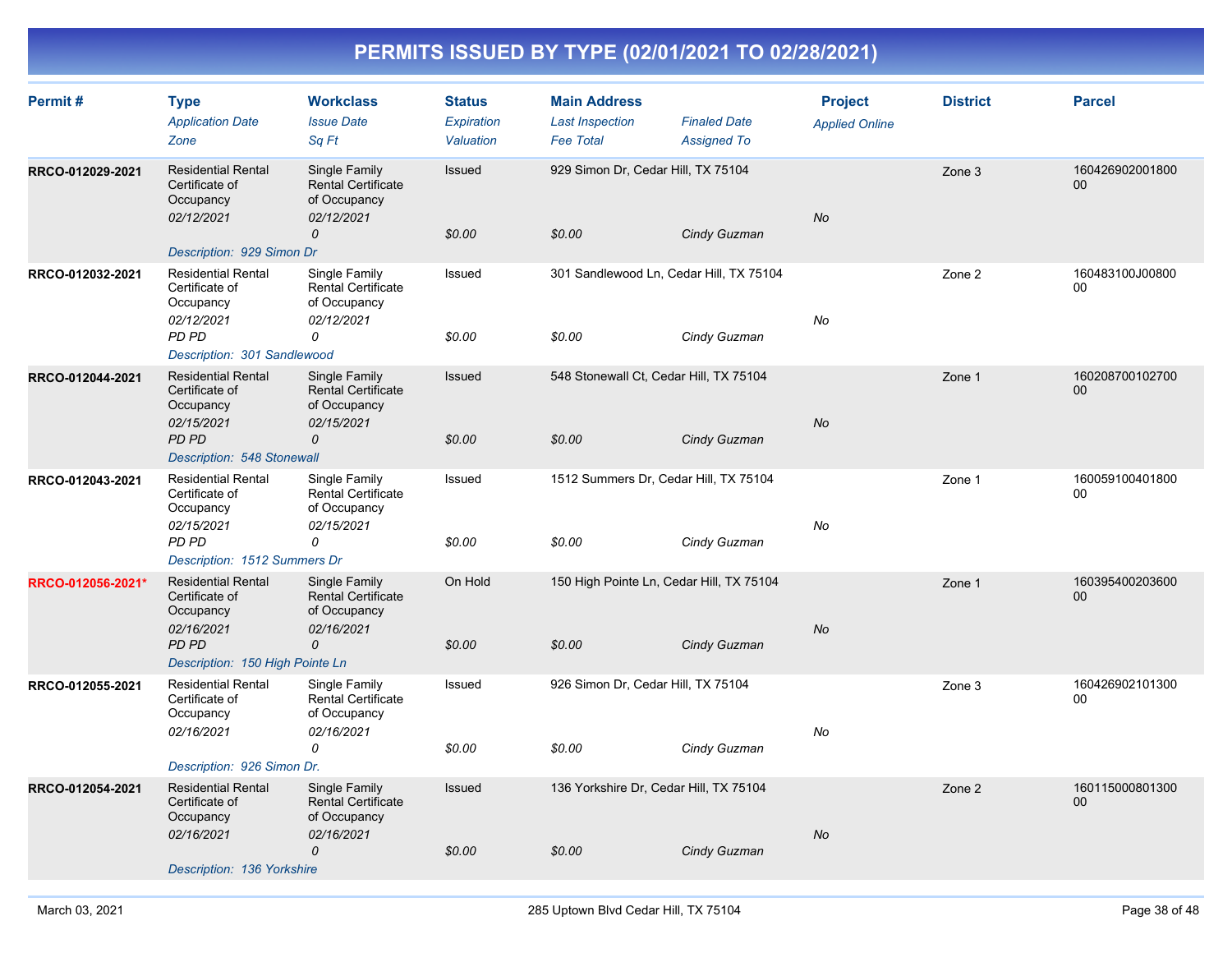| Permit#          | <b>Type</b><br><b>Application Date</b><br>Zone                         | <b>Workclass</b><br><b>Issue Date</b><br>Sq Ft                           | <b>Status</b><br>Expiration<br>Valuation | <b>Main Address</b><br><b>Last Inspection</b><br><b>Fee Total</b> | <b>Finaled Date</b><br><b>Assigned To</b> | <b>Project</b><br><b>Applied Online</b> | <b>District</b> | <b>Parcel</b>         |
|------------------|------------------------------------------------------------------------|--------------------------------------------------------------------------|------------------------------------------|-------------------------------------------------------------------|-------------------------------------------|-----------------------------------------|-----------------|-----------------------|
| RRCO-012051-2021 | <b>Residential Rental</b><br>Certificate of<br>Occupancy<br>02/16/2021 | Single Family<br><b>Rental Certificate</b><br>of Occupancy<br>02/16/2021 | Issued                                   | 1322 Foster St, Cedar Hill, TX 75104                              |                                           | No                                      | Zone 3          | 160067101900100<br>00 |
|                  | <b>PD PD</b><br>Description: 1322 Foster St                            | 0                                                                        | \$0.00                                   | \$0.00                                                            | Cindy Guzman                              |                                         |                 |                       |
| RRCO-012057-2021 | <b>Residential Rental</b><br>Certificate of<br>Occupancy<br>02/17/2021 | Single Family<br><b>Rental Certificate</b><br>of Occupancy<br>02/17/2021 | Issued                                   | 1519 Grady Ln, Cedar Hill, TX 75104                               |                                           | No                                      | Zone 1          | 160159600201400<br>00 |
|                  | PD PD<br>Description: 1519 Grady Ln                                    | 0                                                                        | \$0.00                                   | \$0.00                                                            | Cindy Guzman                              |                                         |                 |                       |
| RRCO-012059-2021 | <b>Residential Rental</b><br>Certificate of<br>Occupancy<br>02/17/2021 | Single Family<br><b>Rental Certificate</b><br>of Occupancy<br>02/17/2021 | Issued                                   | 1200 White Dr, Cedar Hill, TX 75104                               |                                           | No                                      | Zone 2          | 161100001701500<br>00 |
|                  | <b>PD PD</b><br>Description: 1200 White Drive                          | 0                                                                        | \$0.00                                   | \$0.00                                                            | Cindy Guzman                              |                                         |                 |                       |
| RRCO-012060-2021 | <b>Residential Rental</b><br>Certificate of<br>Occupancy<br>02/17/2021 | Single Family<br><b>Rental Certificate</b><br>of Occupancy<br>02/17/2021 | Issued                                   | 450 Pogue St, Cedar Hill, TX 75104                                |                                           | No                                      | Zone 2          | 160206700T01700<br>00 |
|                  | Description: 450 Pogue                                                 | 0                                                                        | \$0.00                                   | \$0.00                                                            | Cindy Guzman                              |                                         |                 |                       |
| RRCO-012058-2021 | <b>Residential Rental</b><br>Certificate of<br>Occupancy               | Single Family<br><b>Rental Certificate</b><br>of Occupancy               | Issued                                   | 210 Ridgecrest Dr, Cedar Hill, TX 75104                           |                                           |                                         | Zone 1          | 160364000200500<br>00 |
|                  | 02/17/2021<br>PD PD<br>Description: 210 Ridgecrest Dr                  | 02/17/2021<br>0                                                          | \$0.00                                   | \$0.00                                                            | Cindy Guzman                              | No                                      |                 |                       |
| RRCO-012061-2021 | <b>Residential Rental</b><br>Certificate of<br>Occupancy               | Single Family<br><b>Rental Certificate</b><br>of Occupancy               | Issued                                   | 200 Iris Ln, Cedar Hill, TX 75104                                 |                                           |                                         | Zone 2          | 160410000A02900<br>00 |
|                  | 02/17/2021<br>PD PD<br>Description: 200 Iris                           | 02/17/2021<br>$\mathcal{O}$                                              | \$0.00                                   | \$0.00                                                            | Cindy Guzman                              | No                                      |                 |                       |
| RRCO-012052-2021 | <b>Residential Rental</b><br>Certificate of<br>Occupancy               | Single Family<br><b>Rental Certificate</b><br>of Occupancy               | Issued                                   | 1100 Castleman Dr, Cedar Hill, TX 75104                           |                                           |                                         | Zone 3          | 160425500M03000<br>00 |
|                  | 02/16/2021<br>PD PD<br>Description: 1100 Castleman Dr                  | 02/19/2021<br>0                                                          | \$0.00                                   | \$25.00                                                           | Cindy Guzman                              | No                                      |                 |                       |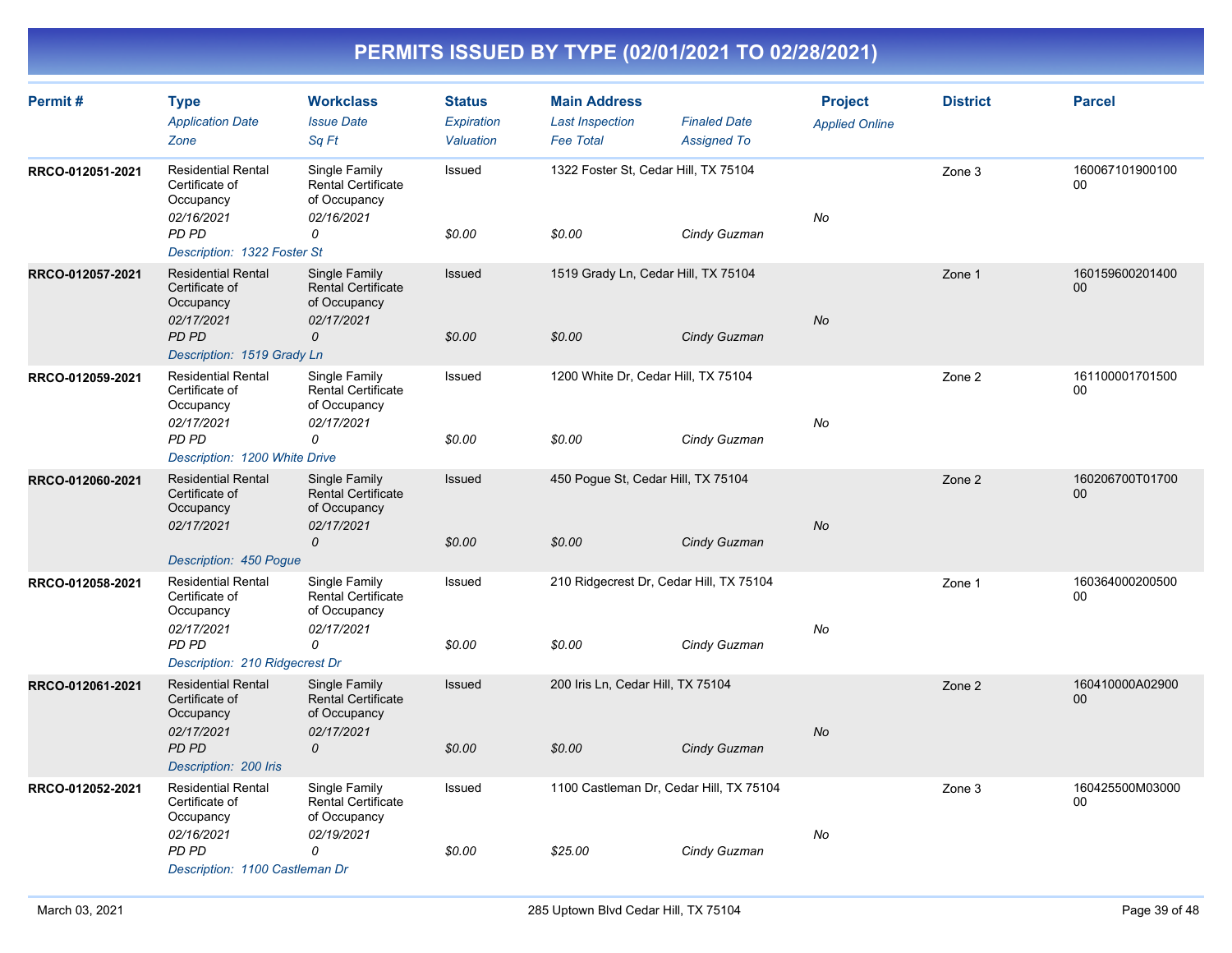| Permit#           | <b>Type</b><br><b>Application Date</b><br>Zone                                                                            | <b>Workclass</b><br><b>Issue Date</b><br>Sq Ft                                | <b>Status</b><br>Expiration<br>Valuation | <b>Main Address</b><br><b>Last Inspection</b><br><b>Fee Total</b> | <b>Finaled Date</b><br><b>Assigned To</b> | <b>Project</b><br><b>Applied Online</b> | <b>District</b> | <b>Parcel</b>             |
|-------------------|---------------------------------------------------------------------------------------------------------------------------|-------------------------------------------------------------------------------|------------------------------------------|-------------------------------------------------------------------|-------------------------------------------|-----------------------------------------|-----------------|---------------------------|
| RRCO-012067-2021* | <b>Residential Rental</b><br>Certificate of<br>Occupancy<br>02/19/2021<br>Description: 501 Weaver                         | Single Family<br><b>Rental Certificate</b><br>of Occupancy<br>02/19/2021<br>0 | Issued<br>\$0.00                         | 501 Weaver St, Cedar Hill, TX 75104<br>\$25.00                    | Cindy Guzman                              | No                                      | Zone 2          | 160206300L03900<br>00     |
| RRCO-012075-2021  | <b>Residential Rental</b><br>Certificate of<br>Occupancy<br>02/22/2021<br>PD PD<br>Description: 430 L Thompson            | Single Family<br><b>Rental Certificate</b><br>of Occupancy<br>02/22/2021<br>0 | Issued<br>\$0.00                         | 430 L Thompson St, Cedar Hill, TX 75104<br>\$0.00                 | Cindy Guzman                              | No                                      | Zone 1          | 160428100300500<br>00     |
| RRCO-012076-2021  | <b>Residential Rental</b><br>Certificate of<br>Occupancy<br>02/22/2021<br>Description: 826 Nafus St                       | Single Family<br><b>Rental Certificate</b><br>of Occupancy<br>02/22/2021<br>0 | Issued<br>\$0.00                         | 826 Nafus St, Cedar Hill, TX 75104<br>\$25.00                     | Cindy Guzman                              | No                                      | Zone 2          | 160207700H01400<br>00     |
| RRCO-012094-2021  | <b>Residential Rental</b><br>Certificate of<br>Occupancy<br>02/23/2021<br>Description: 428 Dollins                        | Single Family<br><b>Rental Certificate</b><br>of Occupancy<br>02/23/2021<br>0 | Issued<br>\$0.00                         | 428 Dollins St, Cedar Hill, TX 75104<br>\$0.00                    | Cindy Guzman                              | No                                      | Zone 2          | 160206700S02200<br>00     |
| RRCO-012105-2021  | <b>Residential Rental</b><br>Certificate of<br>Occupancy<br>02/23/2021<br><b>PD PD</b><br>Description: 605 Imperial Place | Single Family<br><b>Rental Certificate</b><br>of Occupancy<br>02/23/2021<br>0 | Issued<br>\$0.00                         | 605 Imperial PI, Cedar Hill, TX 75104<br>\$25.00                  | Cindy Guzman                              | No                                      | Zone 1          | 160208600C02700<br>00     |
| RRCO-012092-2021  | <b>Residential Rental</b><br>Certificate of<br>Occupancy<br>02/23/2021<br><b>LR LR</b><br>Description: 105 Bristol        | Single Family<br><b>Rental Certificate</b><br>of Occupancy<br>02/23/2021<br>0 | Issued<br>\$0.00                         | 105 Bristol Dr, Cedar Hill, TX 75104<br>\$0.00                    | Cindy Guzman                              | No                                      | Zone 2          | 160105000100300<br>00     |
| RRCO-012098-2021  | <b>Residential Rental</b><br>Certificate of<br>Occupancy<br>02/23/2021<br>Description: 913 Harrington                     | Single Family<br><b>Rental Certificate</b><br>of Occupancy<br>02/23/2021<br>0 | Issued<br>\$0.00                         | 913 Harrington St, Cedar Hill, TX 75104<br>\$25.00                | Cindy Guzman                              | No                                      | Zone 1          | 160325000201800<br>$00\,$ |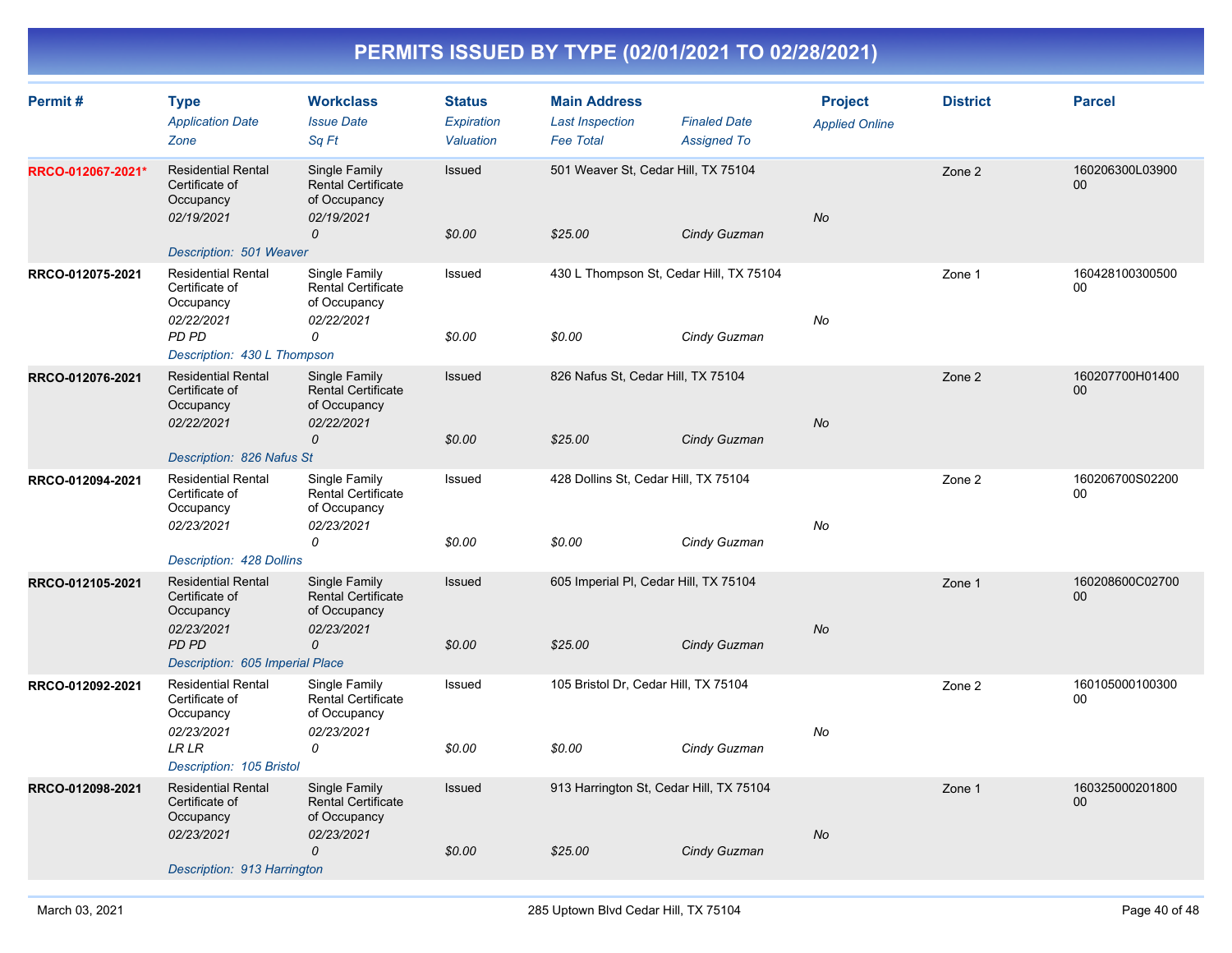| Permit#          | <b>Type</b><br><b>Application Date</b><br>Zone                         | <b>Workclass</b><br><b>Issue Date</b><br>Sq Ft                           | <b>Status</b><br>Expiration<br>Valuation | <b>Main Address</b><br><b>Last Inspection</b><br><b>Fee Total</b> | <b>Finaled Date</b><br><b>Assigned To</b> | <b>Project</b><br><b>Applied Online</b> | <b>District</b> | <b>Parcel</b>         |
|------------------|------------------------------------------------------------------------|--------------------------------------------------------------------------|------------------------------------------|-------------------------------------------------------------------|-------------------------------------------|-----------------------------------------|-----------------|-----------------------|
| RRCO-012093-2021 | <b>Residential Rental</b><br>Certificate of<br>Occupancy<br>02/23/2021 | Single Family<br><b>Rental Certificate</b><br>of Occupancy<br>02/23/2021 | Issued                                   | 1024 Vedral Place, Cedar Hill, TX 75104                           |                                           | No                                      | Zone 1          | 160396400A00100<br>00 |
|                  | LR LR<br>Description: 1024 Vedral                                      | 0                                                                        | \$0.00                                   | \$0.00                                                            | Cindy Guzman                              |                                         |                 |                       |
| RRCO-012087-2021 | <b>Residential Rental</b><br>Certificate of<br>Occupancy<br>02/22/2021 | Single Family<br><b>Rental Certificate</b><br>of Occupancy<br>02/23/2021 | Issued                                   | 232 Rosewood Ln, Cedar Hill, TX 75104                             |                                           | <b>No</b>                               | Zone 2          | 160483000D00100<br>00 |
|                  | PD PD<br>Description: 232 Rosewood Ln                                  | 0                                                                        | \$0.00                                   | \$25.00                                                           | Cindy Guzman                              |                                         |                 |                       |
| RRCO-012122-2021 | <b>Residential Rental</b><br>Certificate of<br>Occupancy<br>02/24/2021 | Single Family<br><b>Rental Certificate</b><br>of Occupancy<br>02/24/2021 | Issued                                   | 115 Sagittarius St, Cedar Hill, TX 75104                          |                                           | No                                      | Zone 3          | 160415000101200<br>00 |
|                  |                                                                        | 0                                                                        | \$0.00                                   | \$0.00                                                            | Cindy Guzman                              |                                         |                 |                       |
|                  | Description: 115 Sagittarius                                           |                                                                          |                                          |                                                                   |                                           |                                         |                 | 160426803711R00       |
| RRCO-012053-2021 | <b>Residential Rental</b><br>Certificate of<br>Occupancy<br>02/16/2021 | Single Family<br><b>Rental Certificate</b><br>of Occupancy<br>02/24/2021 | Issued                                   | 612 Thorton Ct, Cedar Hill, TX 75104                              |                                           | <b>No</b>                               | Zone 2          | 00                    |
|                  | <b>PD PD</b><br>Description: 612 Thorton                               | $\mathcal{O}$                                                            | \$0.00                                   | \$25.00                                                           | Cindy Guzman                              |                                         |                 |                       |
| RRCO-012114-2021 | <b>Residential Rental</b><br>Certificate of<br>Occupancy               | Single Family<br>Rental Certificate<br>of Occupancy                      | Issued                                   | 211 Ridgecrest Dr, Cedar Hill, TX 75104                           |                                           |                                         | Zone 1          | 160364000302700<br>00 |
|                  | 02/24/2021<br>PD PD<br>Description: 211 Ridgecrest                     | 02/24/2021<br>0                                                          | \$0.00                                   | \$0.00                                                            | Cindy Guzman                              | No                                      |                 |                       |
| RRCO-012113-2021 | <b>Residential Rental</b><br>Certificate of<br>Occupancy               | Single Family<br><b>Rental Certificate</b><br>of Occupancy               | Issued                                   | 310 Halifax Ct, Cedar Hill, TX 75104                              |                                           |                                         | Zone 2          | 160105000103000<br>00 |
|                  | 02/24/2021                                                             | 02/24/2021<br>0                                                          | \$0.00                                   | \$25.00                                                           | Cindy Guzman                              | <b>No</b>                               |                 |                       |
|                  | Description: 310 Halifax Ct.                                           |                                                                          |                                          |                                                                   |                                           |                                         |                 |                       |
| RRCO-012121-2021 | <b>Residential Rental</b><br>Certificate of<br>Occupancy<br>02/24/2021 | Single Family<br>Rental Certificate<br>of Occupancy<br>02/24/2021        | Issued                                   | 113 Sagittarius St, Cedar Hill, TX 75104                          |                                           | No                                      | Zone 3          | 160415000101300<br>00 |
|                  | Description: 113 Sagittarius                                           | 0                                                                        | \$0.00                                   | \$0.00                                                            | Cindy Guzman                              |                                         |                 |                       |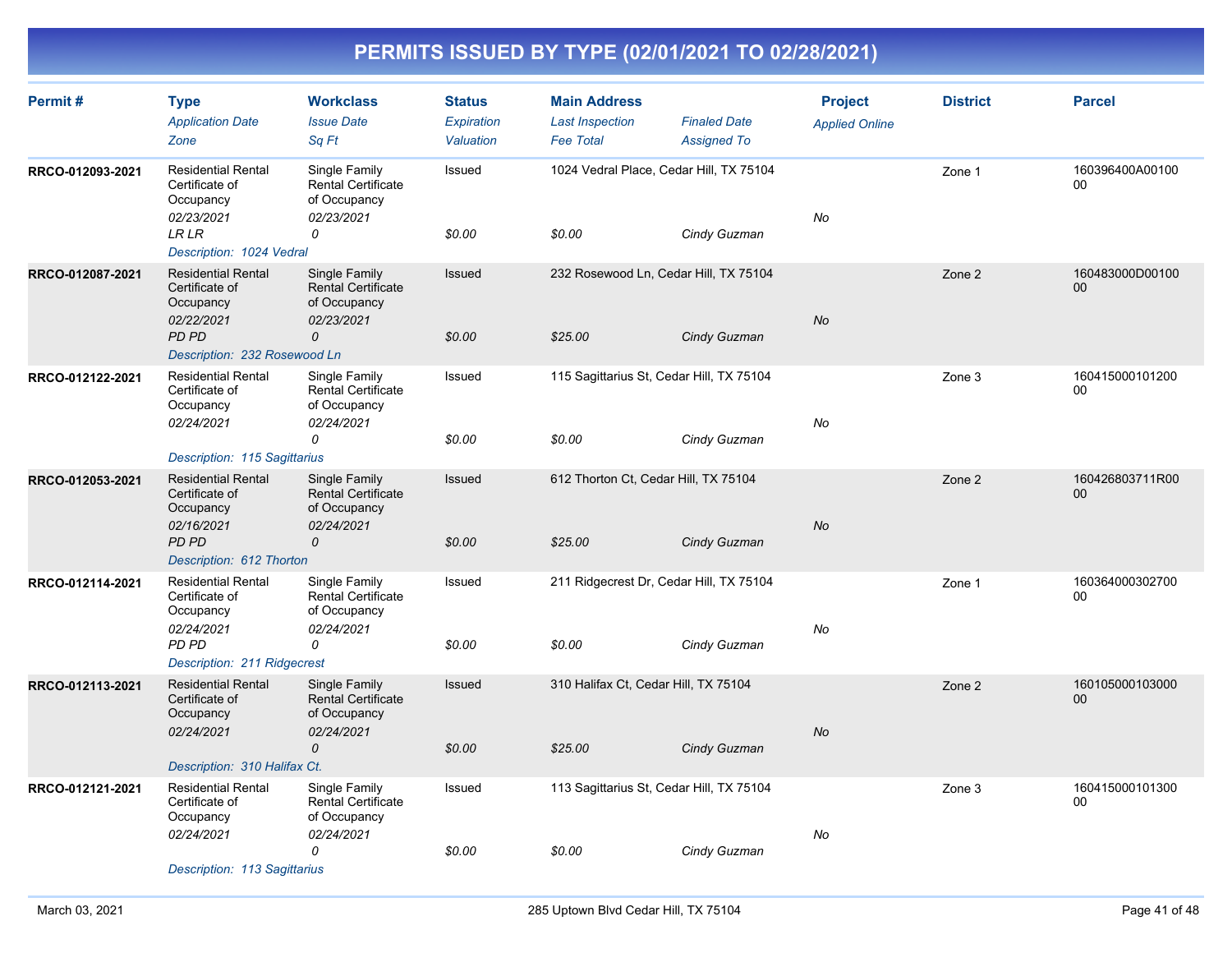| Permit#          | <b>Type</b><br><b>Application Date</b><br>Zone                                                                    | <b>Workclass</b><br><b>Issue Date</b><br>Sa Ft                                | <b>Status</b><br>Expiration<br>Valuation | <b>Main Address</b><br><b>Last Inspection</b><br><b>Fee Total</b> | <b>Finaled Date</b><br><b>Assigned To</b>               | <b>Project</b><br><b>Applied Online</b> | <b>District</b> | <b>Parcel</b>         |
|------------------|-------------------------------------------------------------------------------------------------------------------|-------------------------------------------------------------------------------|------------------------------------------|-------------------------------------------------------------------|---------------------------------------------------------|-----------------------------------------|-----------------|-----------------------|
| RRCO-012137-2021 | <b>Residential Rental</b><br>Certificate of<br>Occupancy<br>02/25/2021<br>PD PD<br>Description: 921 Applewood Dr  | Single Family<br><b>Rental Certificate</b><br>of Occupancy<br>02/25/2021<br>0 | Issued<br>\$0.00                         | \$0.00                                                            | 921 Applewood Dr, Cedar Hill, TX 75104<br>Cindy Guzman  | <b>No</b>                               | Zone 2          | 160483000B01700<br>00 |
| RRCO-012148-2021 | <b>Residential Rental</b><br>Certificate of<br>Occupancy<br>02/25/2021<br><b>PD PD</b><br>Description: 1315 Hayes | Single Family<br><b>Rental Certificate</b><br>of Occupancy<br>02/25/2021<br>0 | Issued<br>\$0.00                         | \$25.00                                                           | 1315 Hayes St, Cedar Hill, TX 75104<br>Cindy Guzman     | No                                      | Zone 3          | 160067100904300<br>00 |
| RRCO-012160-2021 | <b>Residential Rental</b><br>Certificate of<br>Occupancy<br>02/26/2021<br>PD PD<br>Description: 1106 Parker Ct    | Single Family<br><b>Rental Certificate</b><br>of Occupancy<br>02/26/2021<br>0 | Issued<br>\$0.00                         | \$25.00                                                           | 1106 Parker Ct, Cedar Hill, TX 75104<br>Cindy Guzman    | <b>No</b>                               | Zone 2          | 160457901000400<br>00 |
| RRCO-012151-2021 | <b>Residential Rental</b><br>Certificate of<br>Occupancy<br>02/26/2021<br>PD PD<br>Description: 1064 Glencrest Dr | Single Family<br><b>Rental Certificate</b><br>of Occupancy<br>02/26/2021<br>0 | Issued<br>\$0.00                         | \$0.00                                                            | 1064 Glencrest Dr, Cedar Hill, TX 75104<br>Cindy Guzman | No                                      | Zone 2          | 160483000O02500<br>00 |

#### **PERMITS ISSUED FOR RESIDENTIAL RENTAL CERTIFICATE OF OCCUP 124**

| <b>RIGHT OF WAY</b> |              |                                                                                                                  |               |                                                           |                 |           |        |                       |
|---------------------|--------------|------------------------------------------------------------------------------------------------------------------|---------------|-----------------------------------------------------------|-----------------|-----------|--------|-----------------------|
| ROW-011731-2021     | Right of Way | Right of Way<br>Construction                                                                                     | <b>Issued</b> | 200 Wedgewood Ln, STC/SPECTRUM,<br>Cedar Hill, TX 75104   |                 |           | Zone 2 | 160483000E00900<br>00 |
|                     | 01/27/2021   | 02/01/2021                                                                                                       | 04/29/2021    | 04/30/2021                                                |                 | <b>No</b> |        |                       |
|                     | PD PD        | 0                                                                                                                | \$0.00        | \$0.00                                                    | Mike Chapman    |           |        |                       |
|                     |              | Description: STC Utility Services CIC Bore for Spectrum starting @ 200 Wedgewood Ln to 242 Birchwood Ln / Weaver |               |                                                           |                 |           |        |                       |
| ROW-011790-2021*    | Right of Way | Right of Way<br>Construction                                                                                     | Expired       | 413 Wolfe St, ARLNGTN CBL/ATT, Cedar<br>Hill, TX 75104    |                 |           | Zone 1 | 160364000501600<br>00 |
|                     | 02/01/2021   | 02/01/2021                                                                                                       | 02/09/2021    |                                                           |                 | No        |        |                       |
|                     | PD PD        | 0                                                                                                                | \$0.00        | \$0.00                                                    | Latifia Coleman |           |        |                       |
|                     |              | Description: Arlington Cable install/bury telephone line bore 10'/trench 80' @ 413 Wolfe for ATT                 |               |                                                           |                 |           |        |                       |
| ROW-011864-2021*    | Right of Way | Right of Way<br>Construction                                                                                     | Expired       | 305 Pemberton PI, ARLGTN CBL/ATT,<br>Cedar Hill, TX 75104 |                 |           | Zone 1 | 160428100900300<br>00 |
|                     | 01/29/2021   | 02/01/2021                                                                                                       | 02/10/2021    |                                                           |                 | <b>No</b> |        |                       |
|                     | PD PD        | 0                                                                                                                | \$0.00        | \$0.00                                                    | Mike Chapman    |           |        |                       |
|                     |              |                                                                                                                  |               |                                                           |                 |           |        |                       |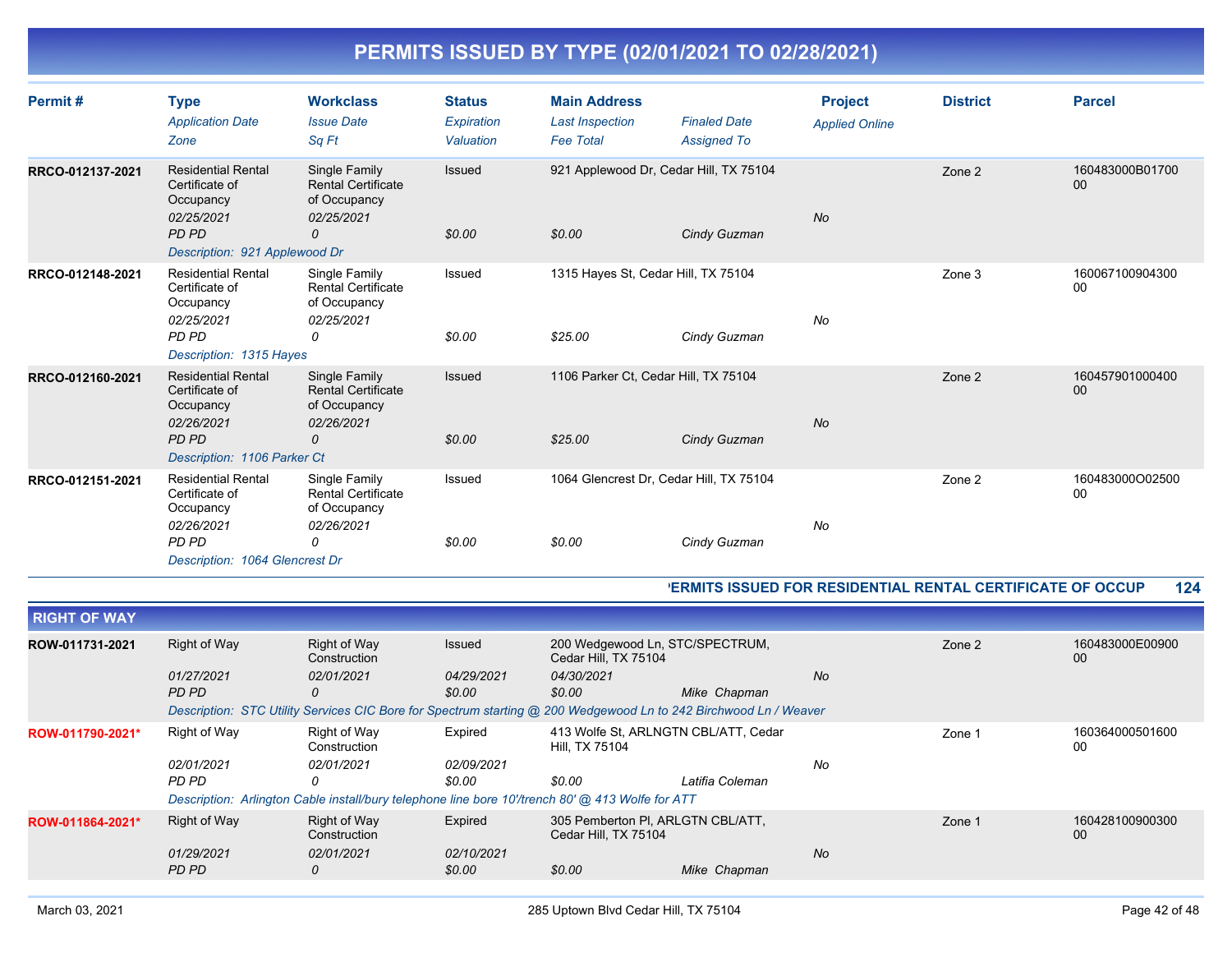| Permit#          | <b>Type</b>                   | <b>Workclass</b>                    | <b>Status</b>               | <b>Main Address</b>                                                                                       |                                                                                                                                                                                   | <b>Project</b>        | <b>District</b> | <b>Parcel</b>                    |
|------------------|-------------------------------|-------------------------------------|-----------------------------|-----------------------------------------------------------------------------------------------------------|-----------------------------------------------------------------------------------------------------------------------------------------------------------------------------------|-----------------------|-----------------|----------------------------------|
|                  | <b>Application Date</b>       | <b>Issue Date</b>                   | Expiration                  | <b>Last Inspection</b>                                                                                    | <b>Finaled Date</b>                                                                                                                                                               | <b>Applied Online</b> |                 |                                  |
|                  | Zone                          | Sq Ft                               | Valuation                   | <b>Fee Total</b>                                                                                          | <b>Assigned To</b>                                                                                                                                                                |                       |                 |                                  |
|                  |                               |                                     |                             | Description: Arlington Cable install/bury telephone line bore 0'/trench 120' @ 305 PEMBERTON for ATT      |                                                                                                                                                                                   |                       |                 |                                  |
| ROW-011829-2021* | Right of Way                  | Right of Way<br>Construction        | Expired                     | Hill, TX 75104                                                                                            | 454 Whitley St, ARLGTN CBL/ATT, Cedar                                                                                                                                             |                       | Zone 2          | 160207300A01701<br>00            |
|                  | 02/01/2021                    | 02/02/2021                          | 02/11/2021                  |                                                                                                           |                                                                                                                                                                                   | No                    |                 |                                  |
|                  |                               | 0                                   | \$0.00                      | \$0.00                                                                                                    | Mike Chapman                                                                                                                                                                      |                       |                 |                                  |
|                  |                               |                                     |                             | Description: Arlington Cable install/bury telephone line bore 15'/trench 70' @ 454 WHITLEY ST for ATT     |                                                                                                                                                                                   |                       |                 |                                  |
| ROW-011830-2021* | Right of Way                  | Right of Way<br>Construction        | Expired                     | Cedar Hill, TX 75104                                                                                      | 139 S Clark #164 Rd, ARLGTN CBL/ATT,                                                                                                                                              |                       | Zone 2          | 160020000A00200<br>00            |
|                  | 02/02/2021                    | 02/02/2021                          | 02/11/2021                  |                                                                                                           |                                                                                                                                                                                   | No                    |                 |                                  |
|                  | LR LR                         | 0                                   | \$0.00                      | \$0.00                                                                                                    | Mike Chapman                                                                                                                                                                      |                       |                 |                                  |
|                  |                               |                                     |                             | Description: Arlington Cable install/bury telephone line bore 0'/trench 100' @ 139 CLARK RD#164 for ATT   |                                                                                                                                                                                   |                       |                 |                                  |
| ROW-011853-2021* | Right of Way                  | Right of Way<br>Construction        | Expired                     | 75104                                                                                                     | 320 Cooper St, BFK/ATT, Cedar Hill, TX                                                                                                                                            |                       | Zone 2          | 160035000200400<br>00            |
|                  | 02/03/2021<br>OT-Corr OT-Corr | 02/04/2021<br>0                     | <i>02/10/2021</i><br>\$0.00 | \$0.00                                                                                                    | Mike Chapman                                                                                                                                                                      | No                    |                 |                                  |
|                  |                               |                                     |                             | Description: BFK A020EKW lash 202' place pedestal for ATT @ 320 Cooper St all work is aerial per BFK      |                                                                                                                                                                                   |                       |                 |                                  |
| ROW-011875-2021  | Right of Way                  | <b>Right of Way</b>                 | Issued                      |                                                                                                           | 445 Beard Dr, VOLT/ONCOR, Cedar Hill,                                                                                                                                             |                       | Zone 1          | 160428700102100                  |
|                  |                               | Construction                        |                             | <b>TX 75104</b>                                                                                           |                                                                                                                                                                                   |                       |                 | 00                               |
|                  | 02/04/2021                    | 02/05/2021                          | 04/08/2021                  | 04/09/2021                                                                                                |                                                                                                                                                                                   | No                    |                 |                                  |
|                  | PD PD                         | 0                                   | \$0.00                      | \$0.00                                                                                                    | Mike Chapman                                                                                                                                                                      |                       |                 |                                  |
|                  | Beard@Trees for ONCOR.        |                                     |                             |                                                                                                           | Description: VOLT POWER electric repair-replacing primary cable in existing conduit. Maybe partial bore not sure until we try to pull out electric cable. Total length 562' @ 445 |                       |                 |                                  |
| ROW-011506-2021  | Right of Way                  | Right of Way<br>Construction        | Issued                      |                                                                                                           | 1638 Midlake Dr, Cedar Hill, TX 75104                                                                                                                                             |                       | Zone 3          | 160045300J02400<br>00            |
|                  | 01/17/2021                    | 02/05/2021                          | 01/13/2121                  |                                                                                                           |                                                                                                                                                                                   | No                    |                 |                                  |
|                  | PD PD                         | 0                                   | \$0.00                      | \$0.00                                                                                                    | Mike Chapman                                                                                                                                                                      |                       |                 |                                  |
|                  |                               |                                     |                             | Description: Arlington Cable install/bury telephone line bore/20' trench 120' @ 2118 GrandView Ct for ATT |                                                                                                                                                                                   |                       |                 |                                  |
| ROW-011936-2021* | Right of Way                  | Right of Way<br>Construction        | Expired                     | 702 E Pleasant Run Rd, ARLGTN<br>CBL/ATT, Cedar Hill, TX 75104                                            |                                                                                                                                                                                   |                       | Zone 2          | 650392095100302<br>00            |
|                  | 01/29/2021                    | 02/08/2021<br>$\Omega$              | 02/10/2021<br>\$0.00        | \$0.00                                                                                                    | Mike Chapman                                                                                                                                                                      | No                    |                 |                                  |
|                  |                               |                                     |                             |                                                                                                           | Description: Arlington Cable install/bury telephone line bore 25'/trench 450' @ 702 E. Pleasant Run Rd for ATT                                                                    |                       |                 |                                  |
| ROW-011965-2021* | Right of Way                  | <b>Right of Way</b><br>Construction | Expired                     | Cedar Hill, IX /5104                                                                                      | 948 Applewood Dr, ARLGTN CBL/ATT,                                                                                                                                                 |                       | Zone 2          | 160483000E02200<br><sub>00</sub> |
|                  | 02/09/2021<br>PD PD           | 02/10/2021<br>0                     | 02/22/2021<br>\$0.00        | \$0.00                                                                                                    | Mike Chapman                                                                                                                                                                      | No                    |                 |                                  |
|                  |                               |                                     |                             | Description: Arlington Cable install/bury telephoneline bore 0'/trench 50' @ 948 Applewood fro ATT        |                                                                                                                                                                                   |                       |                 |                                  |
| ROW-011983-2021  | <b>Right of Way</b>           | Right of Way<br>Construction        | Issued                      | 1570<br>32.624982, -96.988416<br>Inside Cedar Hill State Park W Fm                                        |                                                                                                                                                                                   |                       | None            |                                  |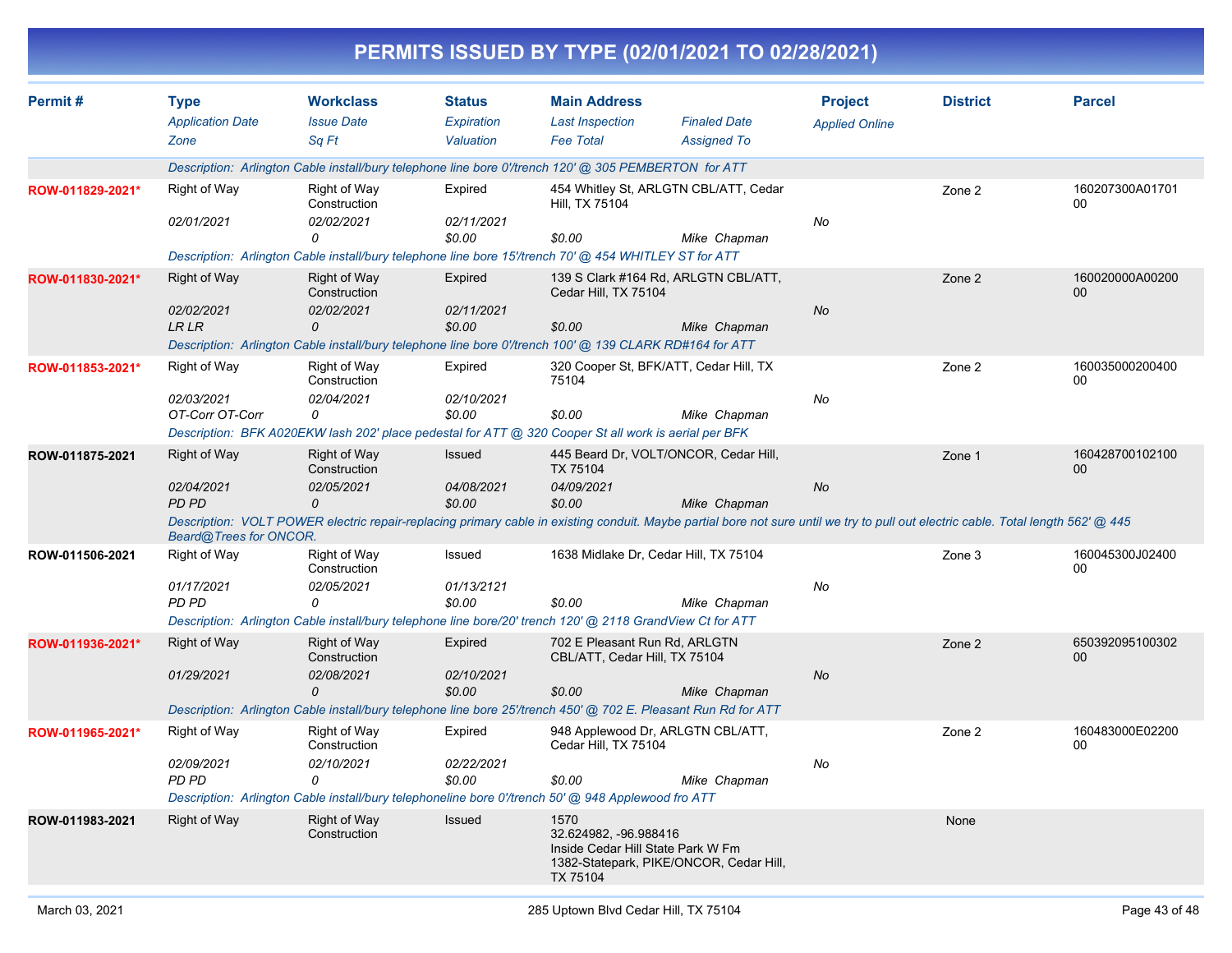|                  |                                                             |                                                                                                                                                         |                                          |                                                                   | PERMITS ISSUED BY TYPE (02/01/2021 TO 02/28/2021)                                                                                                                                                                          |                                         |                 |                                                                                                                                                                                                            |
|------------------|-------------------------------------------------------------|---------------------------------------------------------------------------------------------------------------------------------------------------------|------------------------------------------|-------------------------------------------------------------------|----------------------------------------------------------------------------------------------------------------------------------------------------------------------------------------------------------------------------|-----------------------------------------|-----------------|------------------------------------------------------------------------------------------------------------------------------------------------------------------------------------------------------------|
| Permit#          | <b>Type</b><br><b>Application Date</b><br>Zone              | <b>Workclass</b><br><b>Issue Date</b><br>Sq Ft                                                                                                          | <b>Status</b><br>Expiration<br>Valuation | <b>Main Address</b><br><b>Last Inspection</b><br><b>Fee Total</b> | <b>Finaled Date</b><br><b>Assigned To</b>                                                                                                                                                                                  | <b>Project</b><br><b>Applied Online</b> | <b>District</b> | <b>Parcel</b>                                                                                                                                                                                              |
|                  | 02/10/2021                                                  | 02/10/2021<br>$\Omega$                                                                                                                                  | 03/15/2021<br>\$0.00                     | 03/16/2021<br>\$0.00                                              | Mike Chapman<br>Description: Pike Electric for Oncor; 1570 E FM 1382/Entrance to State Park --2' bore replacing underground primary @ 32.624982, -96.988416 (CHSP)                                                         | No                                      |                 |                                                                                                                                                                                                            |
| ROW-011967-2021* | Right of Way<br>02/09/2021<br><b>PD PD</b>                  | Right of Way<br>Construction<br>02/10/2021<br>0<br>Description: Arlington Cable install/bury telephoneline bore 0'/trench 100' @ 1510 LEGACY for ATT    | Expired<br>02/22/2021<br>\$0.00          | Cedar Hill, TX 75104<br>\$0.00                                    | 1510 Legacy Dr. ARLGTN CBL/ATT.<br>Mike Chapman                                                                                                                                                                            | No                                      | Zone 3          | 160045300H00300<br>00                                                                                                                                                                                      |
| ROW-012037-2021* | Right of Way<br>02/12/2021<br><b>PD PD</b>                  | <b>Right of Way</b><br>Construction<br>02/12/2021<br>0<br>Description: Arlington Cable install/bury telephone bore 0'/trench 10' @ 464 JONES for ATT    | Expired<br>02/23/2021<br>\$0.00          | Hill, TX 75104<br>\$0.00                                          | 464 Jones St, ARLGTN CBL/ATT, Cedar<br>Mike Chapman                                                                                                                                                                        | No                                      | Zone 2          | 160206800Q02200<br>$00\,$                                                                                                                                                                                  |
| ROW-012038-2021* | Right of Way<br>02/12/2021<br>PD PD                         | Right of Way<br>Construction<br>02/12/2021<br>0                                                                                                         | Expired<br>02/23/2021<br>\$0.00          | Hill, TX 75104<br>\$0.00                                          | 713 King St, ARLGTN CBL/ATT, Cedar<br>Mike Chapman<br>Description: Arlington Cable install/bury telephone line bore 10'/trench 150' @ 713 King St for ATT (Inclement Weather)                                              | No                                      | Zone 3          | 160067100303600<br>00                                                                                                                                                                                      |
| ROW-011981-2021  | <b>Right of Way</b><br>02/10/2021<br><b>LR LR</b>           | <b>Right of Way</b><br>Construction<br>02/12/2021<br>$\Omega$                                                                                           | In Review<br>03/05/2021<br>\$0.00        | 509 E Belt Line Rd, MJ<br>\$0.00                                  | PIPELINE/ATMOS, Cedar Hill, TX 75104<br>Mike Chapman<br>Description: MJ Pipeline Gas-open cut 2' X 3' trench to move 34" gas service & meter from rear of building to west side of building @ 509 E Belt Line Rd for ATMOS | No                                      | Zone 2          | 160300000A00200<br>00                                                                                                                                                                                      |
| ROW-012036-2021* | Right of Way<br>02/12/2021<br>PD PD                         | Right of Way<br>Construction<br>02/12/2021<br>0<br>Description: Arlington Cable install/bury telephone bore 0'/trench 100' @ 1538 Regal Bluff for ATT   | Expired<br>02/23/2021<br>\$0.00          | Cedar Hill, TX 75104<br>\$0.00                                    | 1538 Regal Bluff Dr, ARLGTN CBL/ATT,<br>Mike Chapman                                                                                                                                                                       | No                                      | Zone 3          | 160045300J01000<br>00                                                                                                                                                                                      |
| ROW-011805-2021  | <b>Right of Way</b><br>02/01/2021<br>OT-Res OT-Res<br>Hill. | <b>Right of Way</b><br>Construction<br>02/16/2021<br>$\Omega$                                                                                           | Issued<br>04/30/2021<br>\$0.00           | Cedar Hill, TX 75104<br>\$0.00                                    | 301 Hickerson St, OMEGA-CH PROJ,<br>Mike Chapman                                                                                                                                                                           | No                                      | Zone 2          | 650881335102700<br>00<br>Description: Aleksander Omega sanitary sewer main replacement/open trench-8" main replacement starting @ 301 Hickerson going east and stopping at 334 Hickerson for City of Cedar |
| ROW-011874-2021* | Right of Way<br>02/04/2021                                  | Right of Way<br>Construction<br>02/16/2021<br>0<br>Description: Arlington Cable install/bury telephone line bore 0'/trench 40' @ 1019 GROVER CT for ATT | Expired<br>02/17/2021<br>\$0.00          | Hill, TX 75104<br>\$0.00                                          | 1019 Grover Ct, ARLGTN CBL/ATT, Cedar<br>Mike Chapman                                                                                                                                                                      | No                                      | Zone 2          | 160488000B01500<br>00                                                                                                                                                                                      |
| ROW-011872-2021* | <b>Right of Way</b>                                         | Right of Way<br>Construction                                                                                                                            | Expired                                  | Hill, TX 75104                                                    | 334 Trees Dr, ARLGTN CBL/ATT, Cedar                                                                                                                                                                                        |                                         | Zone 1          | 160428000201800<br>00                                                                                                                                                                                      |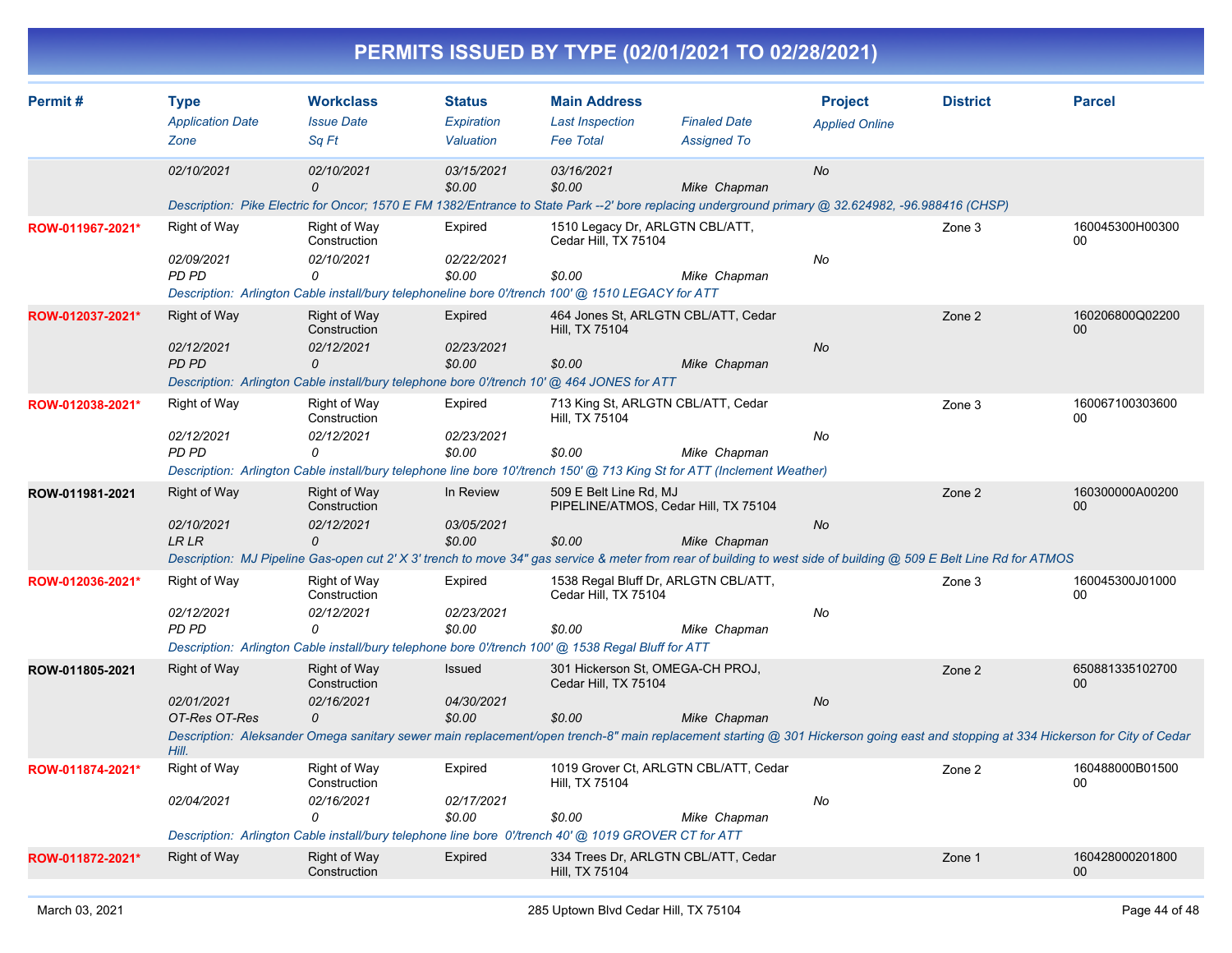|  | PERMITS ISSUED BY TYPE (02/01/2021 TO 02/28/2021) |
|--|---------------------------------------------------|
|  |                                                   |

| Permit#          | <b>Type</b>             | <b>Workclass</b>                                                                                           | <b>Status</b> | <b>Main Address</b>                                       |                                                                                                               | <b>Project</b>        | <b>District</b> | <b>Parcel</b>         |
|------------------|-------------------------|------------------------------------------------------------------------------------------------------------|---------------|-----------------------------------------------------------|---------------------------------------------------------------------------------------------------------------|-----------------------|-----------------|-----------------------|
|                  | <b>Application Date</b> | <b>Issue Date</b>                                                                                          | Expiration    | <b>Last Inspection</b>                                    | <b>Finaled Date</b>                                                                                           | <b>Applied Online</b> |                 |                       |
|                  | Zone                    | Sq Ft                                                                                                      | Valuation     | <b>Fee Total</b>                                          | <b>Assigned To</b>                                                                                            |                       |                 |                       |
|                  | 02/04/2021              | 02/16/2021                                                                                                 | 02/17/2021    |                                                           |                                                                                                               | <b>No</b>             |                 |                       |
|                  | PD PD                   | $\Omega$                                                                                                   | \$0.00        | \$0.00                                                    | Mike Chapman                                                                                                  |                       |                 |                       |
|                  |                         | Description: Arlington Cable install/bury telephone line bore 10'/trench 100' @ 334 TREES for ATT          |               |                                                           |                                                                                                               |                       |                 |                       |
| ROW-011873-2021* | Right of Way            | Right of Way<br>Construction                                                                               | Expired       | 1514 Legacy Dr, ARLGTN CBL/ATT,<br>Cedar Hill, TX 75104   |                                                                                                               |                       | Zone 3          | 160045300H00400<br>00 |
|                  | 02/04/2021              | 02/16/2021                                                                                                 | 02/17/2021    |                                                           |                                                                                                               | No                    |                 |                       |
|                  | PD PD                   | 0                                                                                                          | \$0.00        | \$0.00                                                    | Mike Chapman                                                                                                  |                       |                 |                       |
|                  |                         | Description: Arlington Cable install/bury telephone line bore 10'/trench 120' @ 334 TREES for ATT          |               |                                                           |                                                                                                               |                       |                 |                       |
| ROW-011777-2021* | <b>Right of Way</b>     | Right of Way                                                                                               | Expired       | 389 N J Elmer Weaver Fwy,                                 |                                                                                                               |                       | Zone 2          | 160006000000100       |
|                  |                         | Construction                                                                                               |               | 75104                                                     | BRIDGEPOINT/Spectrum, Cedar Hill, TX                                                                          |                       |                 | 00                    |
|                  | 01/29/2021              | 02/17/2021                                                                                                 | 03/01/2021    | 03/02/2021                                                |                                                                                                               | <b>No</b>             |                 |                       |
|                  | <b>LRLR</b>             | 0                                                                                                          | \$0.00        | \$0.00                                                    | Mike Chapman                                                                                                  |                       |                 |                       |
|                  |                         |                                                                                                            |               |                                                           | Description: Bridgepoint Communications placing new service by UG bore for Sprectrum @ 389 N J.Elmer (Hwy 67) |                       |                 |                       |
| ROW-012142-2021  | Right of Way            | Right of Way<br>Construction                                                                               | Issued        | 1352 E Miller Dr. ARLGTN CBL/ATT.<br>Cedar Hill, TX 75104 |                                                                                                               |                       | Zone 1          | 160428400401300<br>00 |
|                  | 02/25/2021              | 02/26/2021                                                                                                 | 03/11/2021    |                                                           |                                                                                                               | No                    |                 |                       |
|                  | PD PD                   | 0                                                                                                          | \$0.00        | \$0.00                                                    | Mike Chapman                                                                                                  |                       |                 |                       |
|                  |                         | Description: Arlington Cable install/bury telephone line, bore 0'/trench 75' @ 1352 E MILLER for ATT       |               |                                                           |                                                                                                               |                       |                 |                       |
| ROW-012143-2021  | Right of Way            | Right of Way<br>Construction                                                                               | In Review     | Hill, TX 75104                                            | 2612 Ranch Ct, ARLGTN CBL/ATT, Cedar                                                                          |                       | Zone 4          | 160279600010500<br>00 |
|                  | 02/25/2021              | 02/26/2021                                                                                                 | 03/11/2021    |                                                           |                                                                                                               | <b>No</b>             |                 |                       |
|                  | PD PD                   | 0                                                                                                          | \$0.00        | \$0.00                                                    | Mike Chapman                                                                                                  |                       |                 |                       |
|                  |                         | Description: Arlington Cable install/bury telephone line, bore 10'/trench 350' @ 2612 RANCH CT for ATT     |               |                                                           |                                                                                                               |                       |                 |                       |
| ROW-012144-2021  | Right of Way            | Right of Way<br>Construction                                                                               | Issued        | Cedar Hill, TX 75104                                      | 317 Oak Meadow Ln, ARLGTN CBL/ATT,                                                                            |                       | Zone 3          | 160320000400800<br>00 |
|                  | 02/25/2021              | 02/26/2021                                                                                                 | 03/11/2021    |                                                           |                                                                                                               | No                    |                 |                       |
|                  |                         | 0                                                                                                          | \$0.00        | \$0.00                                                    | Mike Chapman                                                                                                  |                       |                 |                       |
|                  |                         | Description: Arlington Cable install/bury telephone line, bore 10'/trench 120' @ 317 OAK MEADOW LN for ATT |               |                                                           |                                                                                                               |                       |                 |                       |

#### **PERMITS ISSUED FOR RIGHT OF WAY: 24**

| <b>SIGN</b>      |                                                                    |                  |                          |                                              |          |    |        |                       |
|------------------|--------------------------------------------------------------------|------------------|--------------------------|----------------------------------------------|----------|----|--------|-----------------------|
| SIGN-010159-2020 | Sign                                                               | Attached         | Issued                   | 305 W 1382 Hwy, 316, Cedar Hill, TX<br>75104 |          |    | Zone 2 | 160456500A00200<br>00 |
|                  | 10/21/2020<br><b>LR LR</b><br>Description: Crab N Bar - Right Side | 02/02/2021<br>41 | 08/02/2021<br>\$2,200.00 | \$35.00                                      | Gail Lux | No |        |                       |
| SIGN-010161-2020 | Sign                                                               | Attached         | Issued                   | 305 W 1382 Hwy, 316, Cedar Hill, TX<br>75104 |          |    | Zone 2 | 160456500A00200<br>00 |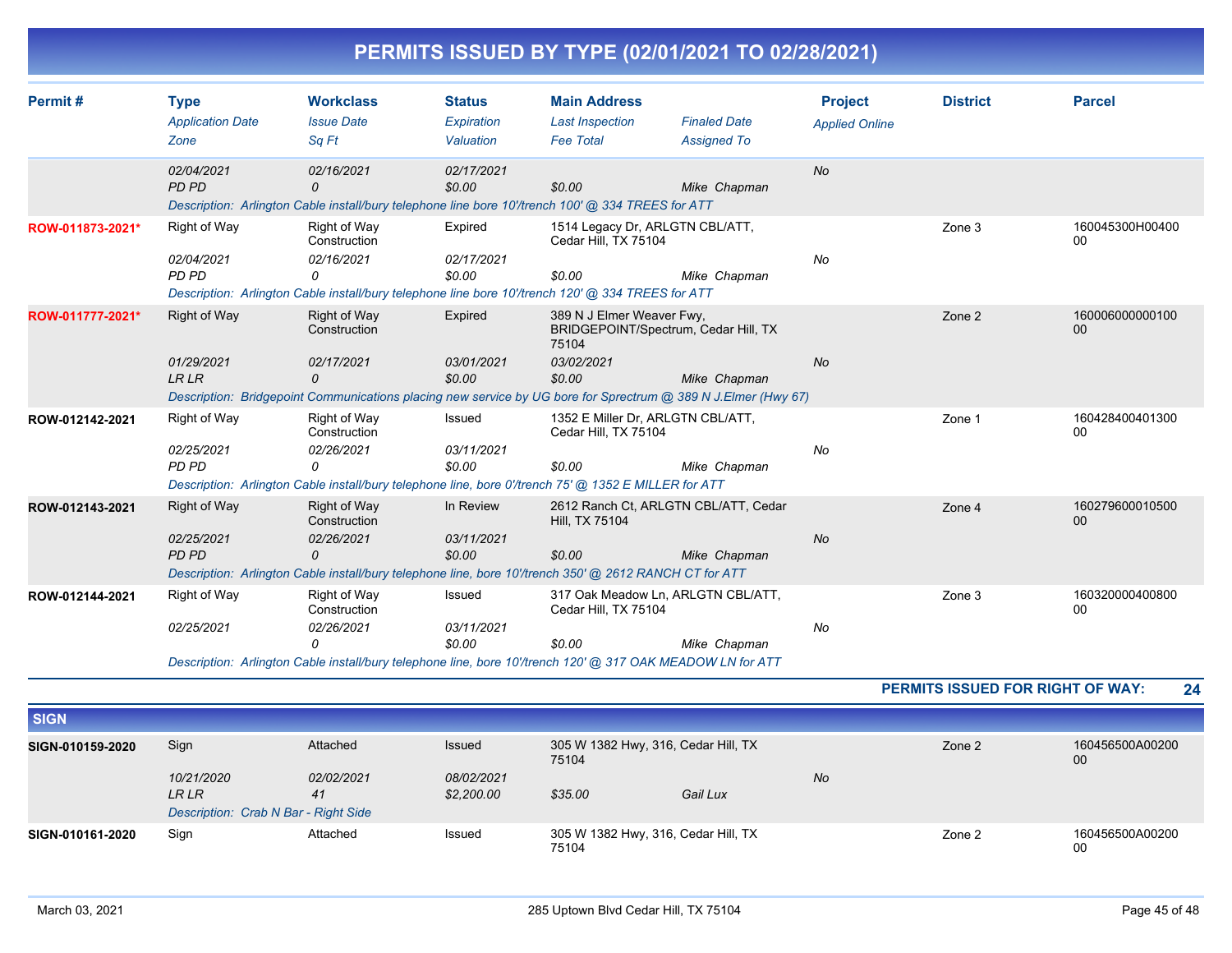| Permit#          | <b>Type</b><br><b>Application Date</b><br>Zone                                                  | <b>Workclass</b><br><b>Issue Date</b><br>Sq Ft                                                                   | <b>Status</b><br>Expiration<br>Valuation | <b>Main Address</b><br><b>Last Inspection</b><br><b>Fee Total</b> | <b>Finaled Date</b><br><b>Assigned To</b> | <b>Project</b><br><b>Applied Online</b> | <b>District</b> | <b>Parcel</b>             |
|------------------|-------------------------------------------------------------------------------------------------|------------------------------------------------------------------------------------------------------------------|------------------------------------------|-------------------------------------------------------------------|-------------------------------------------|-----------------------------------------|-----------------|---------------------------|
|                  | 10/21/2020<br><b>LRLR</b><br>Description: Crab N Bar - Front                                    | 02/02/2021<br>23                                                                                                 | 08/02/2021<br>\$1,600.00                 | \$35.00                                                           | Gail Lux                                  | No                                      |                 |                           |
| SIGN-011733-2021 | Sign<br>01/27/2021<br><b>LRLR</b><br>Description: BN Tea Bistro                                 | Attached<br>02/02/2021<br>38                                                                                     | Issued<br>08/02/2021<br>\$2,000.00       | 638 Uptown Blvd, 110, Cedar Hill, TX<br>75104<br>\$35.00          | Gail Lux                                  | No                                      | Zone 2          | 160128000A3RA1<br>000     |
| SIGN-012019-2021 | Sign<br>02/11/2021<br><b>NS NS</b><br>Description: Lake Ridge Monument Sign                     | Monument<br>02/17/2021<br>2,000                                                                                  | Issued<br>08/16/2021<br>\$22,000.00      | 100 Lake Ridge Pkwy, Cedar Hill, TX<br>75104<br>\$150.00          | Gail Lux                                  | No                                      | Zone 4          | 650492015101108<br>00     |
| SIGN-011763-2021 | Sign<br>01/29/2021<br><b>LR LR</b><br>Sign A                                                    | Attached<br>02/23/2021<br>58<br>Description: Flex Face Material with digitally printed graphics Face Replacement | Issued<br>08/23/2021<br>\$1,200.00       | 204 E Belt Line Rd, Cedar Hill, TX 75104<br>\$45.00               | Gail Lux                                  | Yes                                     | Zone 2          | 160282800A00100<br>$00\,$ |
| SIGN-012111-2021 | Sign<br>02/23/2021<br><b>LR LR</b><br>Description: Take 5 Car Wash - Sign F                     | Detached<br>02/23/2021<br>$\overline{5}$                                                                         | Issued<br>08/23/2021<br>\$200.00         | 204 E Belt Line Rd, Cedar Hill, TX 75104<br>\$35.00               | Gail Lux                                  | No                                      | Zone 2          | 160282800A00100<br>00     |
| SIGN-012108-2021 | Sign<br>02/23/2021<br><b>LR LR</b><br>Description: West Side Enterence Sign D                   | Detached<br>02/23/2021<br>5                                                                                      | Issued<br>08/23/2021<br>\$200.00         | 204 E Belt Line Rd, Cedar Hill, TX 75104<br>\$35.00               | Gail Lux                                  | <b>No</b>                               | Zone 2          | 160282800A00100<br>00     |
| SIGN-011765-2021 | Sign<br>01/29/2021<br><b>LR LR</b><br><b>Description: Illuminated Channel Letters</b><br>Sign B | Attached<br>02/23/2021<br>64                                                                                     | Issued<br>08/23/2021<br>\$1,500.00       | 204 E Belt Line Rd, Cedar Hill, TX 75104<br>\$45.00               | Gail Lux                                  | Yes                                     | Zone 2          | 160282800A00100<br>00     |
| SIGN-011768-2021 | Sign<br>01/29/2021<br><b>LRLR</b><br>Sign C                                                     | Attached<br>02/23/2021<br>97<br>Description: Pylon Retrofit Quantity 2 (1 per side)                              | Issued<br>08/23/2021<br>\$1,700.00       | 204 E Belt Line Rd, Cedar Hill, TX 75104<br>\$45.00               | Gail Lux                                  | Yes                                     | Zone 2          | 160282800A00100<br>00     |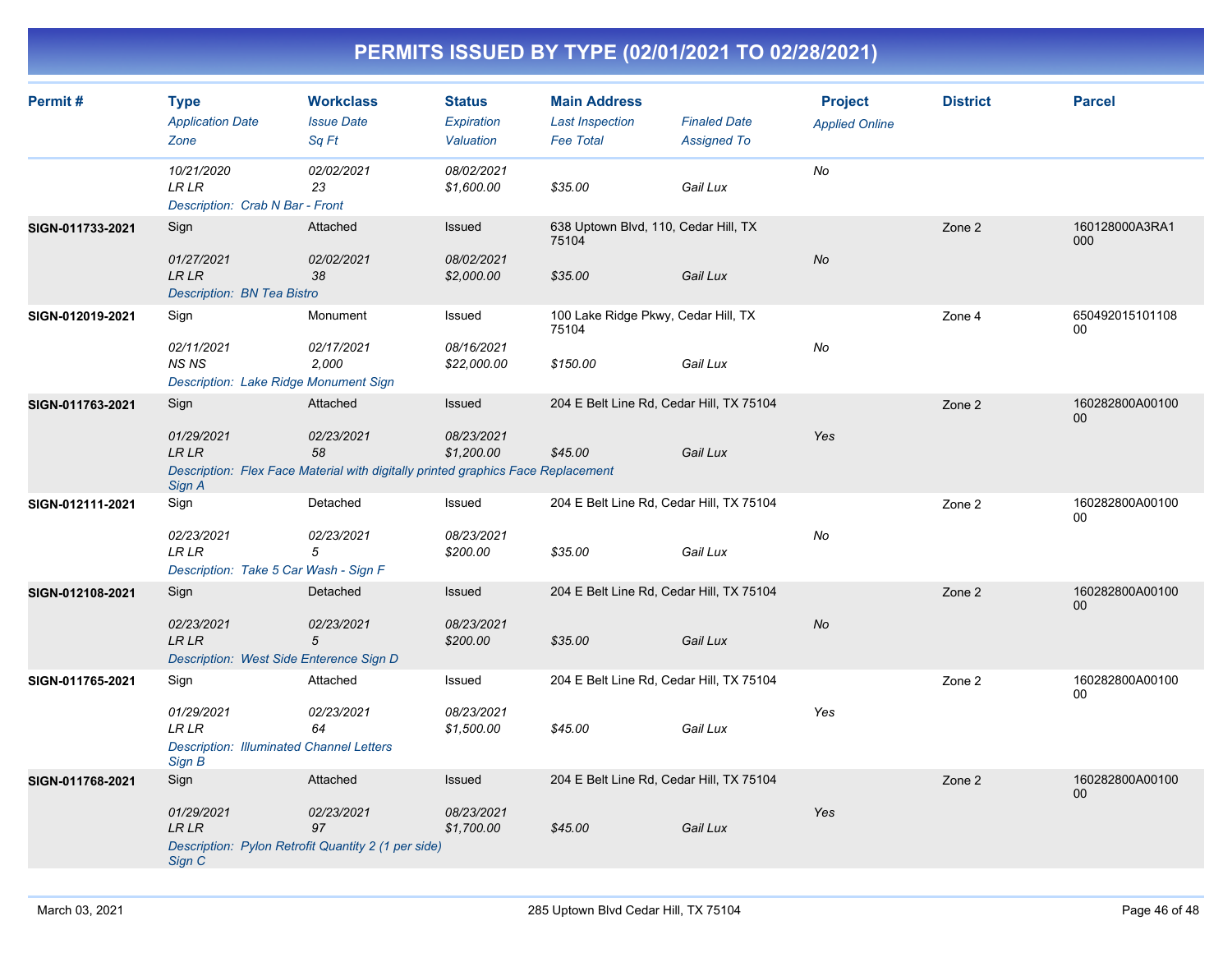| <b>Permit#</b>   | Type<br><b>Application Date</b><br>Zone | <b>Workclass</b><br><b>Issue Date</b><br>Sq Ft | <b>Status</b><br>Expiration<br>Valuation | <b>Main Address</b><br><b>Last Inspection</b><br><b>Fee Total</b> | <b>Finaled Date</b><br><b>Assigned To</b> | <b>Project</b><br><b>Applied Online</b> | <b>District</b> | <b>Parcel</b>         |
|------------------|-----------------------------------------|------------------------------------------------|------------------------------------------|-------------------------------------------------------------------|-------------------------------------------|-----------------------------------------|-----------------|-----------------------|
| SIGN-012110-2021 | Sign                                    | Detached                                       | Issued                                   | 204 E Belt Line Rd, Cedar Hill, TX 75104                          |                                           |                                         | Zone 2          | 160282800A00100<br>00 |
|                  | 02/23/2021                              | 02/23/2021                                     | 08/23/2021                               |                                                                   |                                           | No                                      |                 |                       |
|                  | LR LR                                   |                                                | \$200.00                                 | \$35.00                                                           | Gail Lux                                  |                                         |                 |                       |
|                  | Description: Take 5 Car Wash Sign E     |                                                |                                          |                                                                   |                                           |                                         |                 |                       |

#### **PERMITS ISSUED FOR SIGN: 10**

| <b>SOLAR PANELS</b> |                                                          |                                                                    |                                                 |                                          |                        |        |                       |                       |
|---------------------|----------------------------------------------------------|--------------------------------------------------------------------|-------------------------------------------------|------------------------------------------|------------------------|--------|-----------------------|-----------------------|
| SOL-011852-2021     | <b>Solar Panels</b>                                      | <b>Solar Panels</b><br>Issued                                      |                                                 | 1614 Summers Dr, Cedar Hill, TX 75104    |                        |        | Zone 1                | 160059100502200<br>00 |
|                     | 02/03/2021<br>PD PD                                      | 02/03/2021<br>432<br>Description: Roof mounted solar panel install | 08/02/2021<br>\$24,000.00                       | 02/23/2021<br>\$269.00                   | 02/23/2021<br>Gail Lux | Yes    |                       |                       |
| SOL-011662-2021     | Solar Panels<br>Solar Panels                             |                                                                    | Issued<br>803 Twilight Dr, Cedar Hill, TX 75104 |                                          |                        | Zone 2 | 160475000602300<br>00 |                       |
|                     | 01/25/2021                                               | 02/04/2021<br>810                                                  | 08/03/2021<br>\$45,000.00                       | \$438.00                                 | Gail Lux               | Yes    |                       |                       |
|                     |                                                          | Description: Roof mounted solar panel install                      |                                                 |                                          |                        |        |                       |                       |
| SOL-011666-2021     | <b>Solar Panels</b>                                      | Solar Panels                                                       | Complete                                        | 506 Copeland Dr, Cedar Hill, TX 75104    |                        |        | Zone 1                | 160428500201100<br>00 |
|                     | 01/25/2021<br>PD PD<br><b>Description: SOLAR ROOFTOP</b> | 02/08/2021<br>523                                                  | 08/07/2021<br>\$31,900.00                       | 02/22/2021<br>\$333.20                   | 02/22/2021<br>Gail Lux | Yes    |                       |                       |
| SOL-012039-2021     | Solar Panels                                             | Solar Panels                                                       | Complete                                        | 502 Stonewall Ct, Cedar Hill, TX 75104   |                        |        | Zone 1                | 160208700300800<br>00 |
|                     | 02/12/2021<br>PD PD                                      | 02/18/2021<br>774<br>Description: Roof mounted solar panel install | 08/17/2021<br>\$43,000.00                       | 02/26/2021<br>\$422.00                   | 02/26/2021<br>Gail Lux | Yes    |                       |                       |
| SOL-012023-2021     | <b>Solar Panels</b><br><b>Solar Panels</b>               |                                                                    | 1220 Beatty Dr, Cedar Hill, TX 75104<br>Issued  |                                          |                        |        | Zone 3                | 160425500J02200       |
|                     | 02/12/2021<br>PD PD<br><b>Description: SOLAR ROOFTOP</b> | 02/18/2021<br>701                                                  | 08/17/2021<br>\$44,750.00                       | \$436.00                                 | Gail Lux               | Yes    |                       | 00                    |
| SOL-012002-2021     | Solar Panels                                             | Solar Panels                                                       | Issued                                          | 1121 Nottingham Dr, Cedar Hill, TX 75104 |                        |        | Zone 2                | 160045500201000       |
|                     | 02/11/2021<br>Description: SOLAR ROOFTOP                 | 02/21/2021<br>1,114                                                | 08/20/2021<br>\$68,200.00                       | \$605.40                                 | Gail Lux               | Yes    |                       | 00                    |
| SOL-012109-2021     | <b>Solar Panels</b>                                      | <b>Solar Panels</b>                                                | Issued                                          | 805 Cannady Cir, Cedar Hill, TX 75104    |                        |        | Zone 2                | 160206500H00500<br>00 |